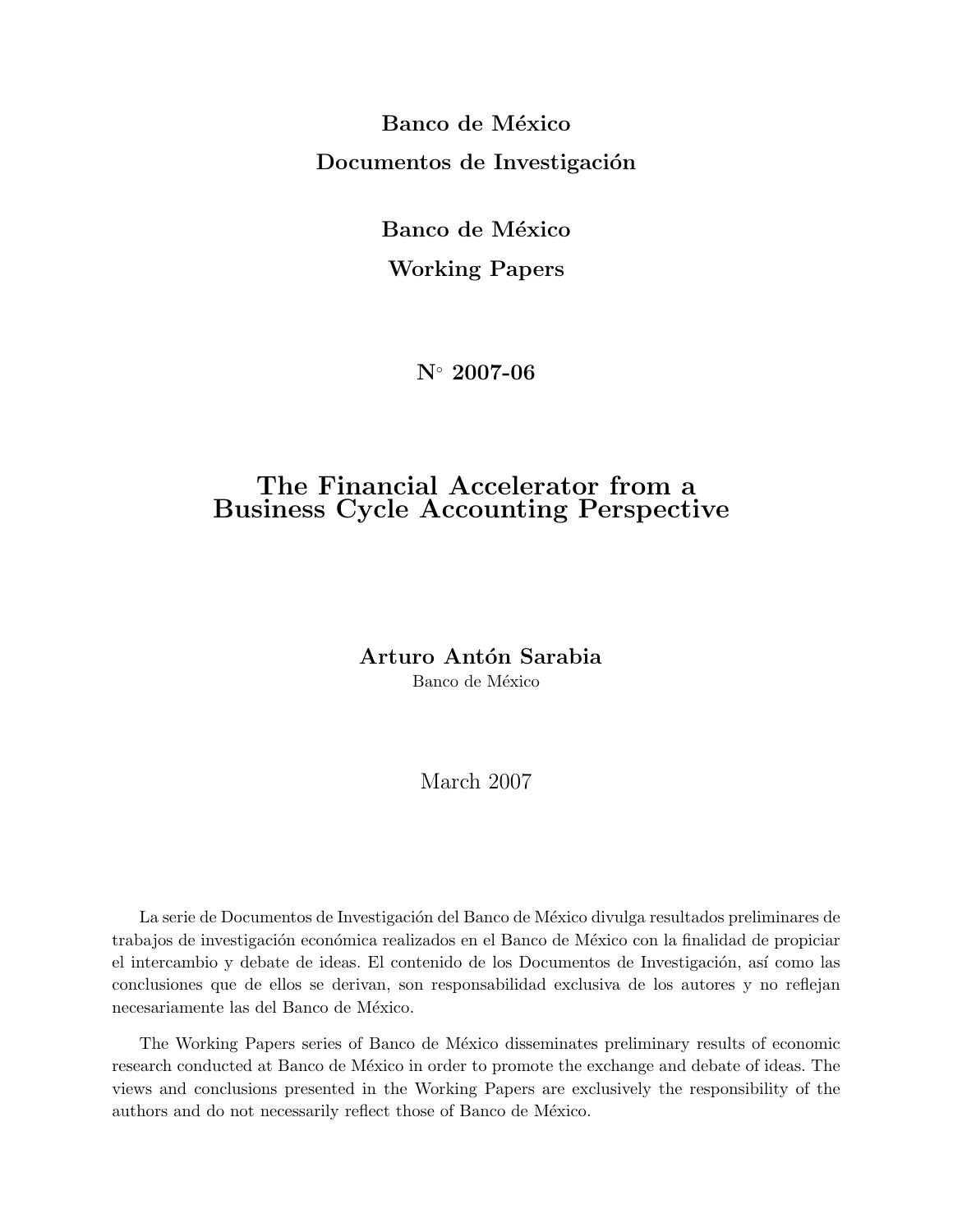Documento de Investigación Working Paper 2007-06 2007-06

## The Financial Accelerator from a Business Cycle Accounting Perspective\*

Arturo Antón Sarabia<sup>†</sup> Banco de México

#### Abstract

In a recent paper, Gertler, Gilchrist and Natalucci (2006) report that the financial accelerator mechanism may account for about half of the fall in output and investment observed during the Korean crisis of 1997-1998. Using the business cycle accounting method of Chari, Kehoe and McGrattan (2006a), this paper finds that such a result is very sensitive to the value of Tobin's q elasticity. The implication is that the adjustment cost function may be crucial in terms of the relative importance of distortions for explaining business cycle fluctuations.

Keywords: Business cycle accounting, Financial accelerator, Korean crisis. JEL Classification: E1, E32, F4.

#### Resumen

En un artículo reciente, Gertler, Gilchrist y Natalucci (2006) encuentran que el mecanismo del acelerador financiero es capaz de explicar alrededor de la mitad de la caída en producción e inversión durante la crisis de Corea de 1997-1998. Al aplicar la metodología de contabilidad de ciclos econ´omicos de Chari, Kehoe y McGrattan (2006a), el presente documento encuentra que dicho resultado es muy sensible al valor de la elasticidad de  $q$  de Tobin. Esto implica que la función de costos de ajuste puede ser crucial para entender la importancia relativa de las distintas distorsiones capaces de explicar los ciclos económicos.

Palabras Clave: Contabilidad de ciclos económicos, Acelerador financiero, Crisis de Corea.

<sup>&</sup>lt;sup>\*</sup>I thank Carlos Capistrán, Josué Cortés, Gabriel Cuadra and Emilio Fernández-Corugedo for carefully revising earlier versions of the paper. Their comments and suggestions helped to clarify the exposition significantly. Of course, the usual disclaimer applies. I also thank seminar participants at Banco de México. Julio Pierre and specially Oscar Contreras provided an outstanding research assistance.

<sup>&</sup>lt;sup>†</sup> Dirección General de Investigación Económica. Email: arturo anton@banxico.org.mx.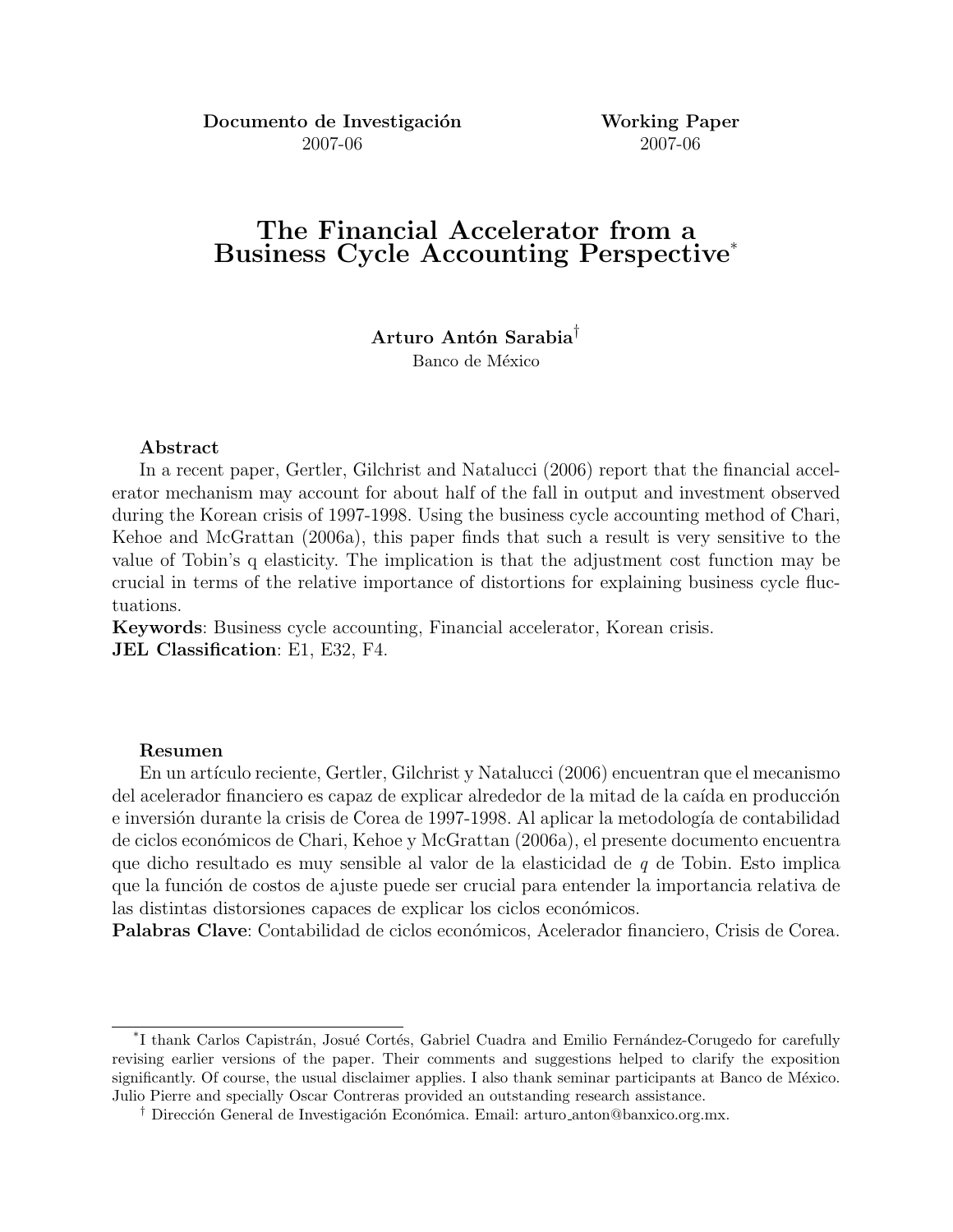## 1 Introduction

In recent years, there has been an increasing interest in trying to understand the transmission mechanism of financial crisis to the real economy in dynamic macroeconomic models. This research has been motivated largely in part by the financial crises registered in developing countries over the past twenty Öve years. One example of this type of crisis is given by Korea in the late nineties. The crisis roughly started in October 1997 when the country's sovereign risk status was downgraded at a time when Korean off-shore banks were exposed to large dollar-denominated foreign loans. Given the massive capital áight, the central bank responded by raising the overnight rate over a thousand basis points to defend the (fixed) exchange rate. The real effects of the crisis were evident soon thereafter. For example, seasonally adjusted real GDP fell about 9 percent in the first quarter of 1998, whereas investment and hours worked fell about 12 and 10 percent, respectively. Although government expenditures and exports remained relatively stable with respect to the previous quarter, imports decreased about 21 percent in the first quarter of 1998. Thus, the fall of real variables in Korea was far from trivial.<sup>1</sup>

In accounting for the Korean crisis of 1997-1998, Gertler, Gilchrist and Natalucci (2006, henceforth GGN) construct an otherwise standard small open economy model modified to allow for Önancial frictions of the type originally developed by Bernanke and Gertler (1989), and explored by Carlstrom and Fuerst (1997) and Bernanke et al. (1999).<sup>2</sup> After calibrating the model to replicate key characteristics of the Korean economy, GGN find that the financial accelerator mechanism of Bernanke and Gertler (1989) accounts for nearly half of the decline in economic activity observed in Korea during the 1997-1998 crisis. The reason is that the financial accelerator mechanism helps to magnify the effect of shocks to the economy. In these models, firms' cost of capital is directly linked to their own financial position in the sense that less leveraged firms have to pay a lower premium to finance their capital acquisition. In the event of an adverse shock that damages the balance sheet of a firm, the cost of capital increases which leads to a contraction in investment and output, thus magnifying the original effect of the shock.

<sup>&</sup>lt;sup>1</sup> For a detailed description of the Korean crisis, see among others Shin and Hahm (1998), Koo and Kiser (2001) and the references therein.

<sup>&</sup>lt;sup>2</sup> This type of financial friction can also be found in Céspedes et al.  $(2004)$ , Cook  $(2004)$ , and Tovar (2005, 2006), among others.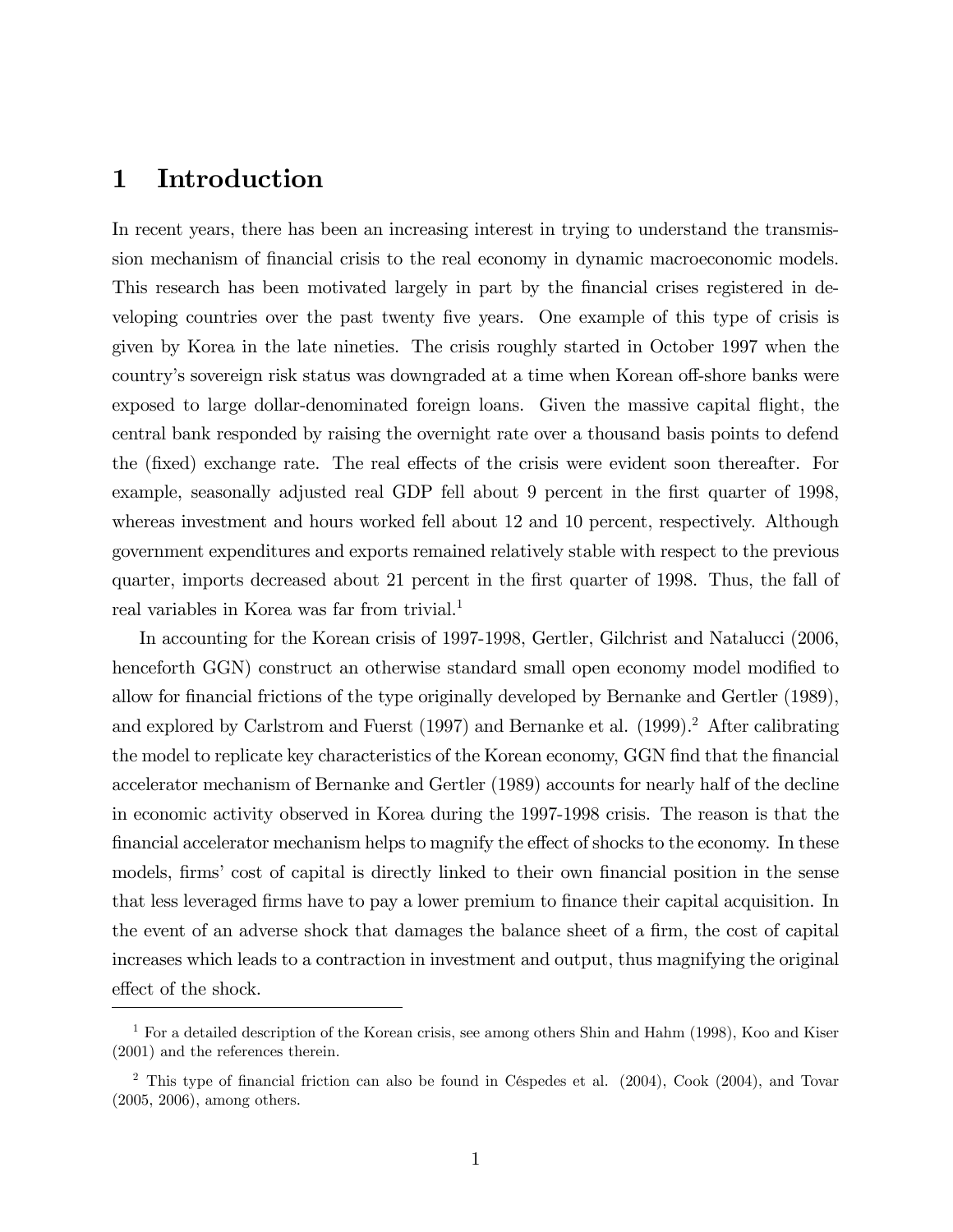Here, the Önancial accelerator mechanism is studied from a business cycle accounting perspective as developed by Chari, Kehoe and McGrattan (2006a). The general idea of this method is to show that a large class of dynamic equilibrium models are equivalent to a prototype model with time-varying wedges. These wedges represent deviations between inputs and outputs as well as distortions in the prototype model's first-order conditions. Following Chari et al. (2006a), they are labeled efficiency, labor, investment, and government consumption wedges. Conveniently, these four wedges may be estimated from data and then fed back into the prototype model in order to assess how much of the movements in variables such as output, labor and investment may be attributed to each wedge, either separately or in combinations. By construction, the wedges in the prototype economy account for all of the observed movements in the data.

The goal of this paper is to evaluate the robustness of the results reported by GGN using the business cycle accounting method. The benchmark prototype model of Chari et al. (2006a) is slightly modified to include adjustment costs, following the suggestions of Christiano and Davis (2006). First it is shown that the Önance premium that captures the Önancial accelerator mechanism in the model of GGN may be represented in terms of an investment wedge in the prototype economy.<sup>3</sup> From a business cycle accounting perspective, the investment wedge captures the distortions in the Euler equation of agents otherwise operating in competitive markets. Next, simulation exercises are performed to evaluate the importance of the investment wedge, separately and in combinations, to account for movements in output, investment and labor observed in Korean data.

Remarkably, the business cycle accounting exercise is able to replicate the findings of GGN in the sense that the financial accelerator mechanism alone may explain about a half of the fall in output and investment during the Korean crisis if the relatively small Tobin's  $q$ elasticity value of 0.5 used by GGN is assumed. Such an elasticity value may seem small as Elekdag et al. (2006) and Lubik and Teo (2005) suggest values for this parameter between 1.8 and 3.2 using Bayesian techniques in a fully specified dynamic equilibrium model. In fact, from a business cycle accounting perspective the result reported by GGN is very sensitive to the parametrization of the adjustment cost. If larger values for Tobin's  $q$  elasticity are used

<sup>&</sup>lt;sup>3</sup> A similar proof may be found in Christiano and Davis (2006) in the context of a simpler model with flexible prices. Aoki et al. (2004) consider an economy with financial frictions in the spirit of Bernanke et al. (1999) applied to the credit market for households rather than firms. In such a model, the finance premium may also be represented in terms of an investment wedge in the prototype economy.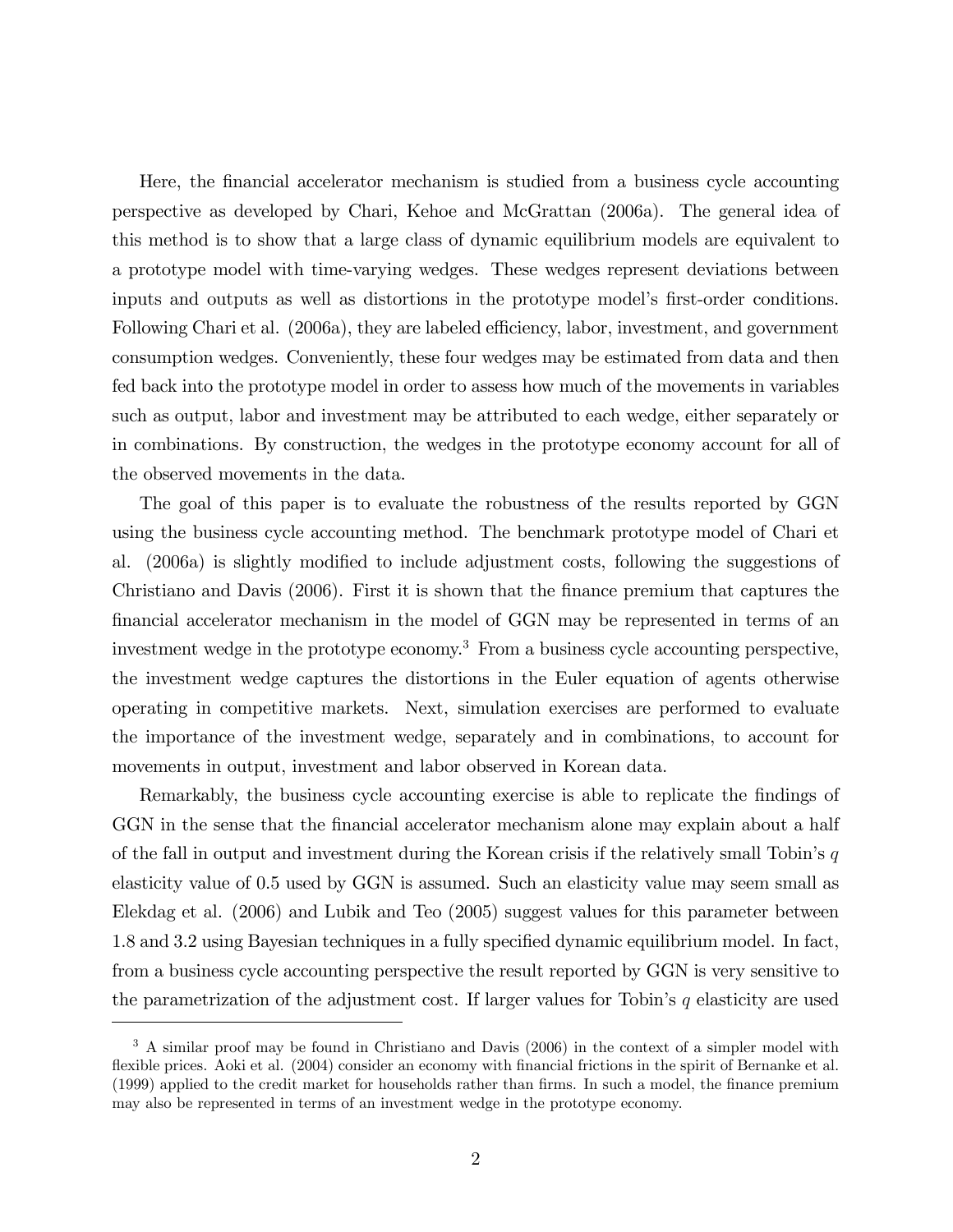instead as suggested by Elekdag et al. (2006) and Lubik and Teo (2005), the investment wedge now explains a lower fraction of macroeconomic fluctuations. In the extreme case where the Tobin's q elasticity goes to infinity, the investment wedge alone would be consistent with a *rise* in output right after the crisis, a result completely at odds with the data. This sensitivity arises because the investment wedge is specified in terms of the adjustment cost function: varying the Tobin's  $q$  elasticity rescales the investment wedge, and such a rescaling alters the response of macroeconomic variables to this particular wedge. The sensitivity of the investment wedge to Tobin's  $q$  elasticity is also found under alternative specifications of the prototype economy, such as the introduction of variable capital utilization and measurement errors. The major implication of this finding is that the specification of the adjustment cost function may play a key role in dynamic equilibrium models as it may affect the relative importance of a particular wedge for explaining business cycle fluctuations.

The rest of the paper is divided in three sections. Section two describes the three models used in the business cycle accounting exercise. First the benchmark prototype economy of Chari et al. (2006a) with adjustment costs is presented along with a characterization of the four wedges mentioned earlier. Next, the financial accelerator model of GGN with nominal price rigidities is discussed in detail, and it is shown that the Önancial accelerator mechanism may be captured by an investment wedge in the associated prototype economy. Section three discusses the estimation method for the wedges and presents a series of simulations under alternative Tobin's  $q$  elasticity values and combinations of wedges. Section four concludes.

## 2 The Models

The business cycle accounting method of Chari et al. (2006a) has two basic components: an accounting procedure and an equivalence result. The method usually requires three models to recover the wedges from the data and to give them an economic interpretation. The first model (labeled the "benchmark prototype economy") is used exclusively for the accounting procedure. It considers a roughly standard neoclassical growth model with four stochastic variables or wedges: efficiency, labor, investment, and government consumption wedges. These time-varying wedges distort the equilibrium decisions of agents operating in otherwise competitive markets. They are first estimated from both the data and the equilibrium conditions of the benchmark prototype economy, and then fed back into the model to quantitatively account for the contribution of wedges to business cycle áuctuations, either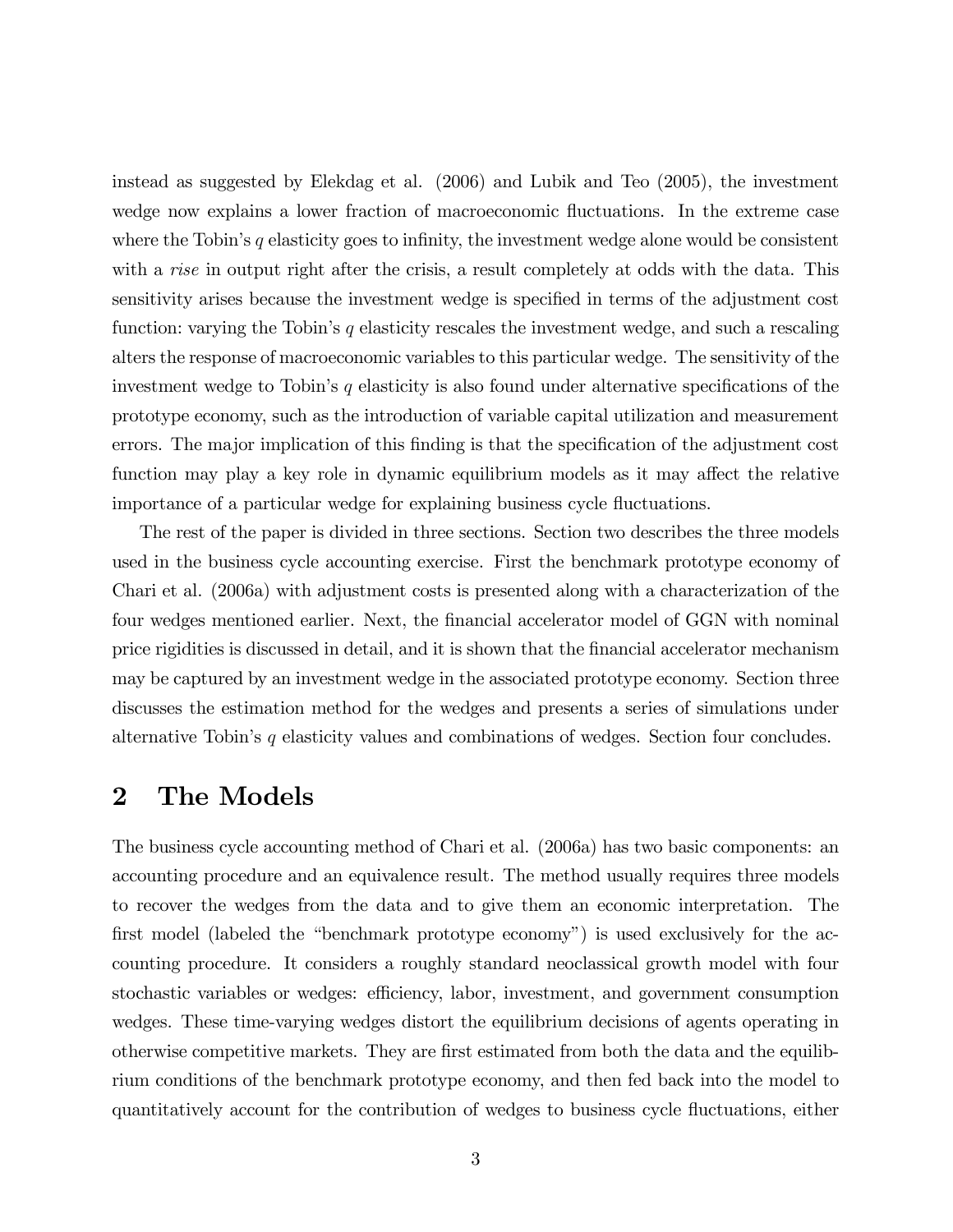separately or in combinations. For example, the importance of the investment wedge to explain movements in macroeconomic variables may be assessed by cancelling the contribution of the other three wedges in the model. By construction, the four wedges fully account for the observed movements in macroeconomic variables.

The remaining two models are used for the equivalence result. This result is useful as it yields an economic interpretation of the wedges. The first of these models is labeled the ìdetailed modelî in the sense that, compared to a standard neoclassical growth model, it includes as many distortions as necessary to capture some characteristics of the data. The second model is referred to as the "associated prototype economy", which is a version of the benchmark prototype economy constructed in such a way that it has the same aggregate allocations as the detailed model (the equivalence result). Thus the distortions of the detailed model may conveniently be expressed in terms of wedges in the associated prototype economy. In this sense, the associated prototype economy has the sole purpose of giving an economic interpretation to the wedges estimated in the accounting procedure. This is important since the wedges do not have a unique economic interpretation as there is a large class of models that can be represented in terms of such wedges. For this reason, the business cycle accounting method does not uniquely determine the model most promising to study business cycle fluctuations. It does, however, provide a useful guide for researchers about the distortions that are key to explain macroeconomic fluctuations.

To see how the method works, this section presents the three models referred to above. The benchmark prototype economy is extended to include adjustment costs for investment, as Christiano and Davis (2006) Önd that the accounting exercise may be sensitive to the value of Tobin's  $q$  elasticity. The detailed model is simply the small open economy with a Önancial accelerator mechanism of Gertler et al. (2006). Finally, the associated prototype economy is constructed so that it is equivalent to the model of Gertler et al. (2006). In such a case, the equivalence result is useful to show that the financial accelerator mechanism may be captured by the investment wedge in the associated prototype economy. Given this result, the benchmark prototype economy may then be used in order to quantitatively assess the contribution of the financial accelerator mechanism to business cycle fluctuations.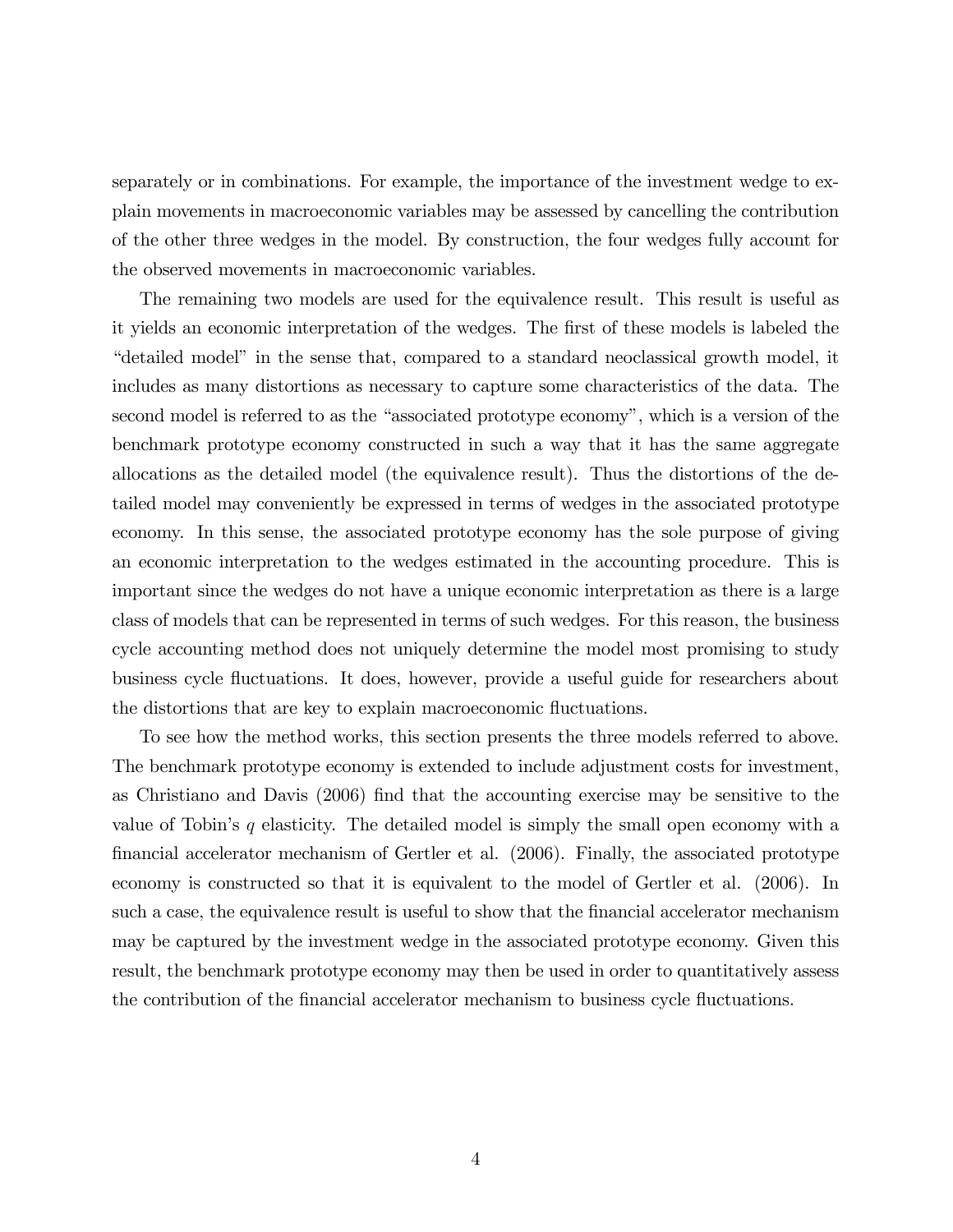### 2.1 The Benchmark Prototype Economy

A standard neoclassical growth model with adjustment costs is considered for the business cycle accounting exercise. As in Chari et al. (2006a), four stochastic variables are included: the efficiency wedge  $A_t$ , the labor wedge  $1 - \tau_{n,t}$ , the investment wedge  $1/(1 + \tilde{\tau}_{x,t})$ , and the government consumption wedge  $g_t$ .

Consumers in this economy choose per capita consumption  $c_t$  and per capita labor  $l_t$  in order to maximize lifetime expected utility, given by

$$
E_0 \sum_{t=0}^{\infty} \beta^t U(c_t, l_t) N_t
$$

subject to the budget constraint

$$
c_t + (1 + \tau_{x,t})x_t = (1 - \tau_{n,t})w_t l_t + r_t k_t + T_t
$$

and the law of motion for capital

$$
(1+n)k_{t+1} = (1-\delta)k_t + x_t - \varphi(x_t/k_t) k_t,
$$
\n(1)

where  $N_t$  is the period t population growing at the rate  $1 + n$ ,  $x_t$  is investment,  $w_t$  the wage rate,  $r_t$  the rental rate of capital,  $k_t$  the per capita capital stock,  $T_t$  the per capita lump-sum transfers,  $\delta$  the depreciation rate of capital with  $0 < \delta < 1$ ,  $\beta$  a discount factor satisfying  $0 < \beta < 1$ , and  $\tau_{x,t}$  and  $\tau_{n,t}$  the tax rates on investment and labor, respectively. The function  $\varphi(x_t/k_t)$  represents adjustment costs for investment with properties  $\varphi' > 0$  and  $\varphi'' \ge 0$ .

Technology in this economy is given by a neoclassical production function of the form  $F(k_t, (1+\gamma)^t l_t)$  where  $(1+\gamma)^t$  is the exogenous growth rate of labor-augmenting technical progress. In per capita terms, output  $y_t$  is determined by

$$
y_t = A_t F\left(k_t, (1+\gamma)^t l_t\right). \tag{2}
$$

As is usual in a perfectly competitive environment, prices of each factor of production are equal to their corresponding marginal productivities, i.e.,  $w_t = F_{n,t}$  and  $r_t = F_{k,t}$ .

Finally, there is a government with an exogenous level of per capita expenditures  $g_t$ . The corresponding resource constraint in this economy is given by

$$
c_t + x_t + g_t = y_t. \tag{3}
$$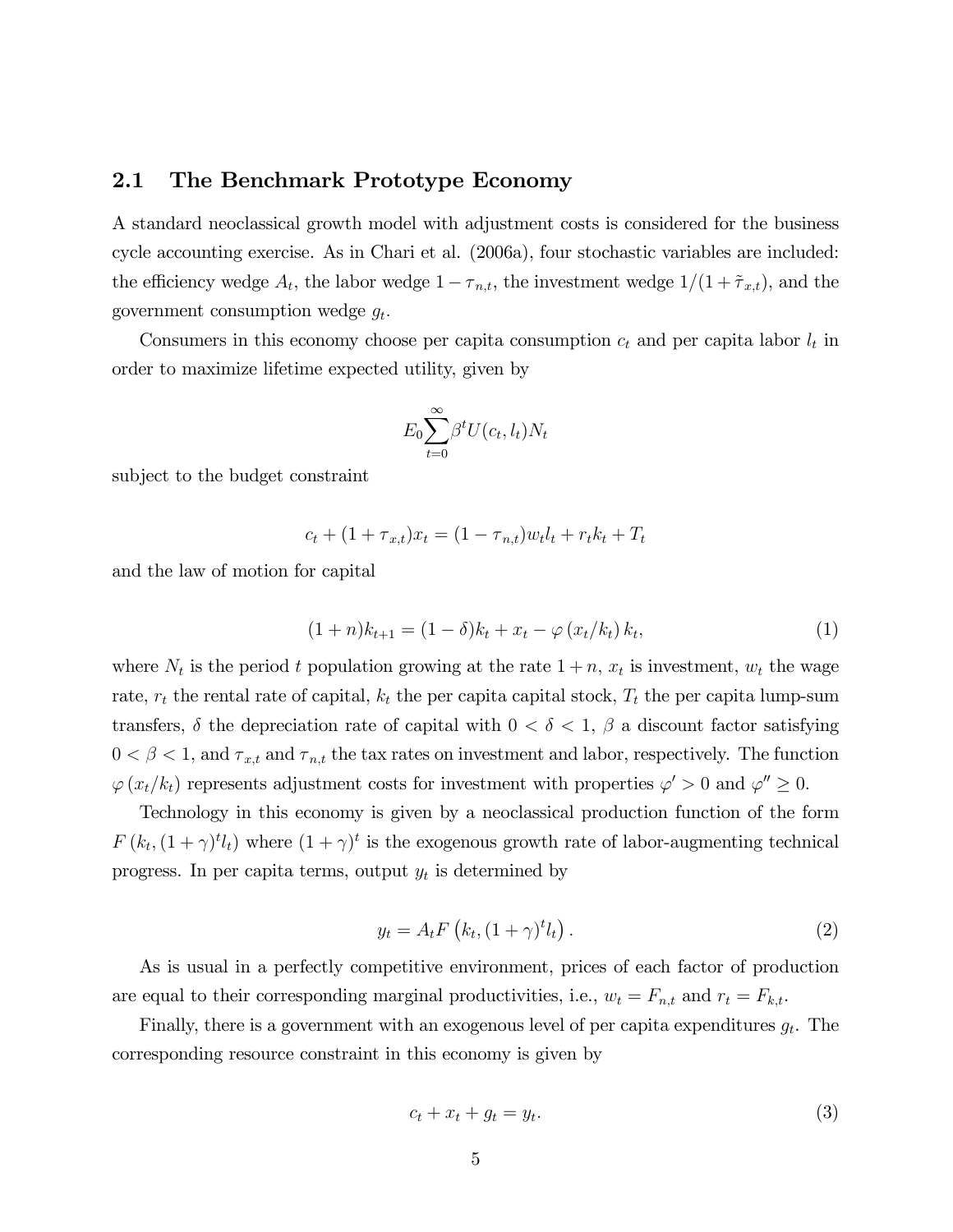Standard first-order conditions of the household problem yield

$$
-\frac{U_{l,t}}{U_{c,t}} = (1 - \tau_{n,t}) A_t (1 + \gamma)^t F_{n,t},
$$
\n(4)

and

$$
(1 + \tilde{\tau}_{x,t})U_{c,t} = \beta E_t U_{c,t+1} \left[ A_{t+1} F_{k,t+1} + (1 + \tilde{\tau}_{x,t+1}) \Gamma_{t+1} \right],
$$
\n(5)

where  $U_{j,t}$  denotes the derivative of  $U_t$  with respect to  $j, 1 + \tilde{\tau}_{x,t} \equiv \frac{1+\tau_{x,t}}{1-\varphi'(x_t)}$  $\frac{1+\tau_{x,t}}{1-\varphi'(x_t/k_t)},$  and  $\Gamma_{t+1} \equiv$  $\left(1-\delta-\varphi\left(\frac{x_{t+1}}{k_{t+1}}\right)+\varphi'\left(\frac{x_{t+1}}{k_{t+1}}\right)\left(\frac{x_{t+1}}{k_{t+1}}\right)\right)$ . Equation (4) is the marginal rate of substitution between leisure and consumption, which is equal to the after-tax marginal product of labor. Expression (5) is the familiar Euler equation, where intertemporal consumption is a function of the investment tax rate  $\tilde{\tau}_{x,t}.^4$ 

For this benchmark prototype economy, the efficiency wedge  $A_t$  in (2) resembles the productivity parameter. In a similar fashion, the terms  $1 - \tau_{n,t}$  and  $1/(1 + \tilde{\tau}_{x,t})$  introduce a wedge in expressions (4) and (5) with respect to an otherwise standard neoclassical model with no distortions. These wedges resemble (but are not necessarily equal to) tax rates on labor income and investment. Finally, the government consumption wedge  $g_t$  is included in (3).

Notably, Chari et al. (2006a) show that a large class of macroeconomic models may be mapped into the benchmark prototype economy described above. For example, an economy with sticky wages and monetary shocks is equivalent to a prototype model with labor wedges. Alternatively, a model with constant technology and input-financing frictions is equivalent to a growth model with efficiency wedges. An open economy model with international borrowing and lending is equivalent to a prototype, closed economy model with a government consumption wedge, and so on. In this paper, an equivalence result for the detailed model of GGN is presented below.

In the benchmark prototype economy, each wedge in isolation captures the overall distortion or deviation between inputs and outputs to an equilibrium condition of the model. For example, distortions in the consumer's intertemporal Euler equation may arise from liquidity constraints on consumers, whereas the firm's intertemporal Euler equation may be affected

<sup>&</sup>lt;sup>4</sup> This intertemporal wedge may alternatively be defined in terms of a tax on capital income  $\tau_{k,t}$ . Chari et al. (2006b) find that the accounting procedure is not sensitive to this alternative specification of the intertemporal wedge.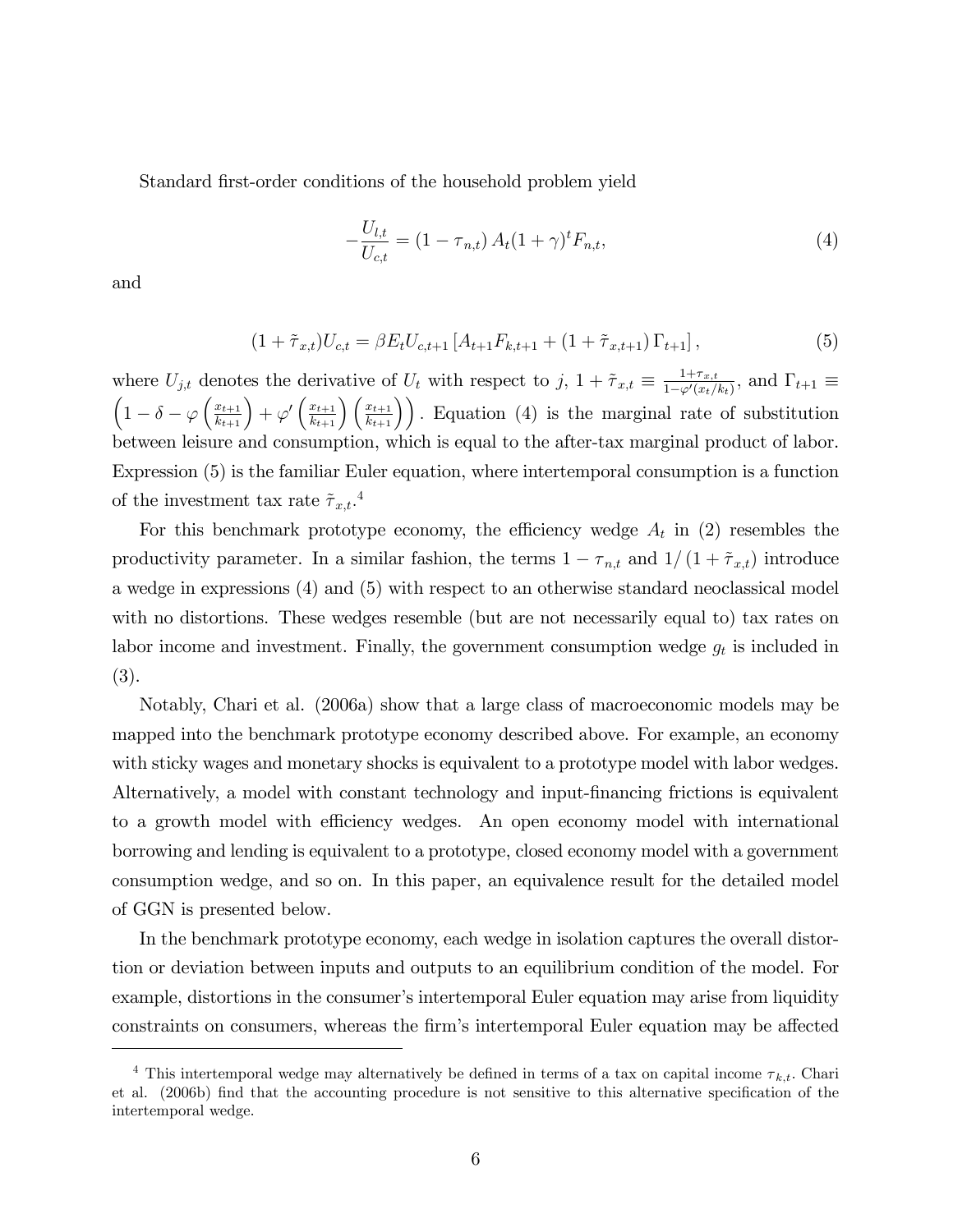by financial frictions on firms. Thus the investment wedge in (5) conveniently summarizes these two distortions. Therefore, if two or more distortions affect a particular equilibrium condition of the model, this method cannot identify each of them separately.

### 2.2 The detailed model of GGN

The model of GGN (2006) is a relatively standard small open economy model with money and nominal price rigidities. The major departure is the introduction of a financial accelerator mechanism in the spirit of Bernanke and Gertler (1989) and Carlstrom and Fuerst (1997). The idea of the financial accelerator is to create a link between the balance sheet of the borrower and the terms of credit, which is crucial for the demand of capital. As illustrated by Gertler et al. (2006), this mechanism can magnify the effects of shocks to the economy.

In the model, households make decisions about tradable consumption goods, labor supply, money balances, and domestic and foreign bonds. Tradable goods are produced both at home (H) and abroad (F). These goods are imperfect substitutes. In addition, there are three types of producers: (i) entrepreneurs; (ii) capital producers; and (iii) retailers. Entrepreneurs are the owners of capital. To produce wholesale goods, entrepreneurs need to borrow from households to finance the acquisition of capital required in the production process. Here, the financial accelerator mechanism makes the demand of capital dependent on the financial position of the Örm. Capital producers have the role of building new capital to satisfy the demand of entrepreneurs. Finally, retailers buy wholesale goods from entrepreneurs and modify them slightly to produce final goods. A monopolistically competitive environment is assumed for the retail sector so that nominal prices may be set on a staggered basis. For the sake of brevity, the problem of households, entrepreneurs and capital producers is described below. Both the foreign sector and the retailer's problem are presented in Appendix A.

#### 2.2.1 Households

An infinitively-lived, representative household has lifetime utility of the form

$$
E_0 \sum_{t=0}^{\infty} \beta^t U\left(C_t, H_t, \frac{M_t}{P_t}\right) \tag{6}
$$

with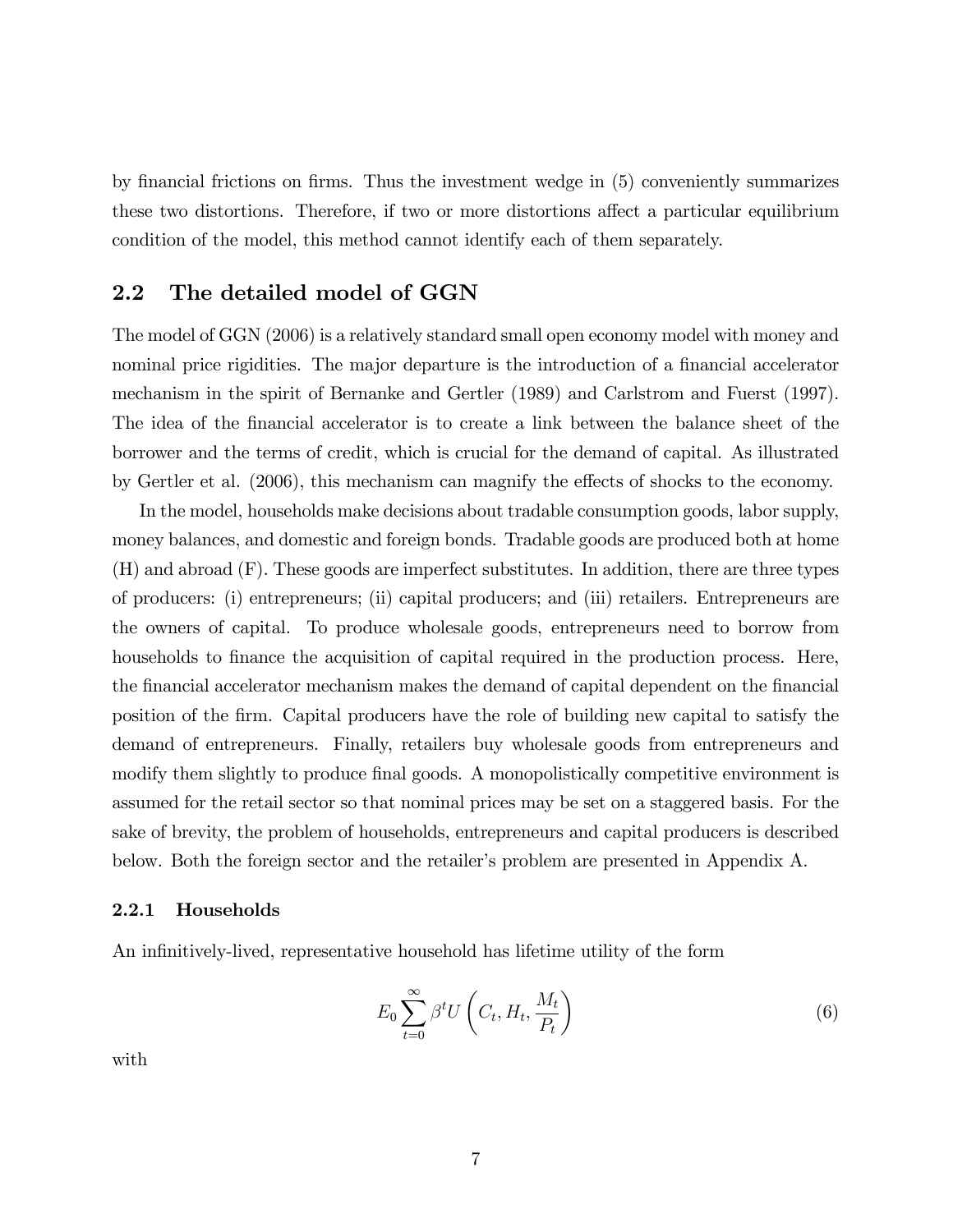$$
U\left(C_t, H_t, \frac{M_t}{P_t}\right) = \frac{\left[(C_t)^{1-\varsigma} (1 - H_t)^{\varsigma}\right]^{1-\sigma}}{1-\sigma} + \xi \log\left(\frac{M_t}{P_t}\right),\tag{7}
$$

and  $\sigma \geq 0, \varsigma \in (0,1), \xi > 0$ . Here,  $H_t$  and  $M_t/P_t$  denote labor supply and real money balances, respectively. Aggregate consumption  $C_t$  is a composite of both home consumption,  $C_t^H$ , and foreign consumption,  $C_t^F$ , according to the following CES specification:

$$
C_t = \left[ (\gamma)^{\frac{1}{\rho}} \left( C_t^H \right)^{\frac{\rho - 1}{\rho}} + (1 - \gamma)^{\frac{1}{\rho}} \left( C_t^F \right)^{\frac{\rho - 1}{\rho}} \right]^{\frac{\rho}{\rho - 1}}.
$$
 (8)

The corresponding consumer price index (CPI),  $P_t$ , is given by

$$
P_t = [(\gamma) (P_t^H)^{1-\rho} + (1-\gamma) (P_t^F)^{1-\rho}]^{\frac{1}{1-\rho}}.
$$
\n(9)

The household derives income from labor, real dividend payments  $\Pi_t$  from ownership of retail firms, real money balances carried out from the previous period  $M_{t-1}/P_t$ , and interest from home and foreign bonds  $(B_{t+1}$  and  $B_{t+1}^*$ , respectively) net of real lump-sum taxes  $T_t$ . Income is allocated to consumption and holdings of money, home and foreign bonds. Accordingly, the household budget constraint may be written as

$$
C_{t} = \frac{W_{t}H_{t}}{P_{t}} + \Pi_{t} - T_{t} - \frac{M_{t} - M_{t-1}}{P_{t}} - \frac{B_{t+1} - (1 + i_{t-1})B_{t}}{P_{t}} - \frac{S_{t}B_{t+1}^{*} - S_{t}\Psi_{t}\left(1 + i_{t-1}^{*}\right)B_{t}^{*}}{P_{t}},
$$
\n
$$
(10)
$$

where  $W_t$  denotes the nominal wage,  $(1 + i_t)$  and  $(1 + i_t^*)$  are the domestic and (exogenous) foreign gross nominal interest rate, respectively,  $S_t$  is the nominal exchange rate, and  $\Psi_t$  is the borrowing premium paid by domestic residents to foreign lenders. The premium  $\Psi_t$  is a function of net foreign indebtedness,  $NF_t$ , and a random shock  $\rho_t$  so that  $\Psi_t = f(BNF_t)\rho_t$ , where  $f'(\cdot) > 0$ . As is well known (cf. Schmitt-Grohe and Uribe (2003)), the country borrowing premium is introduced to avoid non-stationary net foreign indebtedness. Here, the borrowing premium function is a simple way to model an unexpected capital output flow, represented by a increase in the random variable  $\rho_t$  which in turn directly affects  $\Psi_t$ .

The household thus chooses aggregate consumption, labor, money balances, and domestic and foreign bonds to maximize (6) subject to (7) and (10).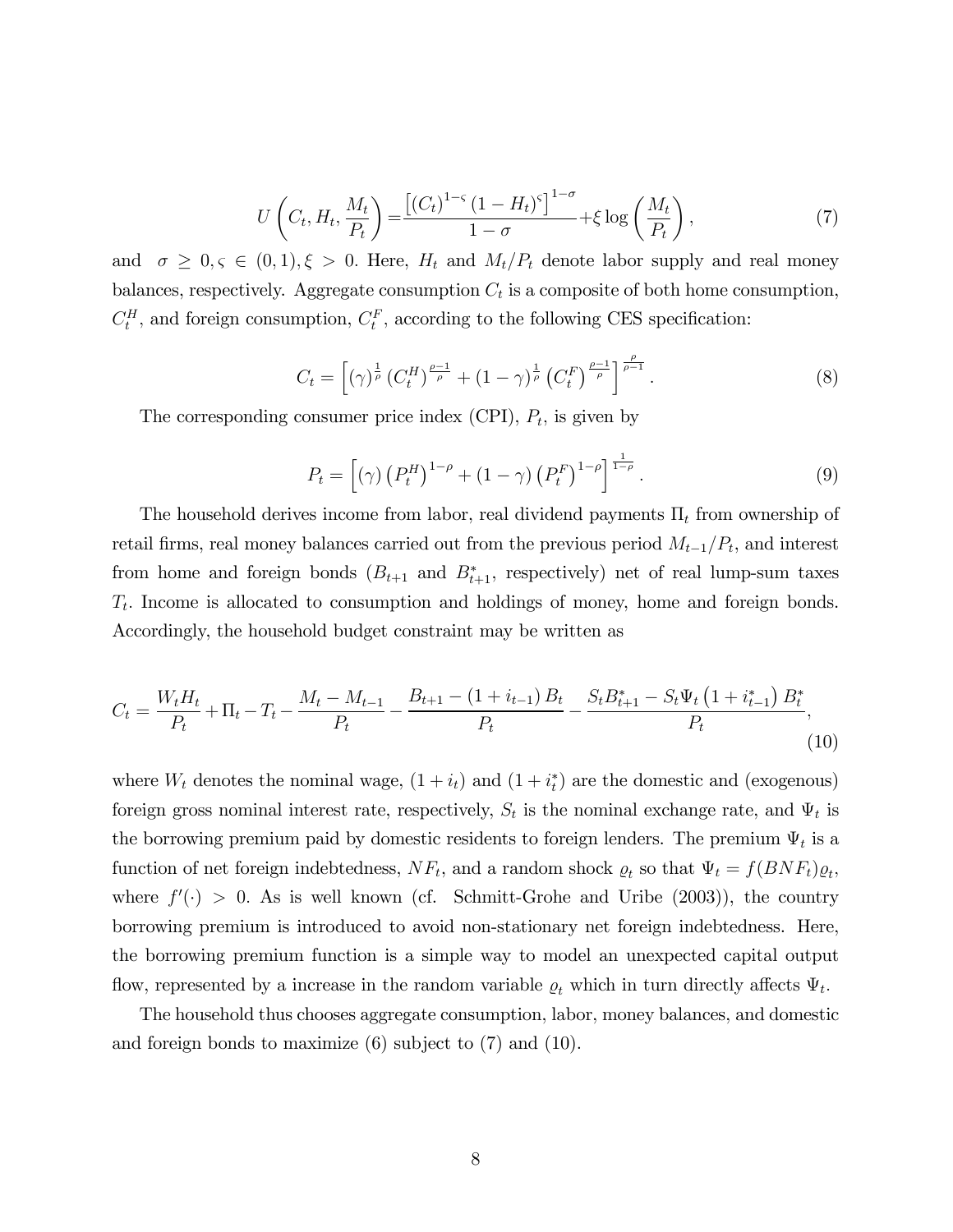#### 2.2.2 Firms

Entrepreneurs and the Financial Accelerator. Entrepreneurs produce domestic output,  $Y_t$ , at the wholesale level using labor,  $L_t$ , and capital services,  $u_t K_t$ , according to the following process:

$$
Y_t = \omega_t A_t (u_t K_t)^{\alpha} L_t^{1-\alpha},\tag{11}
$$

where  $u_t$  is the capital utilization rate and  $K_t$  is the capital stock acquired in the previous period.<sup>5</sup> Here,  $A_t$  is a common productivity factor and  $\omega_t$  is an idiosyncratic, i.i.d. random variable, distributed continuously with  $E\{\omega_t\} = 1$ . Labor is assumed to be a composite of household and managerial labor  $(H_t$  and  $H_t^e$ , respectively) according to  $L_t = H_t^{\Omega} H_t^{e(1-\Omega)}$  $\frac{e(1-3i)}{t}$ . For convenience,  $H_t^e$  is normalized to unity. Labor is hired at the competitive wage rate  $W_t$ whereas entrepreneurs receive a small wage  $W_t^e$  in compensation for their work.

Entrepreneur's gross output,  $GY_t$ , is given by the sum of output revenues,  $\frac{P_{W,t}}{P_t} Y_t$ , and the market value of the remaining capital stock,  $Q_t \omega_t K_t$ , net of the repairing cost of capital,  $P_{I,t}$  $T_t, t \delta_t \omega_t K_t$ . Here,  $P_{W,t}$  denotes the nominal price of wholesale production,  $Q_t$  the real market price of capital in terms of the consumption index  $(8)$ ,  $P_{I,t}$  the nominal replacement price of capital, and  $\delta_t$  the depreciation rate of capital. Hence,

$$
GY_t \equiv \frac{P_{W,t}}{P_t} Y_t + \left(Q_t - \frac{P_{I,t}}{P_t} \delta_t\right) \omega_t K_t.
$$
\n(12)

Finally, the utilization decision  $u_t$  is endogeneized by assuming that the capital depreciation rate  $\delta_t$  is increasing in  $u_t$  according to the following convex function:

$$
\delta(u_t) = \delta + \frac{b}{1+\xi}(u_t)^{1+\xi}, \ \delta, b, \xi > 0.
$$

The entrepreneur's problem is thus to choose labor and the capital utilization rate to maximize profits, conditioning on  $K_t$ ,  $A_t$  and  $\omega_t$ . In addition, they consume an amount of  $C_t^{eH}$  units of the tradable domestic good.

Entrepreneurs also face a capital acquisition problem. In particular, they need to acquire capital at the end of period t for the production process in  $t + 1$ . The acquisition of capital

 $5$  Entrepreneur-specific indices are omitted for notational simplicity.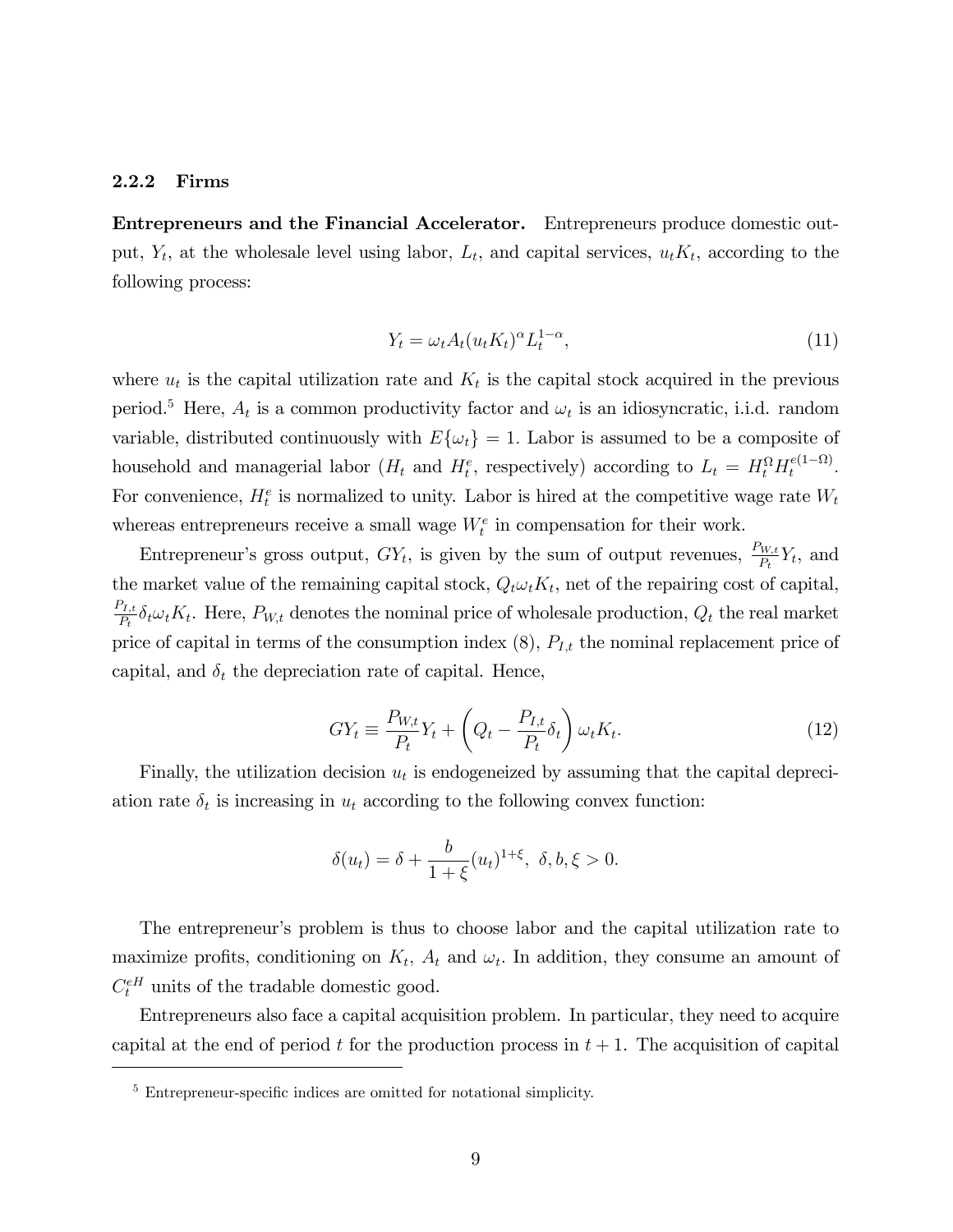is financed partly with entrepreneur's own net worth at the end of period t,  $N_{t+1}$ , and partly by issuing nominal bonds,  $B_{t+1}$ . Hence, capital financing  $Q_tK_{t+1}$  is given by

$$
Q_t K_{t+1} = N_{t+1} + \frac{B_{t+1}}{P_t}.
$$

In order to avoid that entrepreneurs accumulate enough funds to self-Önance their capital acquisition, it is assumed that they have a finite expected horizon in the sense that entrepreneurs survive until next period with probability  $\phi$ . It is also assumed that new equity issues are too expensive so that all marginal finance is obtained through debt only. In the model, debt is denominated in units of domestic currency.<sup>6</sup>

The entrepreneur's demand for capital depends on both its expected marginal return and its expected marginal financing cost. It may be shown that the expected marginal return of capital may be expressed as

$$
E_t\{1+r_{t+1}^k\} = \frac{E_t\left\{\frac{P_{W,t+1}}{P_{t+1}}F_{k,t+1} - \frac{P_{I,t+1}}{P_{t+1}}\delta(u_{t+1}) + Q_{t+1}\right\}}{Q_t},\tag{13}
$$

where  $F_{k,t+1}$  is the marginal product of capital at  $t+1$ . On the other hand, the marginal cost of Önancing depends on Örmís own Önancial condition. Following Bernanke et al. (1999), an agency problem between lenders and borrowers with costly state verification is assumed. This agency problem arises because the idiosyncratic shock  $\omega_t$  is private information for the entrepreneur. Therefore, the lender can only observe the project's gross output after paying an auditing cost, which is a fixed proportion  $\mu_b$  of the project's ex-post gross return  $(1 + r_{t+1}^k)Q_tK_{t+1}$ . The financial contract guarantees that the entrepreneur does not have an incentive to misrepresent his earnings and that the expected agency cost is minimized. Under this contract, the lender charges the borrower a premium  $\chi_t(\cdot)$  to cover the expected auditing cost. It may be shown that the finance premium varies inversely with the entrepreneur's net worth but directly with the leverage ratio,  $\frac{B_{t+1}/P_t}{N_{t+1}}$ , according to

$$
\chi_t(\cdot) = \chi\left(\frac{B_{t+1}/P_t}{N_{t+1}}\right), \chi'(\cdot) > 0, \chi(0) = 0, \chi(\infty) = \infty.
$$
 (14)

<sup>6</sup> Gertler et al. (2006) consider debt denominated in domestic currency as it accounted for about 75 percent of total commercial banks' liabilities at the beginning of 1998 in Korea. Cook (2004) presents a small open economy model similar to GGN with foreign-denominated debt. The finding described below where the financial accelerator may be represented by an investment wedge in the associated prototype economy does not depend on whether debt is domestic or foreign denominated.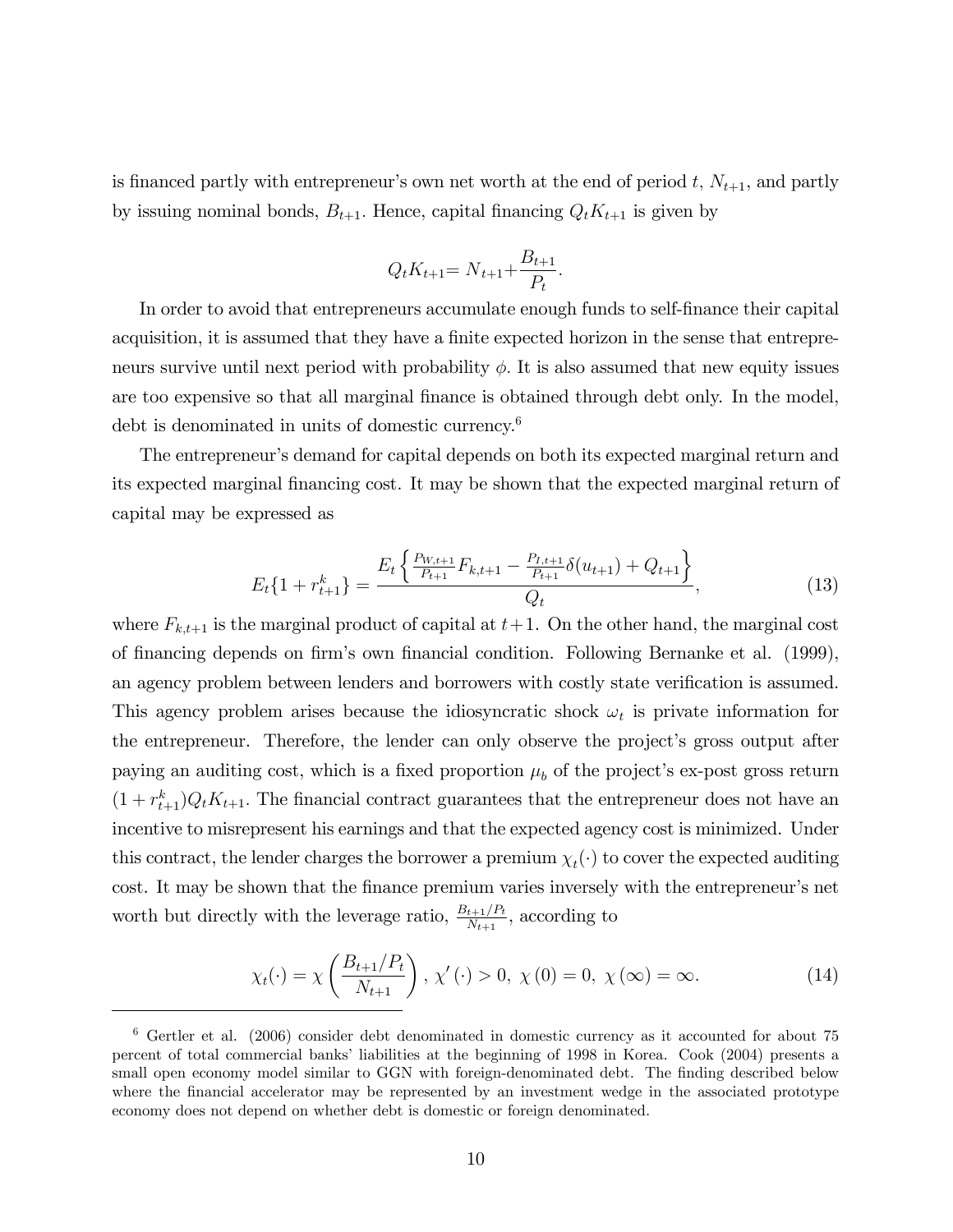In the model of GGN, the entrepreneur's marginal costs of funds is given by the gross premium of external funds times the gross real opportunity cost of funds should capital market frictions be absent. Thus, the demand of capital satisfies

$$
E_t\left\{1 + r_{t+1}^k\right\} = \left[1 + \chi_t\left(\cdot\right)\right]E_t\left\{\left(1 + i_t\right)\left(\frac{P_t}{P_{t+1}}\right)\right\}.
$$
\n(15)

Expression (15) captures the idea of the financial accelerator in the sense that the entrepreneurís Önancial position is linked to the marginal cost of funds and thus to the demand for capital. In particular, a higher leverage ratio translates into a higher finance premium for the entrepreneur, thereby decreasing his demand for capital.

Finally, entrepreneur's net worth  $N_{t+1}$  is given by

$$
N_{t+1} = \phi V_t + W_t^e / P_t,
$$

where  $V_t$  is the value of capital net of borrowing costs carried over from the previous period.

Capital Producers. The role of capital producers in the model is to repair depreciated capital and to construct new capital goods in a competitive environment. Both of these activities are made after production of output at time t takes place; and use as input an investment good composed of domestic and foreign investment goods:

$$
I_{t} = \left[ (\gamma_{i})^{\frac{1}{\rho_{i}}} \left( I_{t}^{H} \right)^{\frac{\rho_{i}-1}{\rho_{i}}} + (1 - \gamma_{i})^{\frac{1}{\rho_{i}}} (I_{t}^{F})^{\frac{\rho_{i}-1}{\rho_{i}} \right]^{\frac{\rho_{i}}{\rho_{i}-1}}.
$$
\n(16)

The corresponding investment price index,  $P_{I,t}$ , is given by

$$
P_{I,t} = \left[ (\gamma_i) \left( P_t^H \right)^{1-\rho_i} + (1-\gamma_i) (P_t^F)^{1-\rho_i} \right]^{\frac{1}{1-\rho_i}}.
$$
 (17)

For this particular model, the construction of new capital goods is subject to adjustment costs of the form  $\Phi\left(\frac{I_t^n}{K_t}\right)$ ), where  $I_t^n$  is net investment, i.e.,  $I_t^n = I_t - \delta(u_t)K_t$ . The function  $\Phi(\cdot)$  is increasing and concave. Given the constant returns to scale technology  $\Phi\left(\frac{I_t^n}{K_t}\right)$  $K_t$ the aggregate capital accumulation equation is

$$
K_{t+1} = K_t + \Phi\left(\frac{I_t^n}{K_t}\right) K_t.
$$
\n(18)

In this framework, capital producers choose inputs  $I_t^n$  and  $K_t$  to maximize expected proÖts from the construction of new investment goods. New capital goods are sold at a price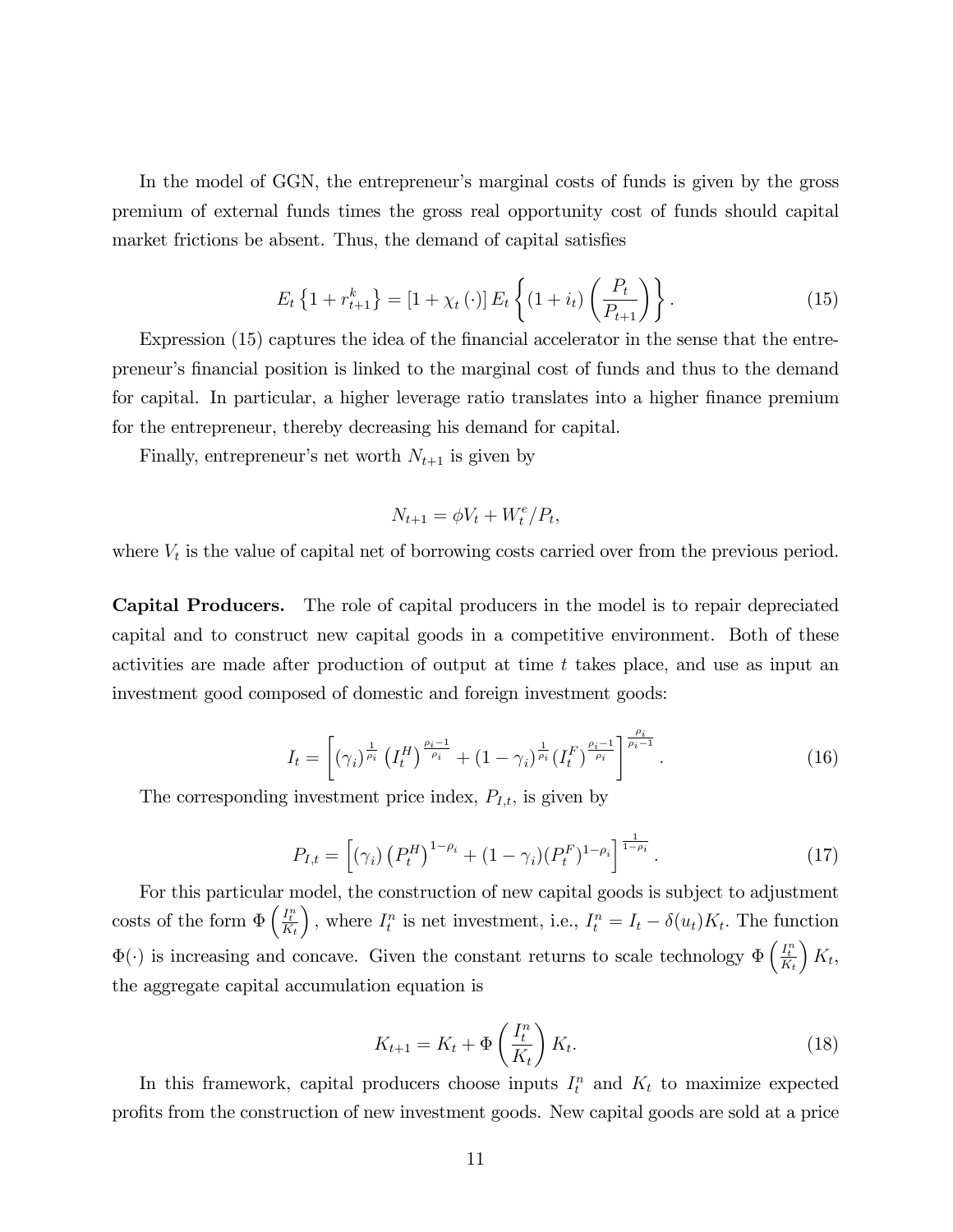$Q_t$  and capital is leased from entrepreneurs at the rate  $r_t^l$ . Finally, repair of old capital goods require  $\delta(u_t)K_t$  units of the investment good. The repair cost is given by  $\frac{P_{I,t}}{P_t}\delta_tK_t$ , which is paid by the entrepreneurs as they are the owners of the capital stock (see equation 12).

**Government and Monetary Policy.** At each period  $t$ , exogenous government expenditures  $G_t^H$  are financed by lump-sum taxes and seigniorage according to

$$
\frac{P_t^H}{P_t} G_t^H = \frac{M_t - M_{t-1}}{P_t} + T_t.
$$
\n(19)

To close the model, Gertler et al. (2006) specify two alternative monetary policy rules depending on whether the exchange rate regime is either fixed or flexible. Under a fixed exchange rate regime, the monetary authority sets the nominal interest rate so that the uncovered interest parity condition is satisfied. Under a flexible exchange rate regime, the central bank adopts a Taylor-type rule whereby the nominal interest rate is a function of deviations of inflation and domestic output from their corresponding target values. In each case, the only role for money holdings in the model is to pin down the nominal money stock.

Resource Constraint. Finally, the resource constraint for this economy is given by

$$
\frac{P_t^H}{P_t} \left( C_t^H + C_t^{eH} + C_t^{H*} + I_t^H + G_t^H \right) = \frac{P_t^H}{P_t} Y_t^H + \frac{P_t^F}{P_t} \left( C_t^F + I_t^F \right). \tag{20}
$$

where  $C_t^{H*}$  is the foreign demand for the home tradable good and  $Y_t^H$  is the final domestic good (both described in Appendix A).

### 2.3 The Associated Prototype Economy

Following Chari et al. (2006a), the goal now is to construct a prototype economy with relevant wedges so that it has the same aggregate allocations as those obtained under the model of Gertler et al. (2006) described earlier. As it will become clear shortly, the prototype economy requires efficiency, labor, investment and government consumption wedges. In particular, it will be shown that the finance premium  $(14)$  which is crucial for the financial accelerator mechanism in the model of Gertler et al. (2006) can be mapped into a investment wedge in the associated prototype economy.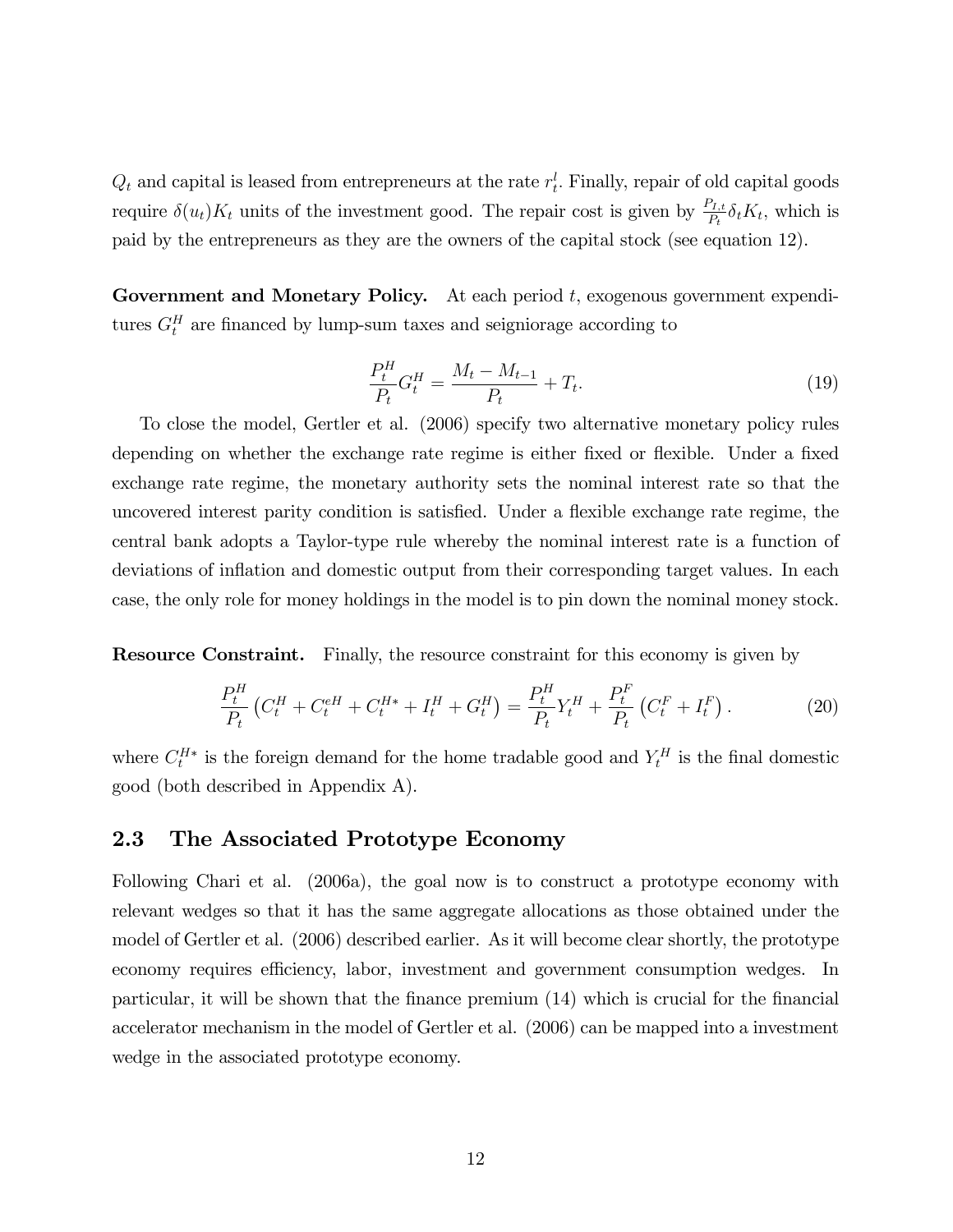In this economy, households maximize (6) subject to (7) and their budget constraint now given by<sup>7</sup>

$$
C_{t} + (1 + \tau_{x,t})I_{t} = \frac{(1 - \tau_{n,t})W_{t}H_{t}}{P_{t}} + \Pi_{t} + T_{t} + (1 - \tau_{k,t})r_{t}K_{t}
$$

$$
-\frac{M_{t} - M_{t-1}}{P_{t}} - \frac{B_{t+1} - (1 + i_{t-1})B_{t}}{P_{t}} - \frac{S_{t}B_{t+1}^{*} - S_{t}\Psi_{t}\left(1 + i_{t-1}^{*}\right)B_{t}^{*}}{P_{t}}, \tag{21}
$$

where the law of motion for capital satisfies

$$
K_{t+1} = (1 - \delta) K_t + \Phi\left(\frac{I_t}{K_t}\right) K_t.
$$
\n(22)

Here,  $I_t$  denotes gross capital investment,  $\tau_{x,t}, \tau_{k,t}$ , and  $\tau_{n,t}$  are investment, capital income and labor income taxes,  $r_t$  is the rental rate of capital, and the term  $\Phi\left(\frac{I_t}{K}\right)$  $K_t$  $K_t$  represents adjustment costs for investment. As before, the function  $\Phi(\cdot)$  is increasing and concave. As in the model of GGN, aggregate consumption  $C_t$  is a composite of both domestic and foreign goods given by (8). Here, households are the owners of the capital stock. In this case, households choose consumption, labor, money holdings, domestic and foreign bonds, investment and next period's capital stock.

The representative firm produces goods in a competitive environment with a technology given by

$$
Y_t = \widetilde{A}_t K_t^{\alpha} L_t^{1-\alpha},\tag{23}
$$

where  $L_t = H_t^{\Omega} H_t^{e(1-\Omega)}$  and  $\tilde{A}_t$  is the technology parameter for this particular economy. Here, firms choose household labor  $H_t$ , entrepreneur's labor  $H_t^e$ , and capital stock  $K_t$  in order to maximize profits  $\Pi_t$ :

$$
\Pi_t = \left(\frac{P_{W,t}}{P_t}\right)\widetilde{A}_t K_t^{\alpha} L_t^{1-\alpha} - \frac{W_t H_t}{P_t} - \frac{W_t^e H_t^e}{P_t} - r_t K_t.
$$
\n(24)

The rest of the associated prototype economy is similar to the GGN model. Accordingly, the foreign sector is still exogenously given by equations (A.1) and (A.2) in Appendix A.

<sup>7</sup> As noticed, GGN assumes a utility function separable in real money holdings. Such an assumption is convenient in the sense that the marginal rate of substitution between leisure and consumption is independent of money holdings, as required by the benchmark prototype economy. As in the GGN model, money holdings in the associated prototype economy only serve to pin down the nominal money stock.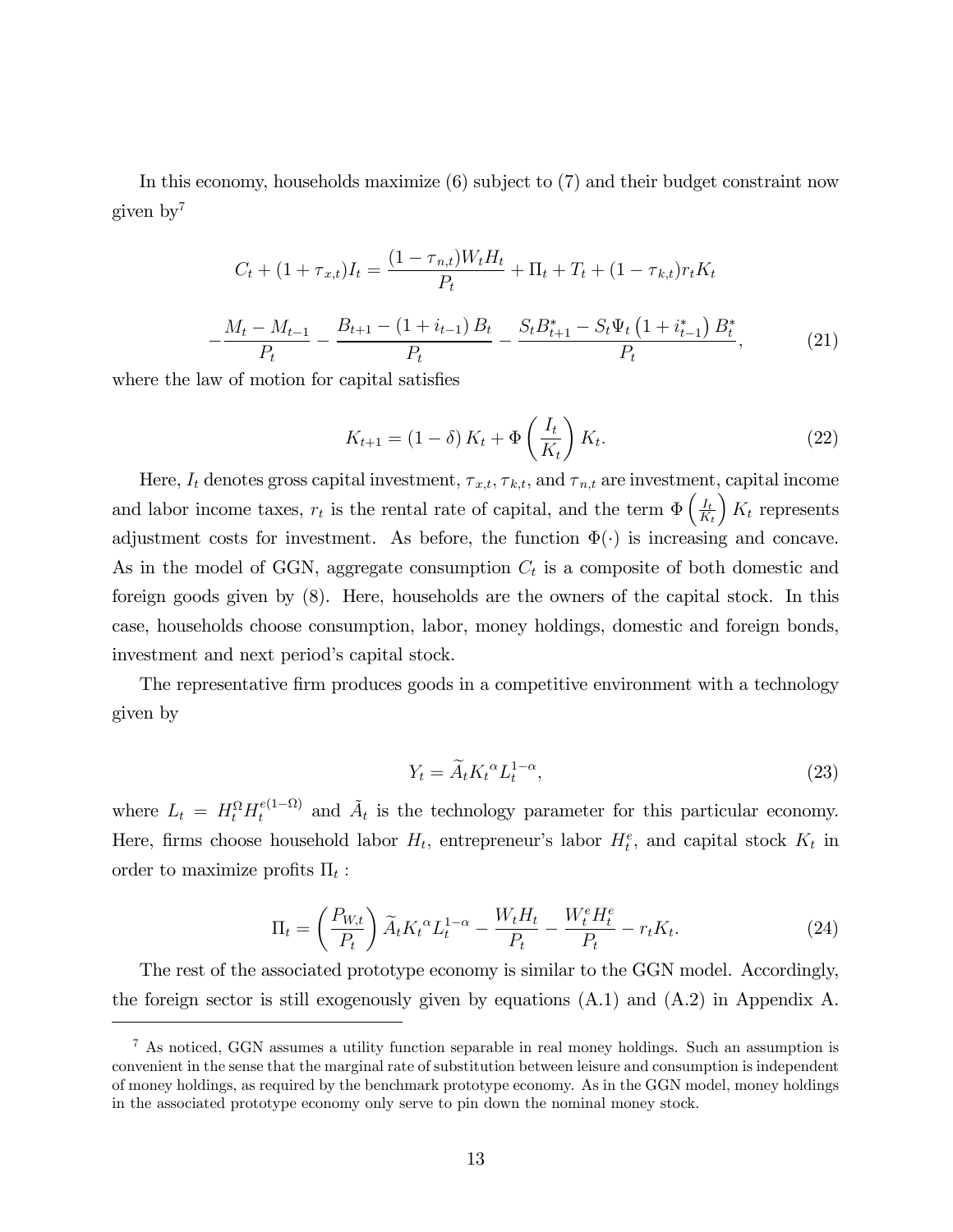Similarly, monetary policy instruments available are either the nominal exchange rate or the nominal interest rate.

As the associated prototype economy is now fully described, the following proposition shows that the detailed economy of GGN has the same allocations as those in the associated prototype economy.

**Proposition 1** Consider the prototype economy associated to the model of Gertler et al.  $(2006)$  with efficiency, labor, investment, and government consumption wedges given respectively by

$$
\tilde{A}_{t} = \omega_{t} A_{t} u_{t}^{\alpha},
$$
\n
$$
1 - \tau_{n,t} = \frac{C_{t}}{(1-\varsigma)(1-H_{t})} \frac{1}{F_{n,t}},
$$
\n
$$
\frac{1}{1+\tau_{x,t}} = \frac{1}{Q_{t} [1+\chi(\frac{B_{t+1}/F_{t}}{N_{t+1}})]},
$$
\n
$$
g_{t} = C_{t}^{H^{*}} + C_{t}^{eH} + G_{t}^{H} - (\frac{P_{t}^{F}}{P_{t}^{H}}) (C_{t}^{F} + I_{t}^{F}),
$$
\nwith\n
$$
P_{k,t} \equiv \frac{1}{\Phi'(\frac{I_{t}}{K_{t}})},
$$
\n
$$
\widetilde{P}_{k,t} \equiv P_{k,t} \left[ 1 - \delta + \Phi\left(\frac{I_{t}}{K_{t}}\right) - \Phi'\left(\frac{I_{t}}{K_{t}}\right) \left(\frac{I_{t}}{K_{t}}\right) \right],
$$
\n
$$
\tilde{P}_{k,t+1} = \left[ \frac{1}{\Phi'(I_{t+1}^{n}/K_{t+1})} - \delta(u_{t+1}) \right] \frac{P_{I,t+1}}{P_{t+1}},
$$
\n
$$
\tau_{k,t} = \frac{\tau_{x,t} \widetilde{P}_{k,t}}{r_{t}},
$$
\n
$$
r_{t} = \frac{P_{W,t}}{P_{t}} F_{k,t},
$$
\n
$$
\frac{S_{t} B_{t+1}^{*} - S_{t} \Psi_{t} (1+i_{t-1}^{*}) B_{t}^{*}}{P_{t}} + \frac{B_{t+1} - (1+i_{t-1})B_{t}}{P_{t}} = C_{t}^{H^{*}} - \left(\frac{P_{t}^{F}}{P_{t}^{H}}\right) (C_{t}^{F} + I_{t}^{F}),
$$
\nand\n
$$
\frac{\tau_{n,t} W_{t} H_{t}}{P_{t}} + \tau_{k,t} r_{t} K_{t} + \tau_{x,t} I_{t} + \frac{M_{t} - M_{t-1}}{P_{t}} - T_{t} = G_{t}^{H} + C_{t}^{eH}.
$$
\nThus the equilibrium allocation  $\delta$  of the model by Gerther et al. (2006) coincide with those

of the associated prototype economy. **Proof.** See Appendix A.

A general sketch of the proof is as follows. First consider the efficiency wedge. Substituting  $A_t = \omega_t A_t u_t^{\alpha}$  into the production function (23) leads to equation (11) in the GGN model. As described in detail in Appendix A, nominal price rigidities in the model of GGN cause a distortion between the marginal product of labor and real wages. As real wages are equal to the marginal rate of substitution between leisure and consumption in the GGN economy, a labor wedge of the form

$$
1 - \tau_{n,t} = \frac{\varsigma C_t}{(1 - \varsigma)(1 - H_t)} \frac{1}{F_{n,t}}
$$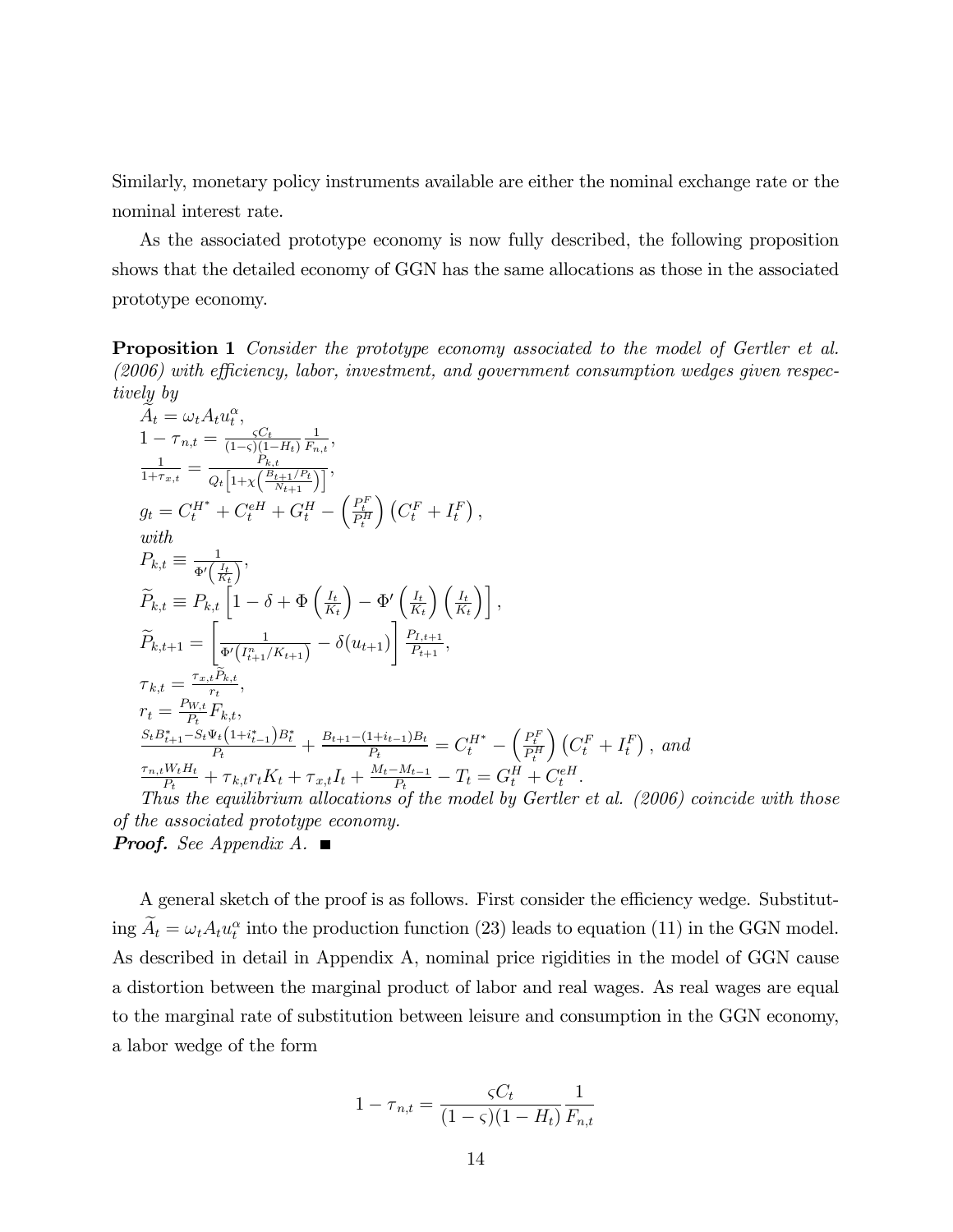allows to capture the distortions arising from nominal price rigidities. On the other hand, Appendix A also shows that the financial accelerator mechanism embedded in the function  $\chi\left(\frac{B_{t+1}/P_t}{N_{t+1}}\right)$  creates a wedge in an otherwise standard Euler equation. Such a distortion may be represented by the investment wedge

$$
\frac{1}{1+\tau_{x,t}} = \frac{P_{k,t}}{Q_t \left[1 + \chi \left(\frac{B_{t+1}/P_t}{N_{t+1}}\right)\right]}.
$$

Thus, from a business cycle accounting perspective the financial accelerator mechanism may be reinterpreted in terms of an investment wedge in the prototype economy. Finally, substituting the last two expressions of the proposition into the household's budget constraint (21) recovers the government wedge.

### 3 Estimation and Results

This section presents a series of exercises to evaluate the result reported in Gertler et al. (2006) whereby financial frictions account for nearly half of the decline in economic activity during the 1997-1998 crisis in Korea. In particular, both the benchmark prototype economy and the result of Proposition 1 are used to seize the contribution of the investment wedge, either separately or in combinations, to fluctuations in output, investment and labor under the business cycle accounting method. For that purpose, the estimation method is explained first. Next, it is shown that, according to the business cycle accounting method, the result of GGN hinges on the relatively small value for the Tobin's  $q$  elasticity. This finding is supported after simulating the benchmark prototype economy using larger values for the Tobin's q elasticity. In these scenarios, the contribution of the investment wedge for explaining macroeconomic fluctuations decreases as the elasticity is arguably more in accord with empirical evidence. Finally, a sensitivity analysis is performed by allowing for variable capital utilization and measurement errors in the benchmark prototype economy. In either case, it is still found that the contribution of the investment wedge in isolation to economic fluctuations is sensitive to the value of Tobin's  $q$  elasticity.

### 3.1 Estimation method

The accounting procedure of Chari et al. (2006a) may be implemented in two steps. First, wedges of the benchmark prototype economy are measured by using both the data and a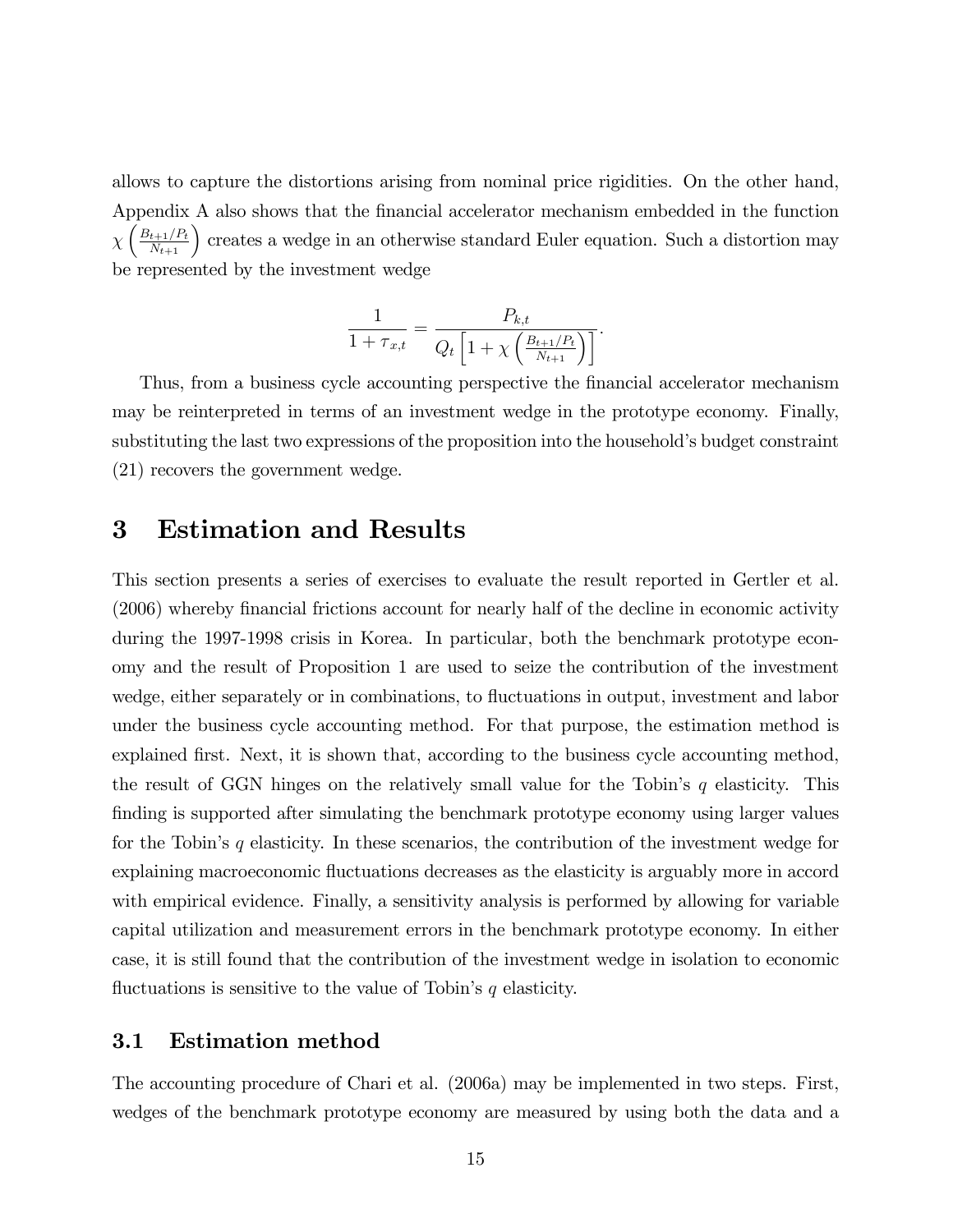detrended version of the model. Then the prototype model is simulated using the wedges already obtained to assess the contribution of wedges (either separately or in combinations) to fluctuations in the variables of interest such as output, labor and investment.

#### Measurement of wedges

As in Chari et al. (2006a), standard functional forms for preferences and technology are assumed to measure the wedges in the benchmark prototype model. In particular, preferences are of the logarithmic form  $U(c, l) = \log c + \psi \log(1 - l)$  and the production function is of the Cobb-Douglas type  $F(k, l) = k^{\alpha} l^{1-\alpha}$ . Some parameters of the model are calibrated as in the business cycle literature and some others are estimated as follows. First, the series for the capital stock is constructed by using the law of motion (1), given data on investment and an initial choice of the capital stock  $k_0$ . As equations (2) - (5) conveniently describe the equilibrium of the benchmark prototype economy, consumption  $c_t$  from the resource constraint  $(3)$  may be substituted into  $(4)$  and  $(5)$  so that a system of three equations  $(2)$ , (4) and (5) in three unknowns (output, labor, and investment) may be log-linearized. Now define a vector  $s_t$  for the four wedges,  $s_t = (\log A_t, \tau_{n,t}, \tilde{\tau}_{x,t}, \log g_t)$ , that follows a vector autoregressive AR(1) process of the form

$$
s_{t+1} = P_0 + Ps_t + \varepsilon_{t+1},\tag{25}
$$

where the innovation  $\varepsilon_t$  is i.i.d. and distributed normally with mean zero and covariance matrix V. Here, a lower-triangular matrix Q such that  $V = QQ'$  is estimated to ensure that the resulting  $V$  is positive semidefinite. Thus the economy is defined by a system of seven equations, three from equilibrium conditions and four from the  $AR(1)$  process for the wedges. The four wedges are a function of the history of events up through and including period t (i.e., the state). Parameters included in matrices  $P_0$ , P and V of the AR(1) process for the wedges are then estimated using maximum likelihood methods.<sup>8</sup>

Once the stochastic process in (25) is estimated, the four wedges may be recovered from the data and the equilibrium conditions of the benchmark economy. For example, the government consumption wedge may be measured directly from the data as the sum of government expenditures and net exports. The efficiency and labor wedges may be obtained directly from equations (2) and (4), given a series for the capital stock  $k_t$ . Finally, the investment wedge is recovered from expression (5). A potential problem is that the investment wedge

<sup>8</sup> See Chari et al. (2006b) for details.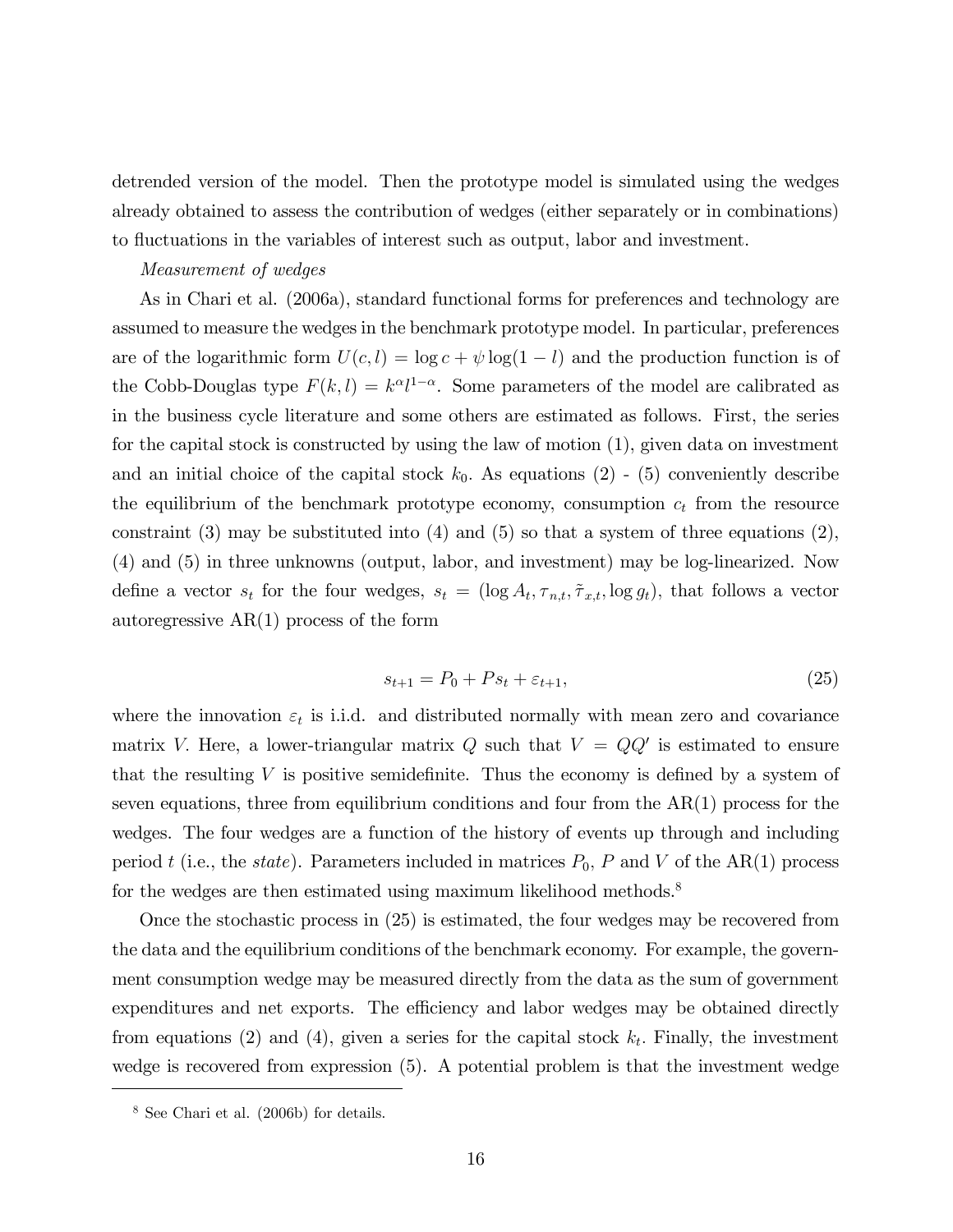cannot be directly obtained from (5) as this requires to specify expected values over future consumption, capital stock and wedges. Accordingly, let  $y_t^d, l_t^d, x_t^d$ , and  $k_0^d$  denote data on production, labor, investment and the initial capital stock, respectively, and let  $y(s_t, k_t)$ ,  $l(s_t, k_t)$ , and  $x(s_t, k_t)$  represent the decision rules of the model. Then the realized wedge series  $s_t^d$  solves

$$
y_t^d = y(s_t^d, k_t), l_t^d = l(s_t^d, k_t), x_t^d = x(s_t^d, k_t),
$$
\n(26)

with  $k_{t+1} = (1 - \delta)k_t + x_t^d - \varphi(x_t^d/k_t) k_t$ ,  $k_0 = k_0^d$  and  $g_t = g_t^d$ . As detailed in Chari et al. (2006b), these decision rules may be combined with the estimated stochastic process for the wedges in order to obtain the series for the realized wedge  $\tilde{\tau}_{x,t}$ .

#### Wedge decomposition

Once the realized sequence of wedges is obtained, the benchmark prototype model may be simulated in order to assess, separately and in combinations, the contribution of wedges to fluctuations in variables of interest starting at some initial date. This contribution is measured by comparing the realizations of variables such as output, labor and investment arising from simulating the model to those in the data. For example, define the efficiency wedge component as the vector of wedges  $s_{1t} = (\log A_t, \overline{\tau}_n, \overline{\tau}_x, \log \overline{g})$  so that in period t the efficiency wedge takes on its period  $t$  value while simultaneously keeping the other wedges at some constant values. The corresponding decision rules may be denoted by  $y^{e}(s_{1t}, k_t)$ ,  $l^{e}(s_{1t}, k_t)$ , and  $x^e(s_{1t}, k_t)$ . These decision rules along with an initial condition  $k_0^d$ , the realized wedge series  $s_t^d$  and the law of motion for capital may be used to compute the realized sequence of output, labor and investment, denoted respectively by  $y_t^e, l_t^e$  and  $x_t^e$ . These results may be then directly compared to actual data. Naturally, this accounting exercise may be performed in alternative ways, given the corresponding definitions for the labor wedge component  $s_{2t}$ , the investment wedge component  $s_{3t}$ , and the government consumption wedge component  $s_{4t}$ . It is also possible to construct series for combined wedges. For example, the efficiency plus labor component may be defined as  $s_{5t} = (\log A_t, \tau_{n,t}, \overline{\tau}_x, \log \overline{g})$ . If the four wedges are fed into the decision rules in (26) and used in combination with both the law of motion for capital and the equation  $\log g_t(s_t^d) = \log g_t$ , all the movements in output, labor and investment from the simulation are exactly those observed in the data by construction.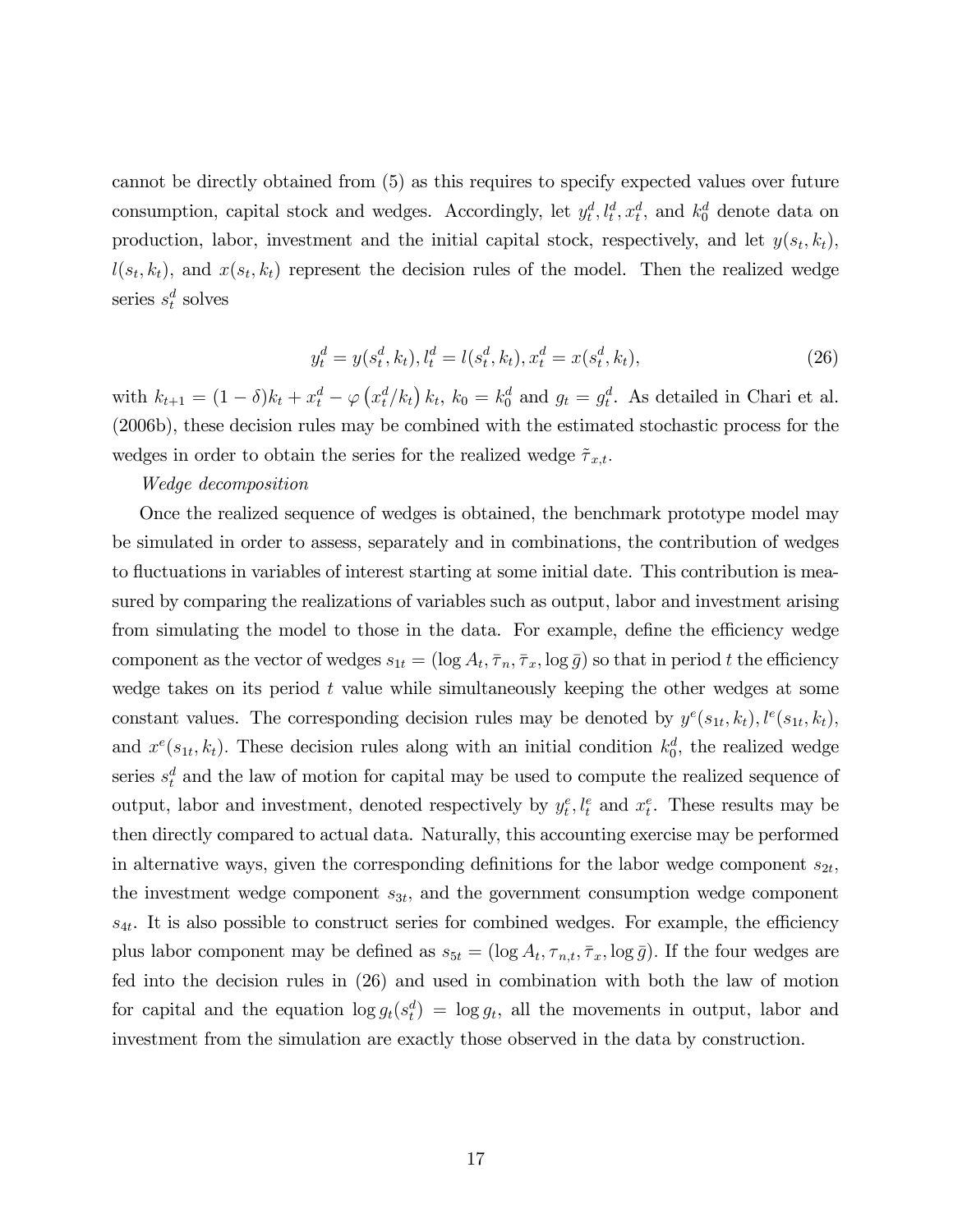### 3.2 Calibration and Results

#### 3.2.1 Calibration

Before implementing the business cycle accounting method, it is required to set functional forms for technology, preferences, and the adjustment cost function, as well as parameter values as in the real business cycle literature. As mentioned earlier, for the benchmark prototype economy the production function is given by  $F(k_t, l_t) = k_t^{\alpha} l_t^{1-\alpha}$ , and preferences are of the logarithmic form  $U(c_t, l_t) = \log c_t + \psi \log(1 - l_t).$ <sup>9</sup> The adjustment cost function is specified by  $\varphi(x/k) = (a/2)(x/k - b)^2$ , which is commonly used in the literature, as in Chari et al. (2006a). The capital share parameter  $\alpha$  is fixed to 0.31, which is roughly consistent with the estimates for Korea reported in Gollin (2002) and Young (1995). The annual depreciation rate  $\delta$  is set to 6 percent. Even though this parameter value might seem low, it is well within the interval reported by Lubik and Teo (2005) using Bayesian estimation techniques for a sample of both developed and developing countries. The time allocation parameter  $\psi$  is set to 2.95 so that Korean households allocate about one third of their time to working activities, consistent with data reported by the Korean National Statistical Office. Population growth n and exogenous technology growth  $\gamma$  are set to 1.5 and 5 percent on an annualized basis, to be consistent with Korean data for the period 1982:3 - 2005:2. Finally the discount factor  $\beta$  is 0.99.

In reference to the adjustment cost function, parameter  $b$  is set equal to the investmentcapital share at the steady state, namely  $b = (1+n)(1+\gamma) - 1+\delta$ , so that adjustment costs are zero at the steady state. The value for parameter  $a$  is set to be consistent with a series of alternative values for the elasticity of investment-to-capital ratio with respect to the price of capital (henceforth "Tobin's q elasticity"). In particular, such an elasticity in the model is defined by

$$
\eta \equiv \frac{d \log(x_t/k_t)}{d \log P_{k',t}} = \frac{1}{b\varphi''},
$$

where  $P_{k',t}$  is the market price of capital in the benchmark prototype economy determined by  $P_{k',t} = 1/(1 - \varphi'(x_{t+1}/k_{t+1}))$ . Thus given the values for both b and Tobin's q elasticity, a value for a may be recovered.

 $9$  Chari et al. (2006a) show that the business cycle accounting method is qualitatively robust to alternative specifications of production functions and preferences.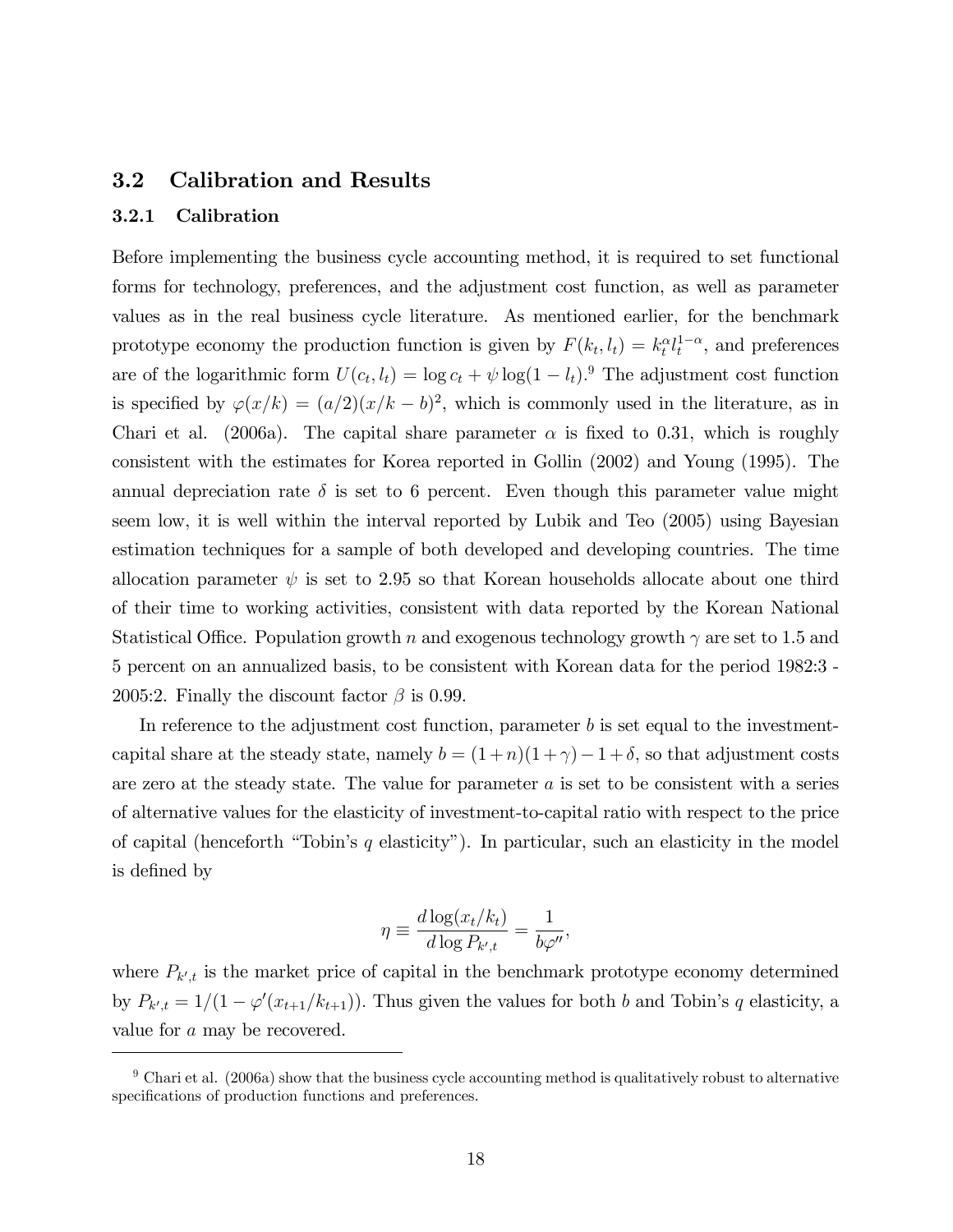Setting an appropriate value for Tobin's  $q$  elasticity in these models is sometimes controversial. Using Bayesian techniques, Elekdag et al. (2006) find a point estimate of 2.39 for Tobin's q elasticity using Korean data, with 90 percent probability bands from 1.9 to 3.12. Lubik and Teo (2005) report point estimates between 1.76 and 3.23 using Bayesian techniques in a sample of both developed and developing countries. As a reference, Gertler et al. (2006) arbitrarily set  $\eta = 1/2$ . Bernanke et al. (1999) argue that reasonable assumptions about adjustment costs suggests that the inverse of Tobin's  $q$  elasticity should lie within a range from 0 to 0.5 as higher values would yield implausibly high adjustment costs. This reasoning is also shared by Chari et al. (2006a), although Christiano and Davis (2006) argue that this conclusion is based on the assumption that the adjustment cost function is globally quadratic. Given the controversy about reasonable values for Tobin's  $q$  elasticity, the business cycle accounting exercise considers the alternative values of 0.5, 1, 3 and  $\infty$ . value of  $0.5$  is justified as this is the value used by Gertler et al.  $(2006)$ . An elasticity of 1 is favored by Christiano and Davis (2006) whereas an elasticity of 3 roughly reflects the highest value in the interval reported by Elekdag et al. (2006) using Korean data. Finally, a value of infinity is consistent with the assumption of zero adjustment costs in the benchmark prototype economy.

The model is estimated using quarterly data for Korean output, hours, investment, and government expenditures (including the external sector) for the period 1982:3 - 2005:2 (details about data sources and construction of variables can be found in Appendix C). For convenience, both output and labor are normalized to 100 for the base period 1997:4, as this is the quarter in which the crisis began. In the figures shown below, investment is divided by the base period level of output. As a final remark, earlier versions of Chari et al. (2006a) allowed for the possibility of measurement errors in the state-space form of the benchmark prototype economy. For simplicity, measurement errors are set to zero in the first part of the exercise. Later this assumption is relaxed as Christiano and Davis (2006) report that results may be sensitive to measurement errors.

#### 3.2.2 Results

The business cycle accounting exercise is focused on the period 1997:4 - 2000:2 as it comprises the Korean crisis period. The properties of the wedges using the whole sample (1982:3 - 2005:2) are described in Appendix B. Table 1 presents the estimated values for wedges and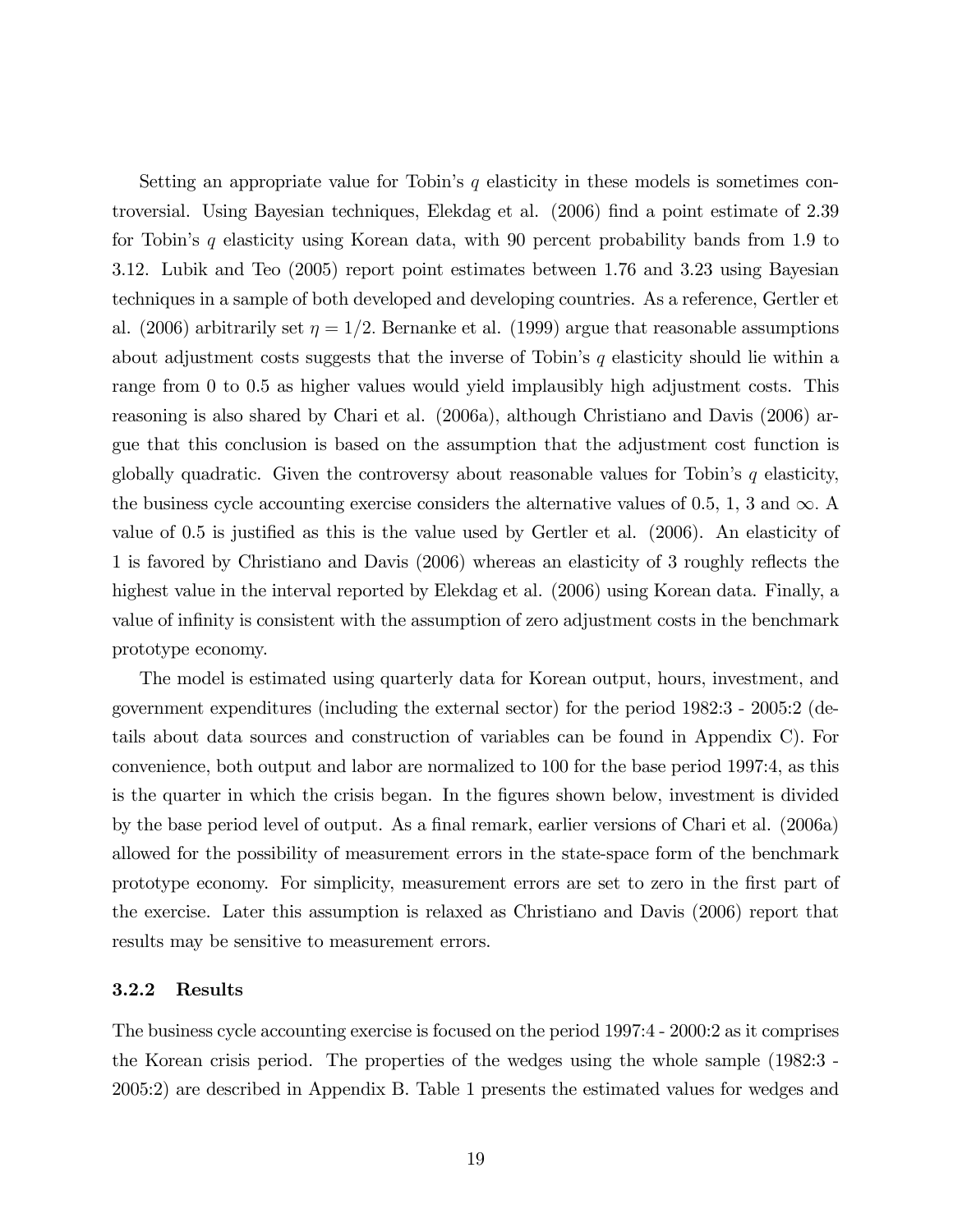parameters  $P$  and  $Q$  in equation (25), as well as their corresponding 90 percent confidence intervals for a Tobin's q elasticity value of  $0.5^{10}$  Here, a Tobin's q elasticity of 0.5 is initially assumed as this is the value reported by GGN. Figure 1 shows actual Korean output as well as the series for efficiency, labor and investment wedges from the benchmark prototype economy, represented by  $A_t$ ,  $(1 - \tau_n)$  and  $1/(1 + \tilde{\tau}_x)$ , respectively. For this period, it may be observed that the labor and investment wedge fall about 17 and 43 percent in the first quarter of 1998 respectively, and exhibit a relatively rapid recovery. The efficiency wedge depicts a slightly downward trend during the next two years following the start of the crisis.

Figure 2 displays data on output as well as for the investment wedge under alternative values of Tobin's  $q$  elasticity. It may be observed that, as the elasticity goes from  $0.5$ to infinity, the contemporaneous correlation between output and the investment wedge goes from positive to negative in general. The intuition for this result is relatively straightforward. Recall that the investment wedge in the benchmark prototype economy is defined by  $1+\tilde{\tau}_{x,t}$  $1+\tau_{x,t}$  $\frac{1+\tau_{x,t}}{1-\varphi'(x_t/k_t)}$ . If adjustment costs are absent from the model, then  $\tilde{\tau}_{x,t} = \tau_{x,t}$ . In such a case, the investment wedge roughly moves in opposite direction to output in the data as illustrated in Figure 2. Now consider adjustment costs. In recessions, when  $x_t/k_t$  is relatively low, the expression  $\varphi'(x_t/k_t)$  is negative. Therefore,  $\tilde{\tau}_{x,t}$  is positive as long as  $\tau_{x,t}$  is larger than (the absolute value of)  $\varphi'(x_t/k_t)$ . This is roughly satisfied for small values of the parameter a (i.e., for relatively large elasticity values). As the elasticity decreases  $(a \text{ increases})$ , there is some point at which the value for  $\tilde{\tau}_{x,t}$  becomes negative. In such a case, the investment wedge is now positively correlated with output in the data. Thereafter, specifying a higher level of adjustment costs causes the investment wedge to fall even further during recessions.

Now Figure 3 shows data on output, labor and investment and their corresponding simulations when only the investment wedge is in place while the rest of wedges are turned off (i.e., simulations due to the investment wedge component). The results are presented for alternative values of Tobin's q elasticities. First consider the case where  $\eta = 0.5$  as this is the value used by GGN in their model. In such a case, the investment wedge alone accounts for about half of the fall in actual output registered in the first quarter of 1998 and at the trough of the recession, and consistently explains a substantial fraction of such a fall during the period of analysis. A similar qualitative result is found for investment. These

 $10$  As detailed in Chari et al. (2006b), the confidence intervals are estimated from a bootstrapped distribution with 500 replications.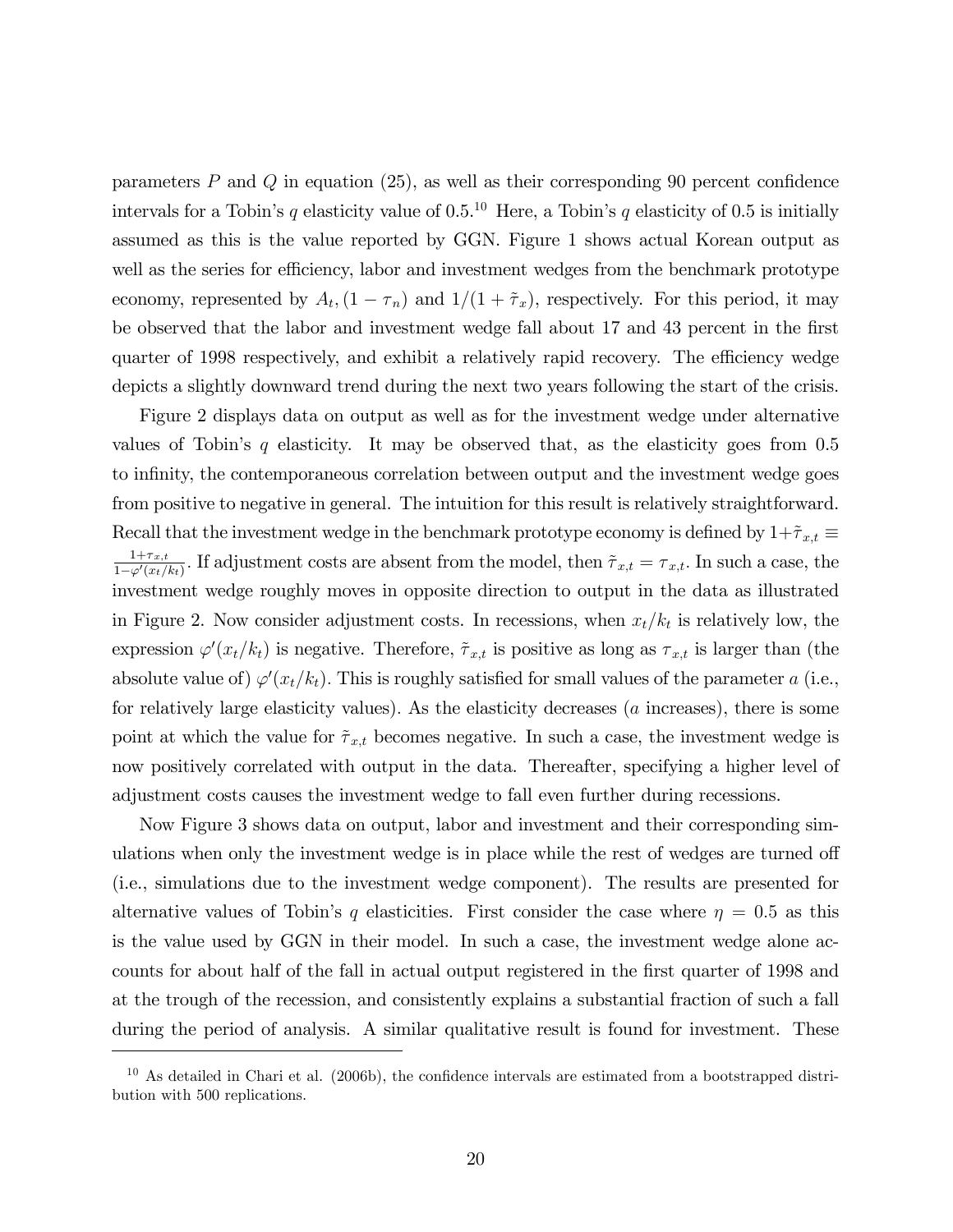findings are remarkable as these are precisely the results reported by  $GGN<sup>11</sup>$  As for labor, the investment wedge is also capable of substantially explain its fall and recovery for the first Öve quarters after the crisis began, but predicts a slower increase thereafter as compared to actual data.<sup>12</sup>

Consider now the case where the elasticity slightly increases to one. The fall in output due to the investment wedge alone is now lower. In fact, the investment wedge only explains about 41 percent of the fall in actual output during the first quarter of 1998 (37 percent at the trough of the recession). This lower fall in simulated output is due to the lower fall in both simulated labor and investment during the period of analysis. If Tobin's  $q$  elasticity increases to 3, the investment wedge only explains about 16 percent (19 percent) of the fall in output registered in the first quarter of 1998 (at the trough of the recession). Finally, if investment adjustment costs were absent (alternatively, if elasticity increases to infinity) the investment wedge alone would increase output from its initial value right after the crisis and for subsequent periods in general. This inconsistency with the actual data also holds for labor and investment.<sup>13</sup>

An alternative to seize the importance of the investment wedge to explain movements in output, labor and investment is to evaluate the response of these variables should the investment wedge be the only one absent from the model. The results are presented in Figure 4 under alternative Tobin's q elasticities. As before, consider first the case where elasticity is 0.5. In such a case, efficiency, labor and government wedges altogether fall short from explaining the decrease in output. This is also true for labor and investment.<sup>14</sup> In other words, the investment wedge is crucial in explaining áuctuations if the elasticity is 0.5. However, this relative importance decreases as Tobin's  $q$  elasticity increases. For example, if

 $11$  Gertler et al. (2006) do not report results on labor.

 $12$  The relatively rapid recovery of labor observed in the data might be explained by the series of reforms introduced in early 1998 to make labor markets more flexible. For details, see Koo and Kiser (2001).

<sup>&</sup>lt;sup>13</sup> The investment wedge component also exhibits the consumption anomaly reported in Chari et al. (2006a) in the sense that both simulated investment and private consumption are negatively correlated, in contrast with the positive correlation found in the data. This result holds for alternative elasticity values and for each of the specifications detailed below (i.e., variable capital utilization and measurement error).

<sup>&</sup>lt;sup>14</sup> Otsu (2006) considers a roughly standard small open economy model to account for the Korean crisis. He finds that technology shocks (the efficiency wedge in the prototype economy) can reasonable explain fluctuations in output, labor and investment. However, his model exhibits the stochastic singularity problem discussed by Ingram et al. (1994) and Ireland (2004). Therefore, a direct comparison between the results in Otsu (2006) and those reported here is not possible.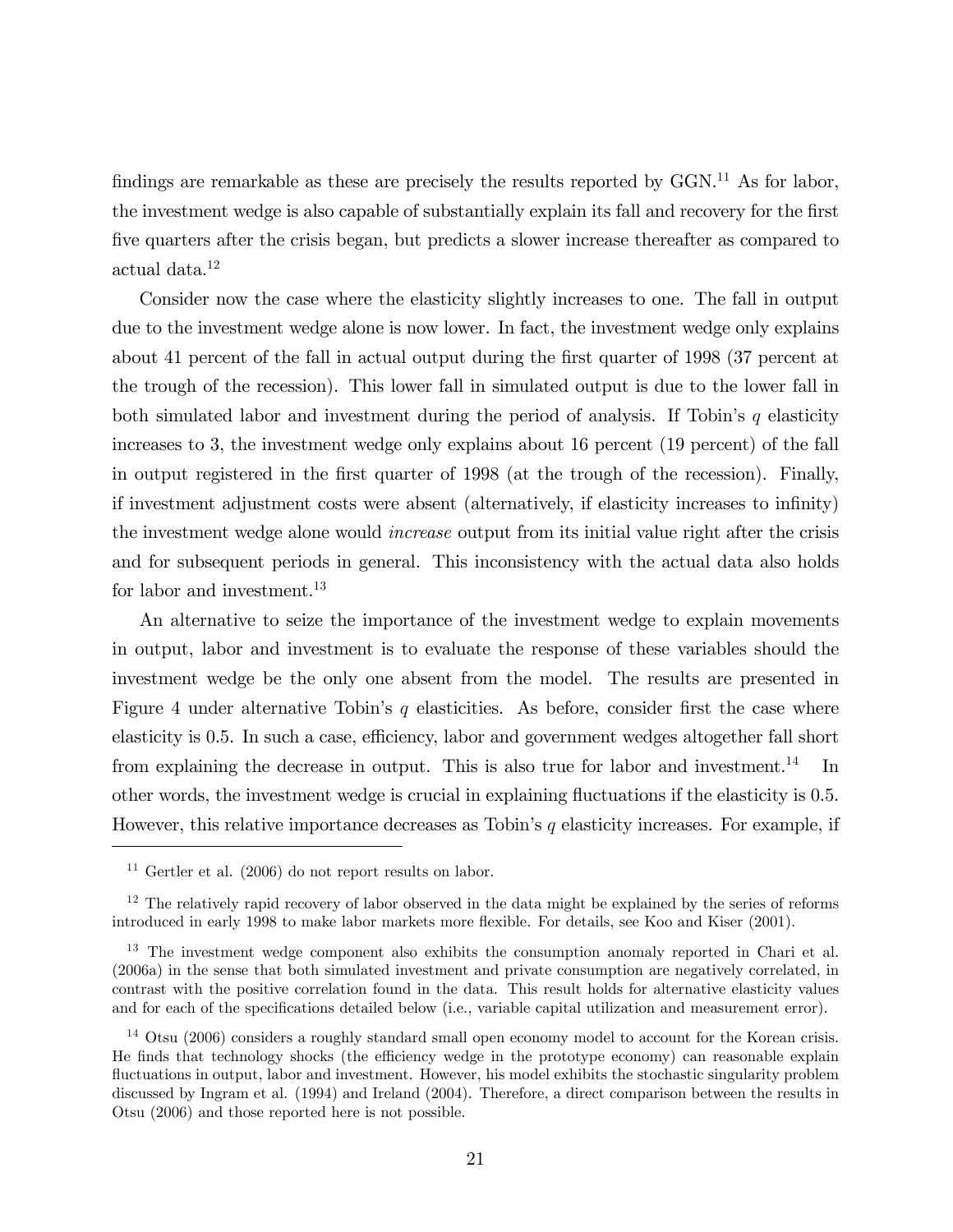the elasticity is 3 then the investment wedge would play a smaller role in output fluctuations, or even a virtually no role if the elasticity is somewhere between 3 and infinity.

It is worth mentioning that the sensitivity of the investment wedge component to alternative elasticity values also holds for the labor wedge component. Figure 5 presents data on output, labor and investment as well as the predictions of the model with just the labor wedge. If the elasticity is 0.5, the labor wedge component replicates data on labor extremely well for the whole period, but it falls short from explaining investment. As a consequence, the simulated fall in output cannot replicate the fall in actual output. If the elasticity goes to infinity, a different result is obtained: the fall in output, labor and investment are overestimated for several periods. As for the efficiency and government wedge components, the predictions for macroeconomic variables are relatively less affected by alternative Tobin's  $q$ elasticities.<sup>15</sup>

### 3.3 Sensitivity Analysis

#### 3.3.1 Variable Capital Utilization

A potential drawback of the business cycle accounting exercise presented above is that it assumes a fixed capital utilization. This in principle may be a problem as GGN consider a model with variable capital utilization (see equation 11). The idea is that by introducing variable capital utilization into the benchmark prototype economy, the measurement of the efficiency wedge may be directly affected. This change may potentially affect the measurement of all other wedges and thus the relative contribution of wedges to macroeconomic fluctuations.

To address this issue, the specification of Chari et al. (2006a) is followed. In particular, suppose that the production function in the benchmark prototype economy is replaced by  $y_t = A_t(k_t h_t)^{\alpha} (\bar{n} h_t)^{1-\alpha}$ , where  $\bar{n}$  is the number of workers employed and  $h_t$  is the length of the workweek. Hence total labor input is  $l_t = \bar{n}h_t$ . If the number of workers is assumed to be constant, all the variation in labor arises from the workweek  $h_t$ . In such a case, the services of capital,  $k_t h_t$ , are proportional to the product of the stock  $k_t$  and labor input  $l_t$ , so that the flow of capital services is affected by variations in the labor input  $l_t$ . Under

<sup>&</sup>lt;sup>15</sup> Similar qualitative results are found under the variable capital utilization and measurement errors economies described below. In particular, the labor wedge component remains sensitive to the parametrization of the adjustment cost but neither the efficiency nor the government wedge component exhibit substantial changes.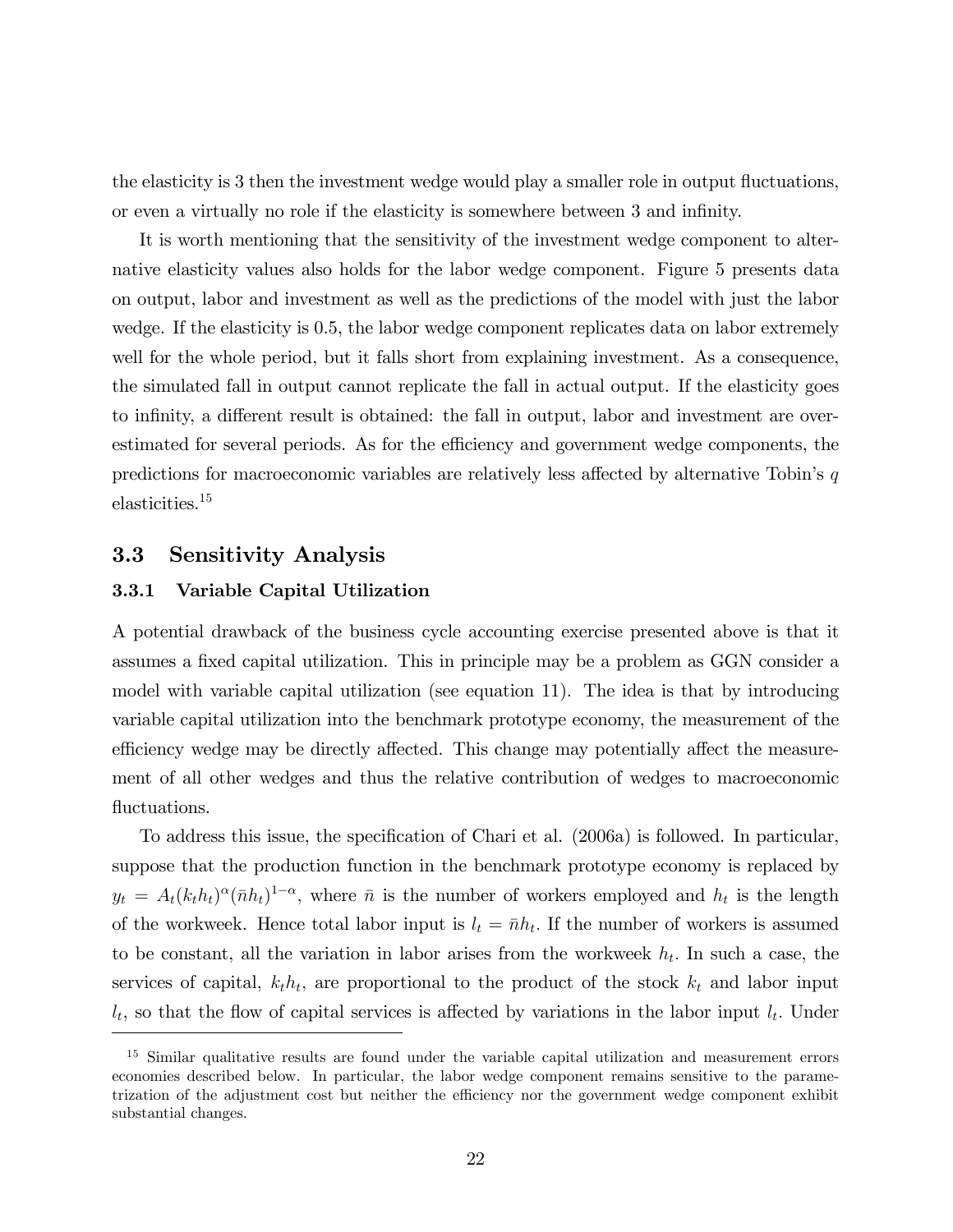this interpretation, the number of workers employed  $\bar{n}$  may be normalized to 1 so that the production function in the benchmark prototype economy is now given by

$$
y_t = A_t k_t^{\alpha} l_t.
$$

Figure 6 presents data and simulated movements in variables with just the investment wedge assuming variable capital utilization. As before, alternative values for Tobin's  $q$ elasticity are considered. When elasticity is 0.5, the investment wedge alone explains about 60 percent (48 percent) of the decline in output observed in the Örst quarter of 1998 (at the trough of the recession). Again, this result is remarkable as it coincides with the findings of GGN. However, as the elasticity increases the investment wedge roughly explains a lower fraction of the fall in all the variables. For example, it now only accounts for about six percent (11 percent) of the output fall in 1998:1 (at the trough of the recession) when elasticity is 3, as compared to about 16 percent (19 percent) in the model with Öxed capital utilization. In fact, increasing the elasticity to a value of infinity now yields the opposite results: all the three variables due to the investment wedge increase from their corresponding initial values, a result completely at odds with the data.

As before, an alternative exercise is to exclude the investment wedge from the analysis while keeping the other wedges in place. Results are presented in Figure 7. If the elasticity is set to 0.5, the result is the same as before: investment wedges are important for explaining the data. However, it becomes evident that if the elasticity is around 3, the investment wedge is irrelevant in accounting for movements in output, labor and investment. As the elasticity goes to infinity, ignoring the investment wedge leads to larger falls in all the three variables for several periods as compared to the data. In such a case, the large increase in output, labor and investment from the investment wedge alone (already shown in Figure 6) is needed to allow for a better match with the data.

#### 3.3.2 Measurement Errors

In their study on the business cycle accounting method, Christiano and Davis (2006) find that the results of this methodology may be sensitive to small changes in the specification of measurement errors. Taking this observation into account, now the benchmark prototype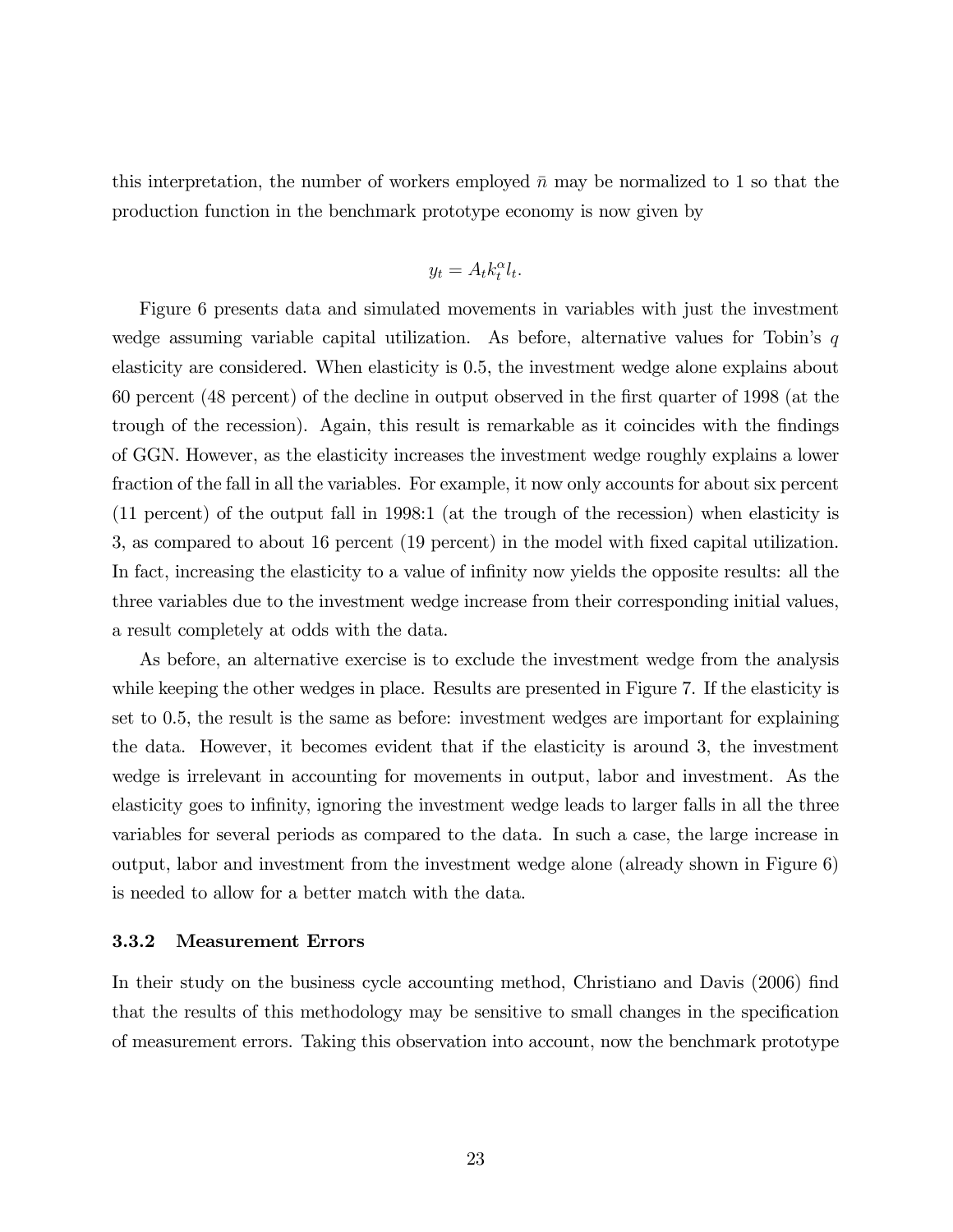economy of section 2 is modified to include measurement errors.<sup>16</sup> In general, it may be shown that the state-space form of the benchmark prototype economy may be described by the system

$$
X_{t+1} = AX_t + B\epsilon_{t+1},
$$
  

$$
Y_t = CX_t + \omega_t,
$$

and

$$
\omega_t = D\omega_{t-1} + \zeta_t,
$$

where  $X_t$  is a vector of states,  $Y_t$  is a vector of observables,  $\omega_t$  is a  $4 \times 1$  vector of measurement errors with covariance matrix  $E \zeta_t \zeta_t' = R$  and the property  $E \epsilon_t \zeta_s' = 0$  for all periods t and s, and matrices  $A, B$  and  $C$  are functions of parameters (see Chari et al. (2006b) for details). Elements of matrix  $D_{4\times 4}$  are the parameters that describe the serial correlation of the measurement error. In the previous exercises, it was assumed  $D = 0_{4 \times 4}$  and  $R = 0 \times I_{4 \times 4}$ where I is the identity matrix. Following Christiano and Davis  $(2006)$ , R is now set to  $R = 0.0001 \times I_{4 \times 4}$  while keeping  $D = 0_{4 \times 4}$ .

Results due to the investment wedge component under the new parametrization of measurement errors are presented in Figure 8. As it may be noticed, the investment wedge component continues to be very sensitive to the parametrization of adjustment costs. For example, it accounts for about 48 percent of the output fall in the first quarter of 1998 (43) percent at the trough of the recession) when the elasticity is 0.5, and about 36 percent if the elasticity is slightly increased to one (35 percent at the trough of the recession). Higher values of Tobin's  $q$  elasticity yield an increase in output (relative to its initial value) for several periods, in contrast with the data. This is also true for both labor and investment.

Finally, Figure 9 presents simulation exercises when only the investment wedge is cancelled while keeping the other three wages in place. If the elasticity value of 3 is considered, the investment wedge is not crucial for explaining fluctuations in output, labor and investment. However, this is no longer true for other elasticity values.

 $16$  Measurement errors may be interpreted as all movements and co-movements in the data that the benchmark prototype economy is not capable of accounting for, as in Ireland (2004).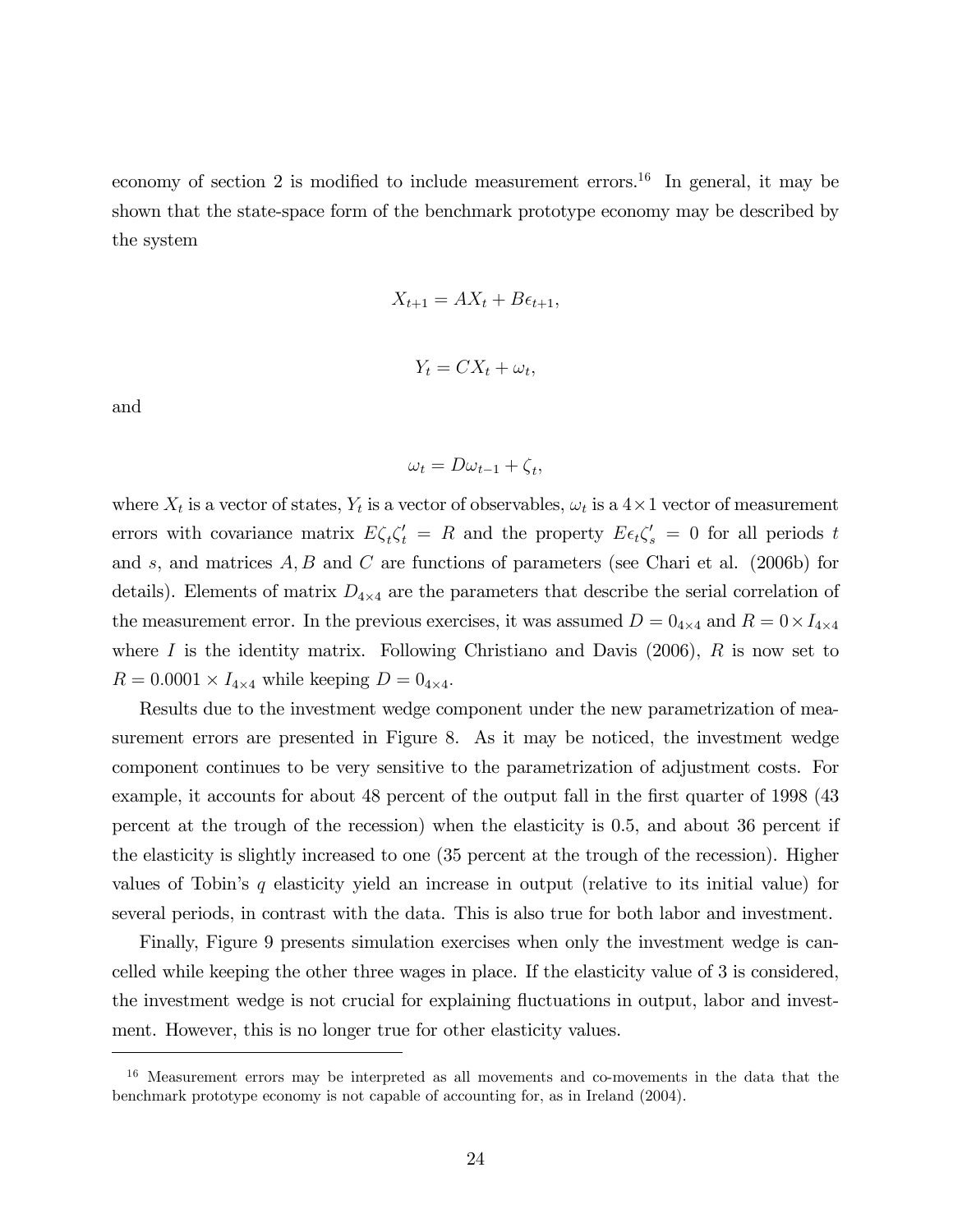# 4 Conclusions

In their quantitative exercise to explain fluctuations in macroeconomic variables for Korea during the crisis of 1997-1998, Gertler et al. (2006) find that the financial accelerator mechanism may account for nearly half of the decline in Korean output and investment during that period. In this paper, the model of Gertler et al. (2006) is studied from the business cycle accounting perspective of Chari et al. (2006a) to seize the importance of the financial accelerator in explaining macroeconomic fluctuations.

The paper is divided in two parts. In the first part, the relevant models (i.e., the benchmark prototype economy, the model of Gertler et al. (2006) and the associated prototype economy) are presented along with an equivalence result. The equivalence result consists in showing that the model of Gertler et al. (2006) may be represented by a prototype economy with four wedges: efficiency, labor, investment and government consumption wedges. In particular, it is shown that the Önancial accelerator mechanism of Bernanke and Gertler (1989), Carlstrom and Fuerst (1997) and Bernanke et al. (1999), among others, may be captured by an investment wedge. In the second part, the benchmark prototype economy with adjustment costs is used to recover the series of all four wedges from Korean data and see whether the investment wedge, either separately or in combinations with other wedges, can consistently explain the drop in output and other macroeconomic variables during the Korean crisis of 1997-1998.

Remarkably, the business cycle accounting method is capable of reproducing the quantitative results found in Gertler et al. (2006). Namely, it is found that the investment wedge component may explain about half of the decline in Korean output and investment assuming the same Tobin's q elasticity value as in Gertler et al.  $(2006)$ . However, such a value yields precisely the highest contribution of the investment wedge in explaining output fluctuations among the values considered in this paper. If the elasticity increases slightly, the investment wedge component becomes less important and may even yield results exactly opposite to those found in the data. Hence the contribution of the investment wedge for explaining the drop in Korean output is very sensitive to the parametrization of the adjustment cost function. This result is robust to alternative specifications of the benchmark prototype economy, including variable capital utilization and measurement errors.

It is worth mentioning that assuming a relatively large elasticity does not necessarily neglect the importance of financial frictions in trying to explain the Korean crisis. There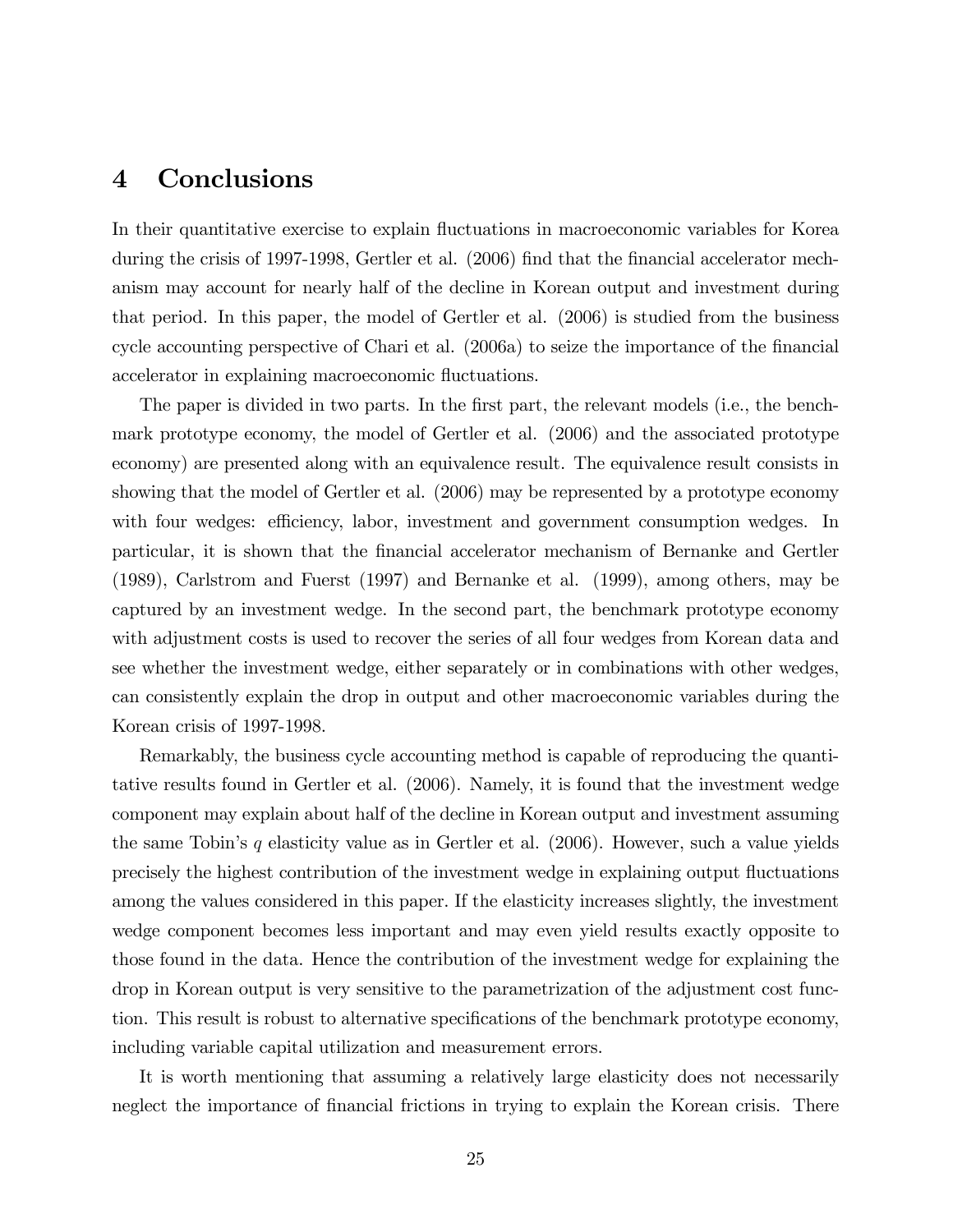are at least two reasons that lead to such a warning. First, if only the investment wedge is excluded from the analysis while maintaining the other three wedges in place, the data cannot be matched satisfactorily under some parametrizations. This suggests that the investment wedge may be important for explaining macroeconomic fluctuations, although this result is also sensitive to alternative values for Tobin's  $q$  elasticity. Second, it is possible that financial frictions may be represented by other wedges in the prototype model. For example, Chari et al. (2006a) present an economy where financial frictions are captured by the efficiency wedge in the benchmark prototype economy.

Finally, and most importantly, this paper illustrates that the parametrization of the adjustment cost function may play an important role in evaluating the relative importance of a particular wedge to explain business cycle áuctuations. The exercises presented above consider a quadratic adjustment cost function, as is typically assumed in the literature. As previously discussed, both labor and investment wedges are particularly sensitive to alternative values for Tobin's  $q$  elasticities. Thus for some elasticity values the investment wedge is more important than the labor wedge to explain fluctuations, but not for others in Korean data. Evidence for Korea suggests that an appropriate value for Tobin's  $q$  elasticity should lie between 1.9 and 3. These values are roughly within the interval of 2 to infinity suggested by Bernanke et al. (1999) and Chari et al. (2006a), among others, as this interval imply small adjustment costs. If one is willing to accept these values, then the labor wedge would be apparently more important than the investment wedge to explain the Korean crisis.

Nevertheless, Kydland and Prescott (1982) argue that a quadratic adjustment cost function is inconsistent with the data in the sense that it implies that the elasticity of the investment-capital ratio with respect to the price of capital is the same in the short run and the long run. In this regard, Christiano et al. (2005) and Christiano and Davis (2006) present an alternative adjustment cost function that avoids the criticisms of Bernanke et al. (1999), Chari et al. (2006a), and Kydland and Prescott (1982). Using this alternative function, Christiano et al. (2005) report a point estimate for Tobin's q elasticity of 0.4, which is slightly smaller than the value adopted by Gertler et al. (2006). Unfortunately, this value cannot be directly compared with available estimates of investment elasticities, as steady-state deviations of investment in the model of Christiano et al. (2005) depend on its own lag as well as on contemporaneous and future prices of capital. In this regard, it might be interesting to find empirical counterparts for Tobin's q elasticity consistent with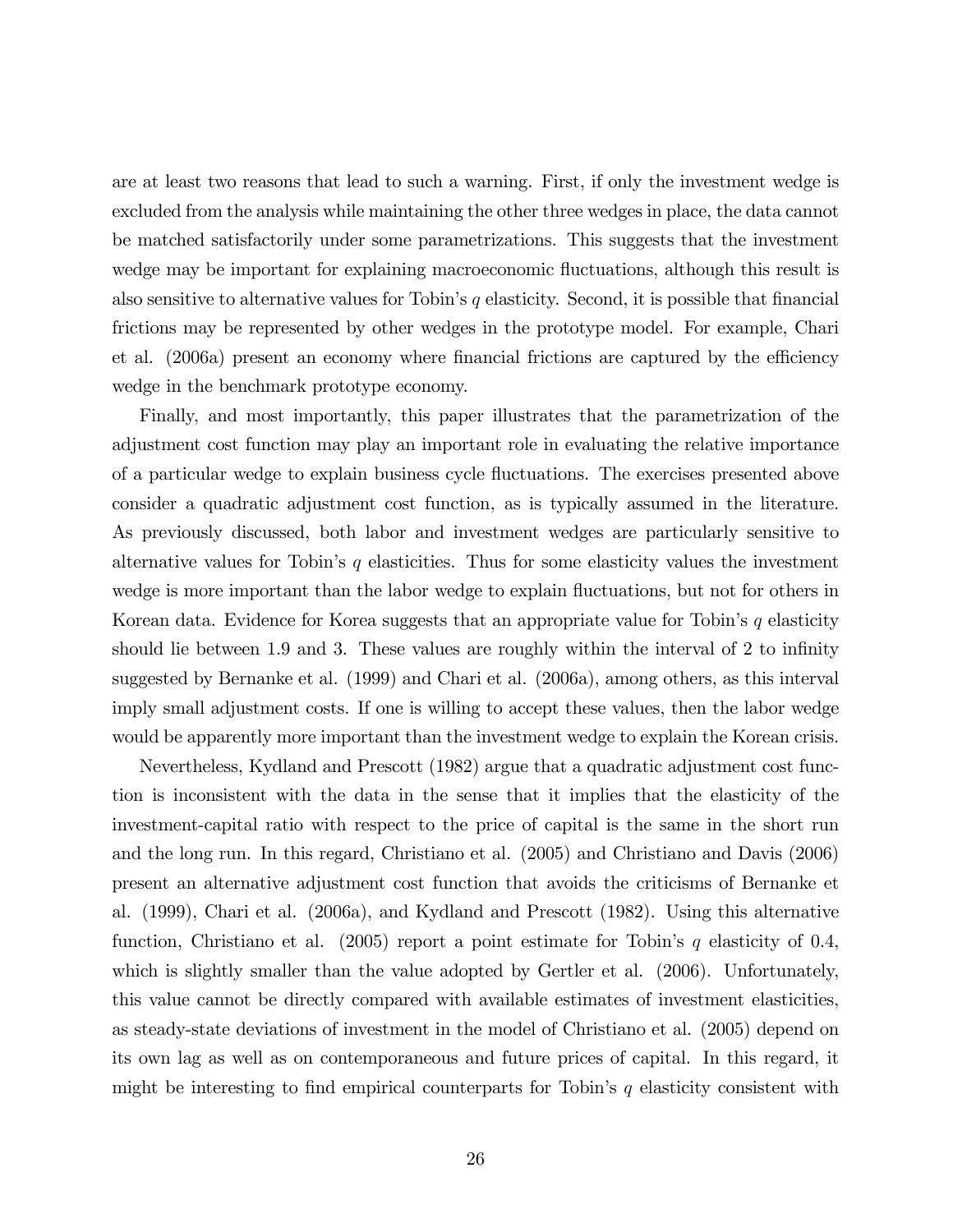the adjustment cost function of Christiano et al (2005). This is an issue that deserves further analysis as this elasticity value may yield radically different results about the importance of particular wedges (and thus distortions for a large class of models) in trying to explain macroeconomic fluctuations.

# References

Aoki, K., J. Proudman, and J. Vlieghe (2004), "House Prices, Consumption, and Monetary Policy: A Financial Accelerator Approach<sup>n</sup>, Journal of Financial Intermediation 13 (4), 414 - 435.

Bernanke, B., and M. Gertler (1989), "Agency Costs, Net Worth, and Business Fluctuationsî, American Economic Review 79, 14 - 31.

Bernanke, B., M. Gertler, and S. Gilchrist (1999), "The Financial Accelerator in a Quantitative Business Cycle Frameworkî, in Handbook of Macroeconomics, Volume 1C, ed. by J. Taylor and M. Woodford. Amsterdam: North-Holland.

Calvo, G. (1983), "Staggered Prices in a Utility-Maximizing Framework", Journal of Monetary Economics 12, 383 - 398.

Carlstrom, C., and T. Fuerst (1997), "Agency Costs, Net Worth, and Business Fluctuations: A Computable General Equilibrium Analysisî, American Economic Review 87, 893 - 910.

Céspedes, L., R. Chang and A. Velasco (2004), "Balance Sheets and Exchange Rate Policy", American Economic Review 94, 1183 - 1193.

Chari, V. V., P. J. Kehoe and E. McGrattan (2006a), "Business Cycle Accounting", Federal Reserve Bank of Minneapolis, Research Department Staff Report 328. Forthcoming in Econometrica.

Chari, V. V., P. J. Kehoe and E. McGrattan (2006b), "Appendices: Business Cycle Accounting", Federal Reserve Bank of Minneapolis, Research Department Staff Report 362.

Christiano, L. J., and J. M. Davis (2006), "Two Flaws in Business Cycle Accounting", NBER Working Paper 12647.

Christiano, L. J., M. Eichenbaum and C. L. Evans  $(2005)$ , "Nominal Rigidities and the Dynamic Effects of a Shock to Monetary Policy", Journal of Political Economy 113  $(1)$ , 1 -45.

Cook, D. (2004), "Monetary Policy in Emerging Markets: Can Liability Dollarization Explain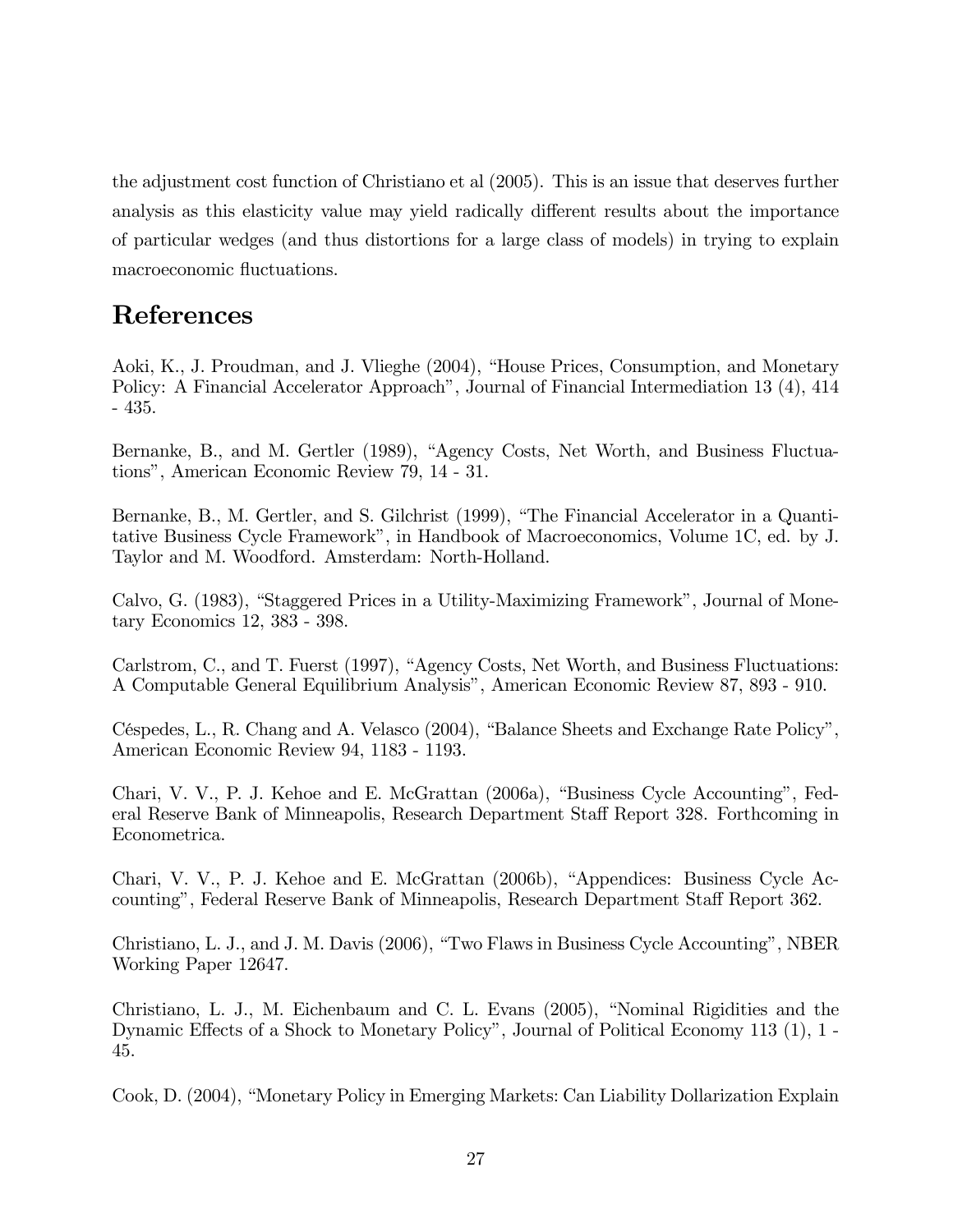Contractionary Devaluations?î, Journal of Monetary Economics 51, 1155 - 1181.

Elekdag, S., A. Justiniano and I. Tchakarov (2006), "An Estimated Small Open Economy of the Financial Accelerator", IMF Staff Papers 53 (2), 219 - 241.

Gertler, M., S. Gilchrist and F. Natalucci (2006), "External Constraints on Monetary Policy and the Financial Accelerator". Forthcoming in Journal of Money, Credit and Banking.

Gollin, D.  $(2002)$ , "Getting Income Shares Right", Journal of Political Economy 110  $(2)$ , 458 - 474.

Ingram, B. F., N. R. Kocherlakota and N. E. Savin (1994), "Explaining Business Cycles. A Multiple Shock Approach", Journal of Monetary Economics 34, 415 - 428.

Ireland, P. N. (2004), "A Method for Taking Models to the Data", Journal of Economic Dynamics and Control 28, 1205 - 1226.

Koo, J., and S. L. Kiser (2001), "Recovery from a Financial Crisis: The Case of South Koreaî, Federal Reserve Bank of Dallas Economic and Financial Review, 24 - 36.

Kydland, F. E., and E. C. Prescott  $(1982)$ , "Time to Build and Aggregate Fluctuations", Econometrica 50 (6), 1345 - 1370.

Lubik, T. A., and W. L. Teo (2005), "Do World Shocks Drive Domestic Business Cycles? Some Evidence from Structural Estimationî, mimeo, John Hopkins University.

Otsu, K. (2006), "A Neoclassical Analysis of the Korean Crisis", Bank of Japan's IMES Discussion Paper No. 2006-E-26.

Shin, I., and J. H. Hahm (1998), "The Korean Crisis: Causes and Resolution", Korea Development Institute Working Paper 9805.

Schmitt-Grohe, S., and M. Uribe (2003), "Closing Small Open Economy Models", Journal of International Economics 61, 163 - 185.

Tovar, C. (2006), "An Analysis of Devaluations and Output Dynamics in Latin America Using an Estimated DSGE Model  $"$ , Mimeo.

Tovar, C. (2005), "The Mechanics of Devaluations and the Output Response in a DSGE Model: How Relevant is the Balance Sheet Effect?", BIS Working Paper 192.

Young, A. (1995), "The Tyranny of Numbers: Confronting the Statistical Realities of the East Asian Growth Experienceî, Quarterly Journal of Economics 110 (3), 641 - 680.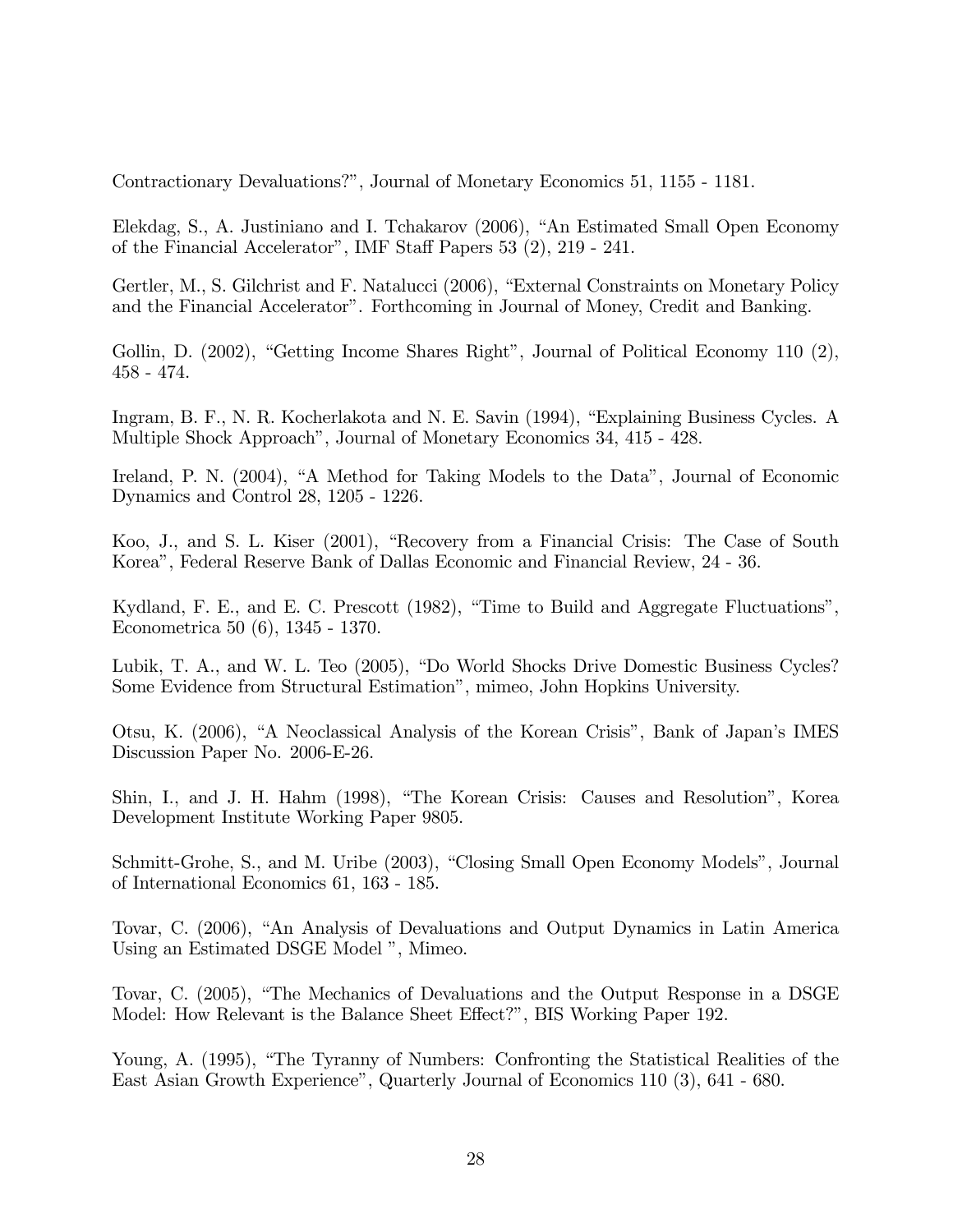# Appendix A

This appendix presents the foreign sector, the retailer's problem and the first-order conditions of the model by Gertler et al. (2006). It also describes the first-order conditions of the associated prototype economy and shows in detail the proof of Proposition 1 presented in the main text.

#### The financial accelerator model of Gertler et al. (2006)

Foreign Sector. In the model, the foreign sector is exogenously described by the price of tradable foreign goods and by foreign consumption of tradable domestic goods. For simplicity, the law of one price holds for tradable foreign goods at the wholesale level. If  $P_t^{F*}$ denote the foreign currency price of foreign goods and  $P_{W,t}^F$  is the wholesale price of foreign goods in domestic currency, it must be the case that

$$
P_{W,t}^F = S_t P_t^{F^*}.\tag{A.1}
$$

Foreign demand for the home tradable good,  $C_t^{H*}$ , is given by

$$
C_t^{H^*} = \left[ \left( \frac{P_t^{H^*}}{P_t^*} \right)^{-\varkappa} Y_t^* \right]^v \left( C_{t-1}^{H^*} \right)^{1-v}, \qquad 0 \le v \le 1,
$$
 (A.2)

where  $Y_t^*$  is (exogenous) real foreign output. The expression  $(C_{t-1}^{H^*})^{1-v}$  allows for inertia in foreign demand for domestic products, and may arise from foreign preferences with habit formation. Finally, the foreign gross nominal interest rate  $(1 + i<sub>t</sub><sup>*</sup>)$  and the nominal price (in units of foreign currency) of the foreign tradable good,  $P_t^{F^*}$ , are taken as exogenous.

Retailers. There is a continuum of monopolistically competitive retailers in the unit interval. Retailers buy wholesale goods from entrepreneurs in order to resale these goods to households, capital producers, government and the foreign country after a slight differentiation of the product at a fixed cost  $\kappa$ . Let  $Y_t^H(z)$  be the good sold by retailer z. The final domestic good is assumed to be a CES composite of individual retail goods:

$$
Y_t^H = \left[ \int_0^1 Y_t^H(z)^{\frac{\vartheta - 1}{\vartheta}} dz \right]^{\frac{\vartheta}{\vartheta - 1}} - \kappa.
$$
 (A.3)

Let  $P_t^H$  denote the price of the composite final domestic good. This price is given by

$$
P_t^H = \left[ \int_0^1 P_t^H(z)^{1-\vartheta} dz \right]^{\frac{1}{1-\vartheta}}.
$$
 (A.4)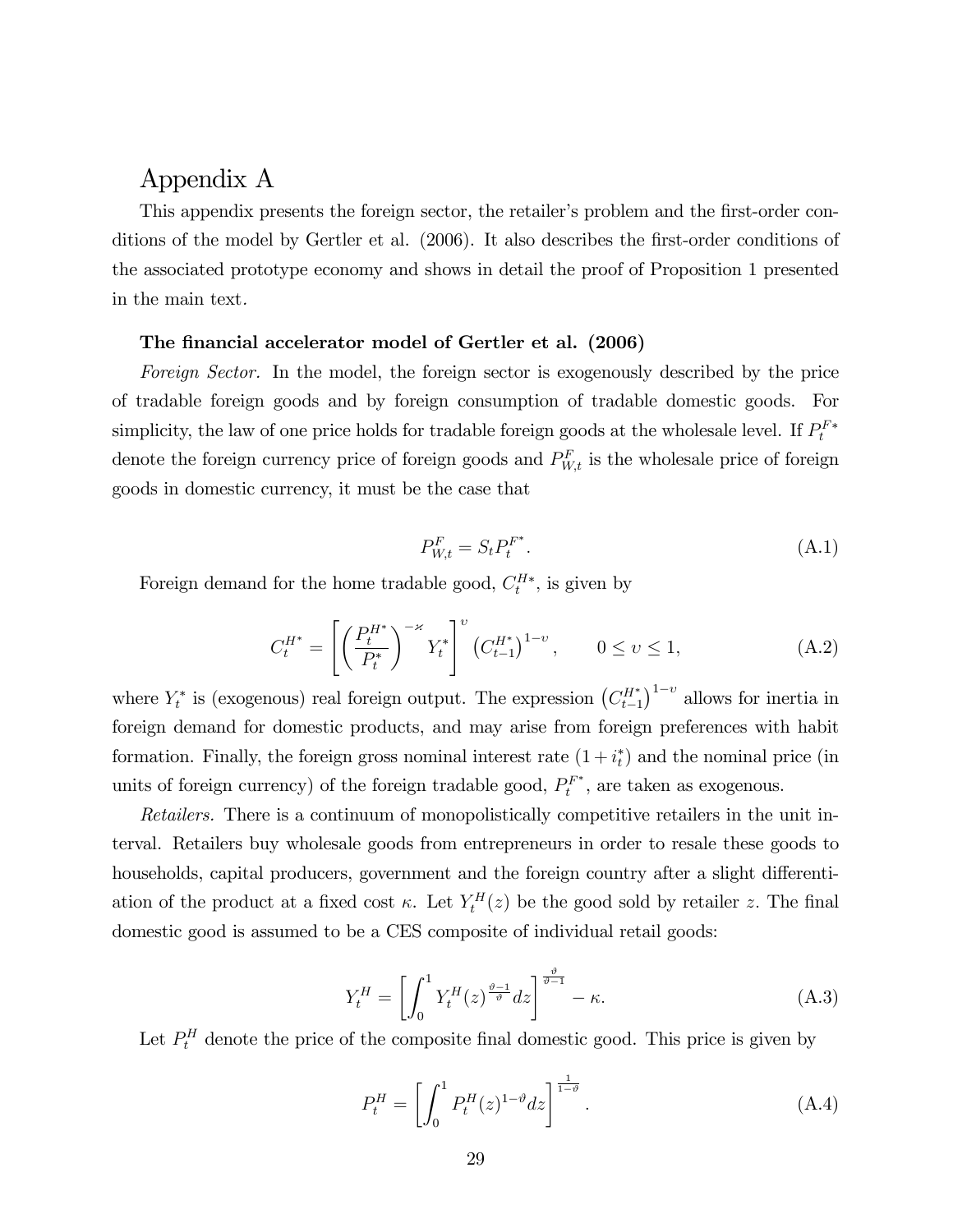Cost minimization implies that the demand faced by retailer z is given by  $Y_t^H(z)$  =  $\int \frac{P_t^H(z)}{f}$  $P_t^H$  $\int_{0}^{-\vartheta} Y_t^H$ . The marginal cost of producing a unit of output is the relative wholesale price  $\frac{P_{W,t}}{P_t}$  as retailers simply repackage wholesale goods.

Retailers set nominal prices on a staggered basis, as in Calvo (1983). As is well known, in such a framework at time  $t$  some retailers may reset their price optimally with probability  $(1 - \theta)$ , regardless of the time elapsed since the last adjustment. Thus the parameter  $\theta$ captures the degree of price stickiness in the economy. These retailers choose prices to maximize expected discounted profits subject to the demand of their own good and the constraint on the frequency of price adjustments. Let  $\overline{P}_t^H$  denote the optimal price chosen for all retailers setting their price at time t. Around the steady state, such an optimal price is simply

$$
\overline{P}_t^H = \mu \prod_{i=0}^{\infty} \left( P_{W,t+i} \right)^{(1-\beta\theta)(\beta\theta)^i} . \tag{A.5}
$$

Here,  $\mu \equiv \frac{1}{1-1/\vartheta}$  is the retailer's desired gross mark-up over wholesale prices. In a world of perfectly flexible prices, equation (A.5) simply reduces to  $\overline{P}_{t}^{H} = \mu P_{W,t}$ .

Given the optimal price  $\overline{P}_t^H$  $t<sub>t</sub>$ , the domestic price index in the neighborhood of the steady state is given by

$$
P_t^H = \left(P_{t-1}^H\right)^{\theta} \left(\overline{P}_t^H\right)^{1-\theta}.\tag{A.6}
$$

A combination of expressions (A.5) and (A.6) yields the so-called new Phillips curve for the price of domestic final goods:

$$
\frac{P_t^H}{P_{t-1}^H} = \left(\frac{\mu P_{W,t}}{P_t^H}\right)^{\lambda} E_t \left\{\frac{P_{t+1}^H}{P_t^H}\right\}^{\beta},\tag{A.7}
$$

with  $\lambda \equiv \frac{(1-\theta)(1-\beta\theta)}{\theta}$ . In a similar vein, foreign goods in the domestic economy are subject to a Calvo-style price setting environment as in the domestic goods case. It may be shown that if retailers face the marginal cost  $P_{W,t}^F$ , the inflation rate for foreign goods is

$$
\frac{P_t^F}{P_{t-1}^F} = \left(\frac{\mu^f S_t P_t^{F*}}{P_t^F}\right)^{\lambda_f} E_t \left\{\frac{P_{t+1}^F}{P_t^F}\right\}^{\beta},\tag{A.8}
$$

where  $\lambda_f \equiv \frac{(1-\theta^f)(1-\beta\theta^f)}{\theta^f}$  $\frac{\partial (1-\beta\theta^{J})}{\partial \theta^{J}}$  and  $\theta^{J}$  denotes the degree of price stickiness for foreign goods.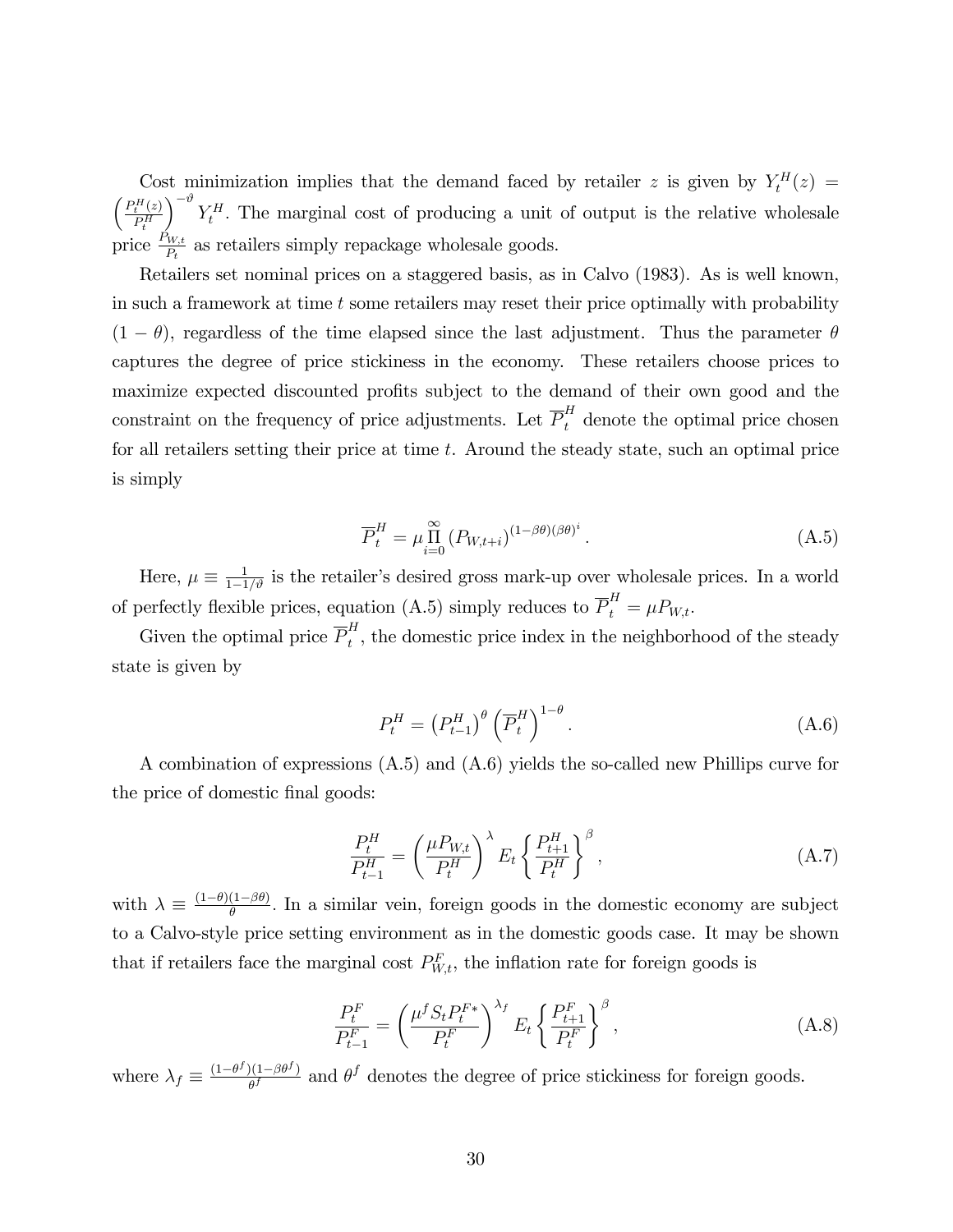Finally, given that the consumer price index  $P_t$  is a function of both domestic and foreign good prices, the CPI ináation rate around the steady state may be written as

$$
\frac{P_t}{P_{t-1}} = \left(\frac{P_t^H}{P_{t-1}^H}\right)^{\gamma} \left(\frac{P_t^F}{P_{t-1}^F}\right)^{1-\gamma}.
$$
\n(A.9)

First-order Conditions. The problem of the household in the model of GGN is to maximize (6) subject to (7) and the budget constraint (10). Optimality conditions of the problem are given by

$$
\frac{C_t^H}{C_t^F} = \left(\frac{\gamma}{1-\gamma}\right) \left(\frac{P_t^H}{P_t^F}\right)^{-\rho},\tag{A.10}
$$

$$
(1 - \varsigma)(C_t)^{(\sigma - 1)(\varsigma - 1)}(1 - H_t)^{\varsigma(1 - \sigma)} = \lambda_t,
$$
\n(A.11)

$$
\lambda_t = \beta E_t \left\{ \lambda_{t+1} (1 + i_t) \frac{P_t}{P_{t+1}} \right\},\tag{A.12}
$$

$$
\frac{\xi}{M_t} = \lambda_t \frac{1}{P_t} - \beta E_t \left\{ \lambda_{t+1} \frac{1}{P_{t+1}} \right\},\tag{A.13}
$$

$$
E_t\left\{\lambda_{t+1}\frac{P_t}{P_{t+1}}\left[(1+i_t)-\Psi_t(1+i_t^*)\frac{S_{t+1}}{S_t}\right]\right\}=0,
$$
\n(A.14)

and

$$
\frac{\varsigma C_t}{\left(1-\varsigma\right)\left(1-H_t\right)} = \frac{W_t}{P_t}.\tag{A.15}
$$

The first equation is derived from the minimization cost problem of the household. The remaining equations are roughly standard, where  $\lambda_t$  is the marginal utility of consumption and  $(1+i_t)\frac{P_t}{P_{t+1}}$  $\frac{P_t}{P_{t+1}}$  is the gross real interest rate. As the monetary policy instrument is defined in terms of either the nominal exchange rate or the nominal interest rate in the model of GGN, equation (A.13) is only useful to pin down the nominal money stock. The term in brackets in expression (A.14) is the uncovered interest parity condition.

Wholesale producers maximize gross output (12) net of labor and capital utilization costs, given the production function (11). The corresponding optimality conditions are summarized by: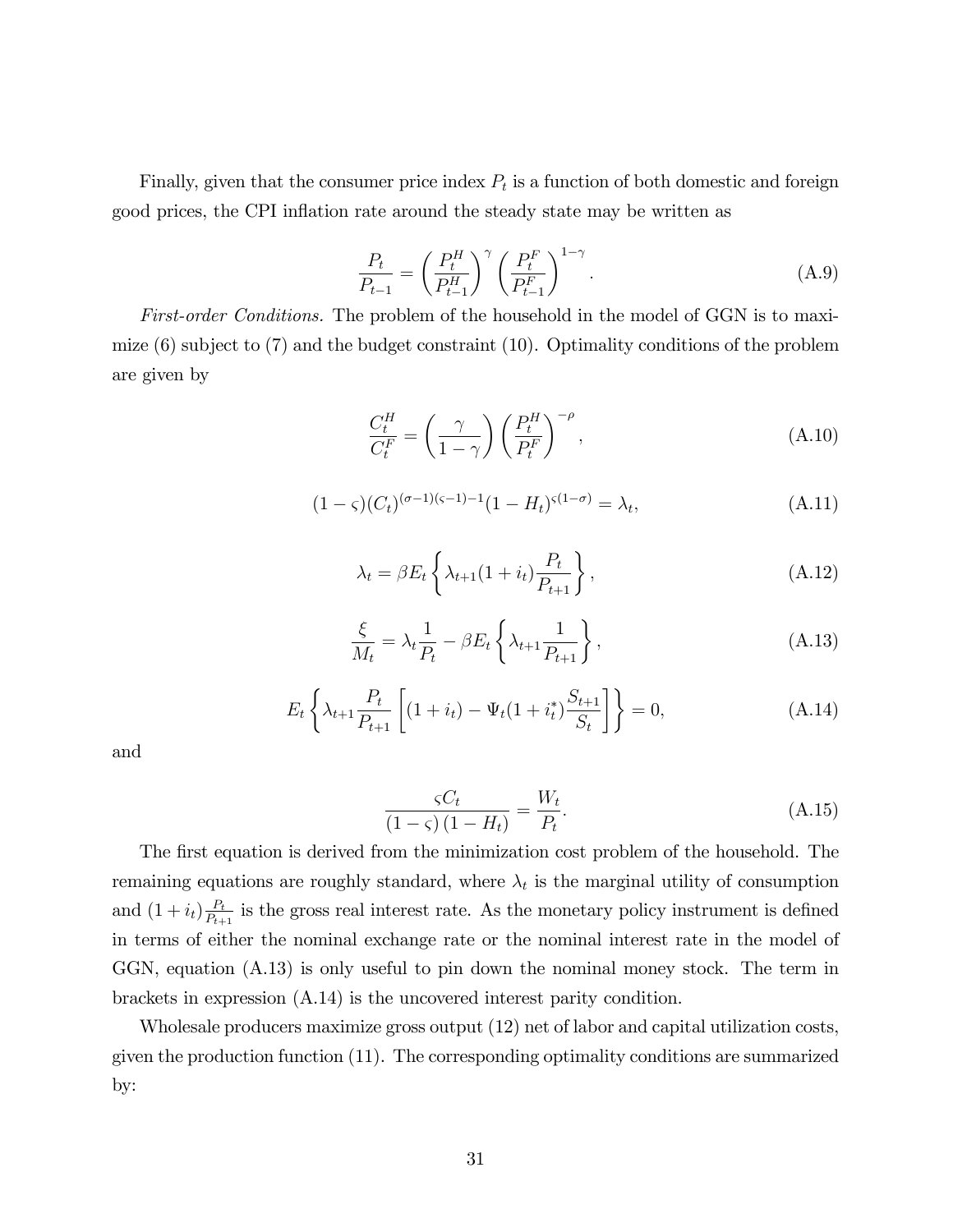$$
(1 - \alpha)\Omega \frac{Y_t}{H_t} = \frac{W_t}{P_{W,t}},
$$
\n(A.16)

$$
(1 - \alpha)(1 - \Omega)\frac{Y_t}{H_t^e} = \frac{W_t^e}{P_{W,t}},
$$
\n(A.17)

and

$$
\alpha \frac{Y_t}{u_t} = \delta'(u_t) K_t \frac{P_{I,t}}{P_{W,t}}.
$$
\n(A.18)

To capture the delayed response of investment in the data, capital producers make their production plans one period in advance. The corresponding problem is to

$$
\max_{K_t, I_t^n} E_{t-1} \left\{ P_t Q_t \Phi \left( \frac{I_t^n}{K_t} \right) K_t - P_{I,t} I_t^n - P_t r_t^l K_t \right\}
$$

with first-order conditions

$$
E_{t-1}\left\{\Phi'\left(\frac{I_t^n}{K_t}\right)Q_t - \frac{P_{I,t}}{P_t}\right\} = 0,\tag{A.19}
$$

and

$$
r_t^l = E_{t-1} \left\{ Q_t \left[ \Phi \left( \frac{I_t^n}{K_t} \right) - \Phi' \left( \frac{I_t^n}{K_t} \right) \frac{I_t^n}{K_t} \right] \right\},\tag{A.20}
$$

where  $r_t^l$  represents the leasing rate of capital.

### The associated prototype economy

In the associated prototype economy, households maximize lifetime utility (6) subject to (7), (21) and (22) for a given initial level of capital, domestic and foreign bonds. In such a case, optimality conditions are described by  $(A.10)$  -  $(A.14)$  along with

$$
\frac{\varsigma C_t}{\left(1-\varsigma\right)\left(1-H_t\right)} = \left(1-\tau_{n,t}\right)\frac{W_t}{P_t}
$$
\n(A.21)

and

$$
(1 + \tau_{x,t}) \lambda_t P_{k,t} = \beta E_t \left\{ \lambda_{t+1} \left[ (1 - \tau_{k,t+1}) r_{t+1} + (1 + \tau_{x,t+1}) \widetilde{P}_{k,t+1} \right] \right\}, \tag{A.22}
$$

where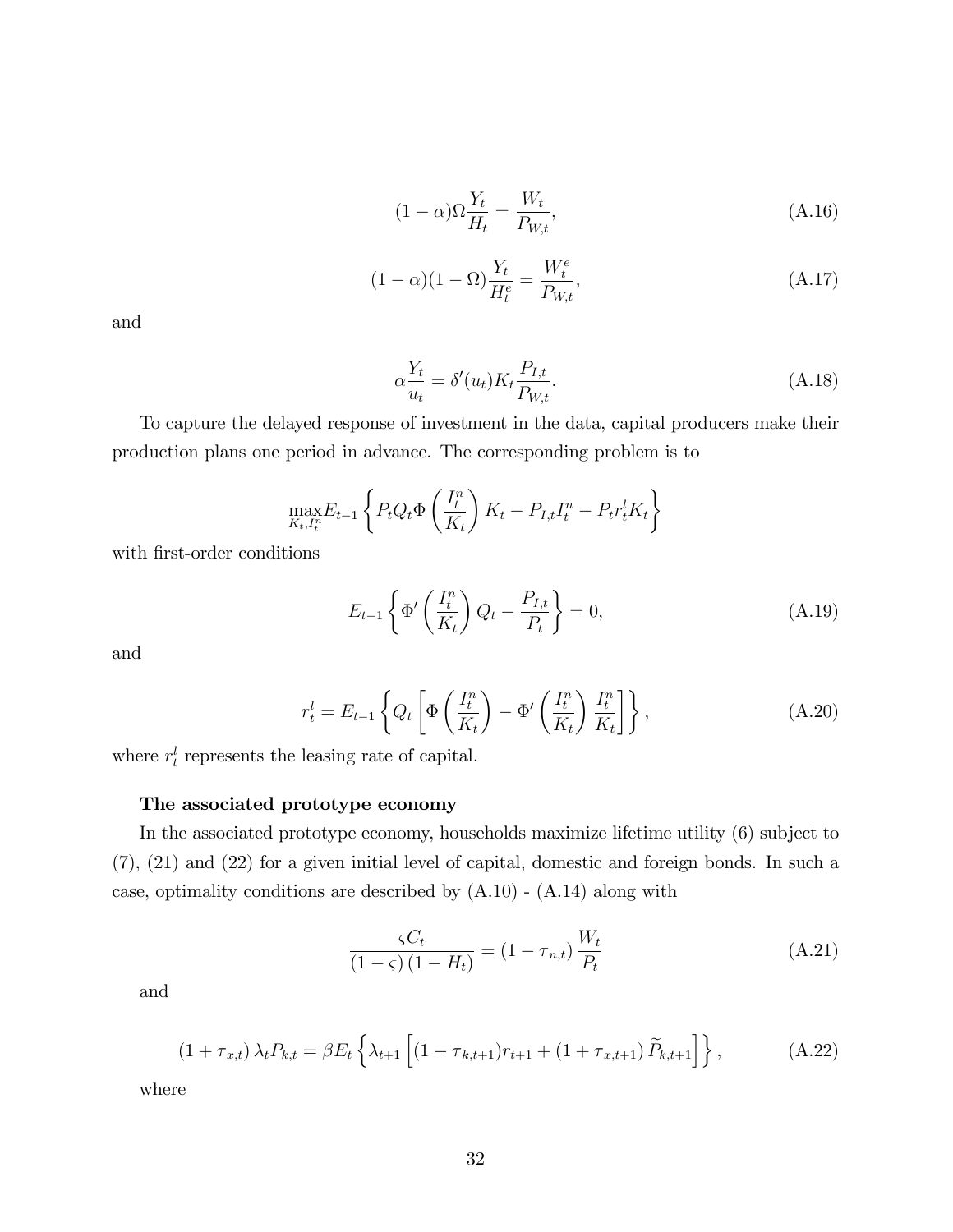$$
P_{k,t} = \frac{1}{\Phi'\left(\frac{I_t}{K_t}\right)}
$$

and

$$
\widetilde{P}_{k,t} = P_{k,t} \left[ 1 - \delta + \Phi\left(\frac{I_t}{K_t}\right) - \Phi'\left(\frac{I_t}{K_t}\right) \left(\frac{I_t}{K_t}\right) \right].
$$

Firms in the associated prototype economy maximize profits  $(24)$ . First-order conditions are given by (A.16), (A.17) and

$$
\alpha Y_t \left( \frac{P_{W,t}}{P_t} \right) = r_t K_t.
$$

#### Proof of Proposition 1

To prove the proposition described in the main text, consider first the efficiency wedge. Let such a wedge be given by  $\tilde{A}_t = \omega_t A_t u_t^{\alpha}$ . Substituting this expression into (23) leads to the production function (11) in the GGN model.

Next, consider the labor wedge  $1 - \tau_{n,t}$ . The idea is to show that nominal price rigidities in the GGN model may be represented in terms of a labor wedge in the associated prototype economy. For such a purpose, it is useful to write down the maximization problem for those retailers that are allowed to set its price optimally at time t:

$$
\max_{P_t^H(z)} E_t \sum_{i=0}^{\infty} \theta^i \Delta_{i,t+i} \left[ \left( \frac{P_t^H(z)}{P_{t+i}^H} \right)^{1-\vartheta} - \varphi_{t+i}^r \left( \frac{P_t^H(z)}{P_{t+i}^H} \right)^{-\vartheta} \right] Y_{t+i}^H,
$$

where  $\Delta_{i,t}$  is the discount factor,  $Y_t^H(z) = \left(\frac{P_t^H(z)}{P_t^H}\right)$  $P_{t+i}^H$  $\int_{0}^{-\vartheta} Y_t^H$  represents the isoelastic demand faced by each retailer, and  $\varphi_t^r$  is the real marginal cost. Following GGN, as retailers simply repackage wholesale goods at no extra cost, the marginal cost of an extra unit of output is just the relative wholesale price  $\frac{P_{W,t}}{P_t^H}$ . Since the wholesale sector is perfectly competitive, the marginal cost for wholesale producers,  $\varphi_t^w$ , must be equal to the relative wholesale price  $P_{W,t}$  $\frac{\rho_{W,t}}{P_t^H}$ . Hence it must hold that  $\varphi_t^r = \varphi_t^w$ , where it may be shown that the marginal cost  $\varphi_t^w$ is a function of the relative price of investment  $\frac{P_{I,t}}{P_t}$ , and real wages for entrepreneurs and households denoted by  $\frac{W_t^e}{P_t}$  and  $\frac{W_t}{P_t}$ , respectively.

It follows that the optimal price  $\overline{P}_t^H$  $t<sub>t</sub><sup>T</sup>$  set by those retailers allowed to change prices at time t is given by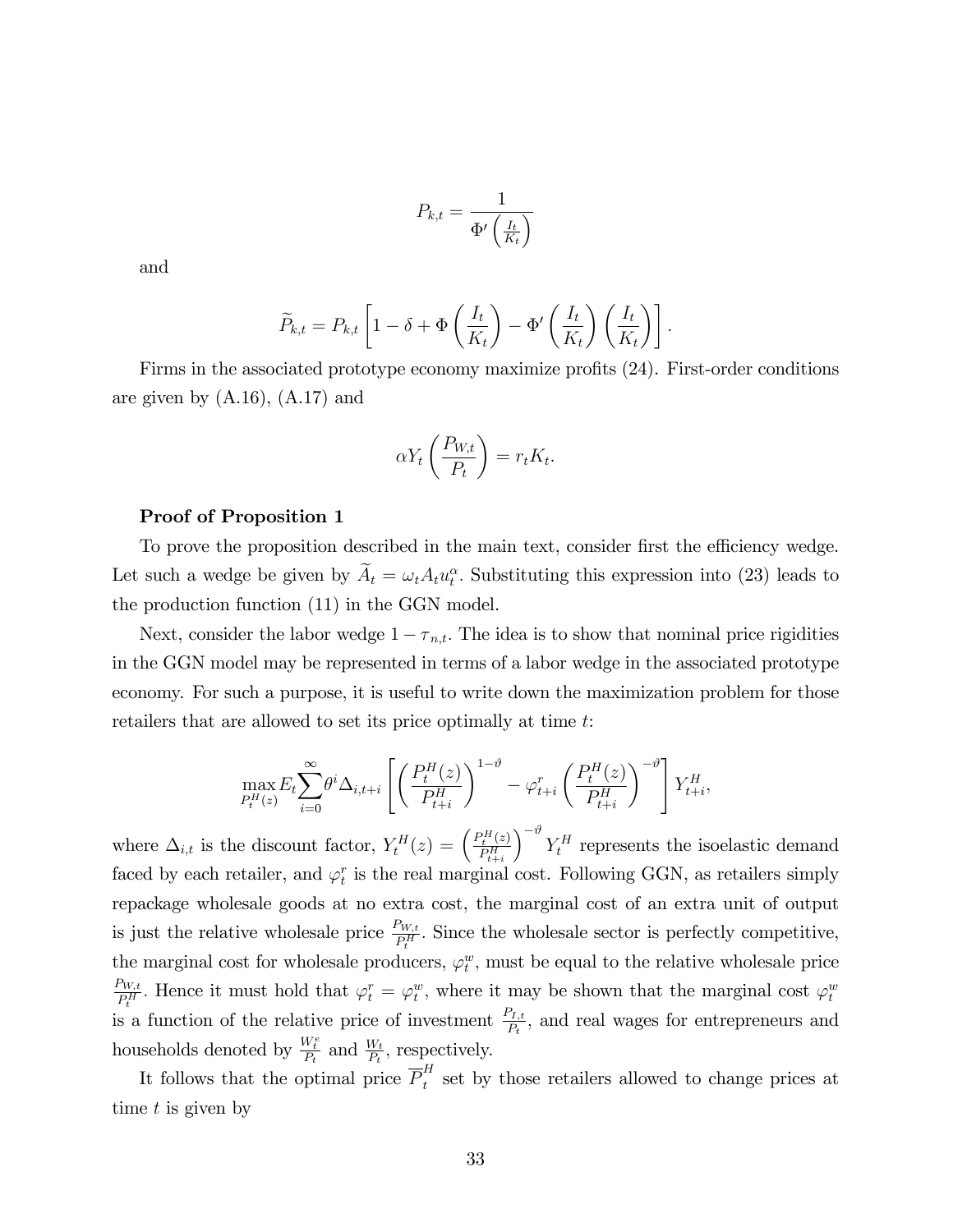$$
\frac{\overline{P}_{t}^{H}}{P_{t}^{H}} = \left(\frac{\vartheta}{\vartheta - 1}\right) \frac{E_{t} \sum_{i=0}^{\infty} \theta^{i} \Delta_{i, i+1} \varphi_{t+i}^{w} \left(\frac{P_{t+i}^{H}}{P_{t}^{H}}\right)^{\vartheta} Y_{t+i}^{H}}{E_{t} \sum_{i=0}^{\infty} \theta^{i} \Delta_{i, i+1} \left(\frac{P_{t+i}^{H}}{P_{t}^{H}}\right)^{\vartheta - 1} Y_{t+i}^{H}}.
$$
\n(A.23)

To facilitate the analysis, suppose for a moment that all retailers are allowed to adjust their prices every period ( $\theta \rightarrow 0$ ). In such a case, the optimality condition (A.23) reduces to

$$
\frac{\overline{P}_t^H}{P_t^H} = \mu \varphi_t^w,
$$

which is the standard result where each retailer set its price  $\overline{P}_t^H$  as a markup  $\mu \equiv \frac{\vartheta}{\vartheta - 1} > 1$ over the nominal marginal cost  $P_t^H \varphi_t^w$ . If, in addition, prices were flexible, then the above expression reduces to  $\varphi_t^w = \frac{1}{\mu}$  $\frac{1}{\mu}$ . Simultaneously, the marginal cost may be expressed in terms of the real wage rate over the marginal product of labor, namely  $\varphi_t^w = \frac{W_t/P_t}{F_{n,t}}$  $\frac{V_t/P_t}{F_{n,t}}$ , where  $F_{n,t}$  is the marginal product of labor. Combining these last two expressions leads to

$$
F_{n,t} = \mu \frac{W_t}{P_t}.
$$
\n(A.24)

:

Equation (A.24) is the familiar condition in a monopolistically competitive environment where the marginal product of labor is equal to the real wage rate times the markup factor. Finally, substituting  $(A.24)$  into the optimality condition  $(A.15)$  yields

$$
\left(\frac{1}{\mu}\right)F_{n,t} = \frac{\varsigma C_t}{\left(1-\varsigma\right)\left(1-H_t\right)}
$$

Hence, the term  $\frac{1}{\mu}$  introduces a wedge between the marginal product of labor and the marginal rate of substitution between leisure and aggregate consumption. Such a wedge may be captured by the term  $1 - \tau_{n,t} = \frac{\varsigma C_t}{(1-\varsigma)(1-\varsigma)}$  $(1-\varsigma)(1-H_t)$ 1  $\frac{1}{F_{n,t}}$  in the associated prototype economy, as stated in the proposition. For the case of nominal price rigidities  $(0 < \theta < 1)$ , expression (A.23) still captures the idea of a wedge between the real wage and the marginal product of labor over time, which in turn affects the optimal intratemporal decision between leisure and consumption.

Now the idea is to show that the Önancial accelerator mechanism in the GGN model may be mapped into an investment wedge  $\frac{1}{1+\tau_{x,t}}$  in the associated prototype economy. First, let the tax on capital income be given by  $\tau_{k,t} = \frac{\tau_{x,t} P_{k,t}}{r_t}$  $\frac{t F_{k,t}}{r_t}$ . In such a case, the Euler equation (A.22) in the associated prototype economy may be written as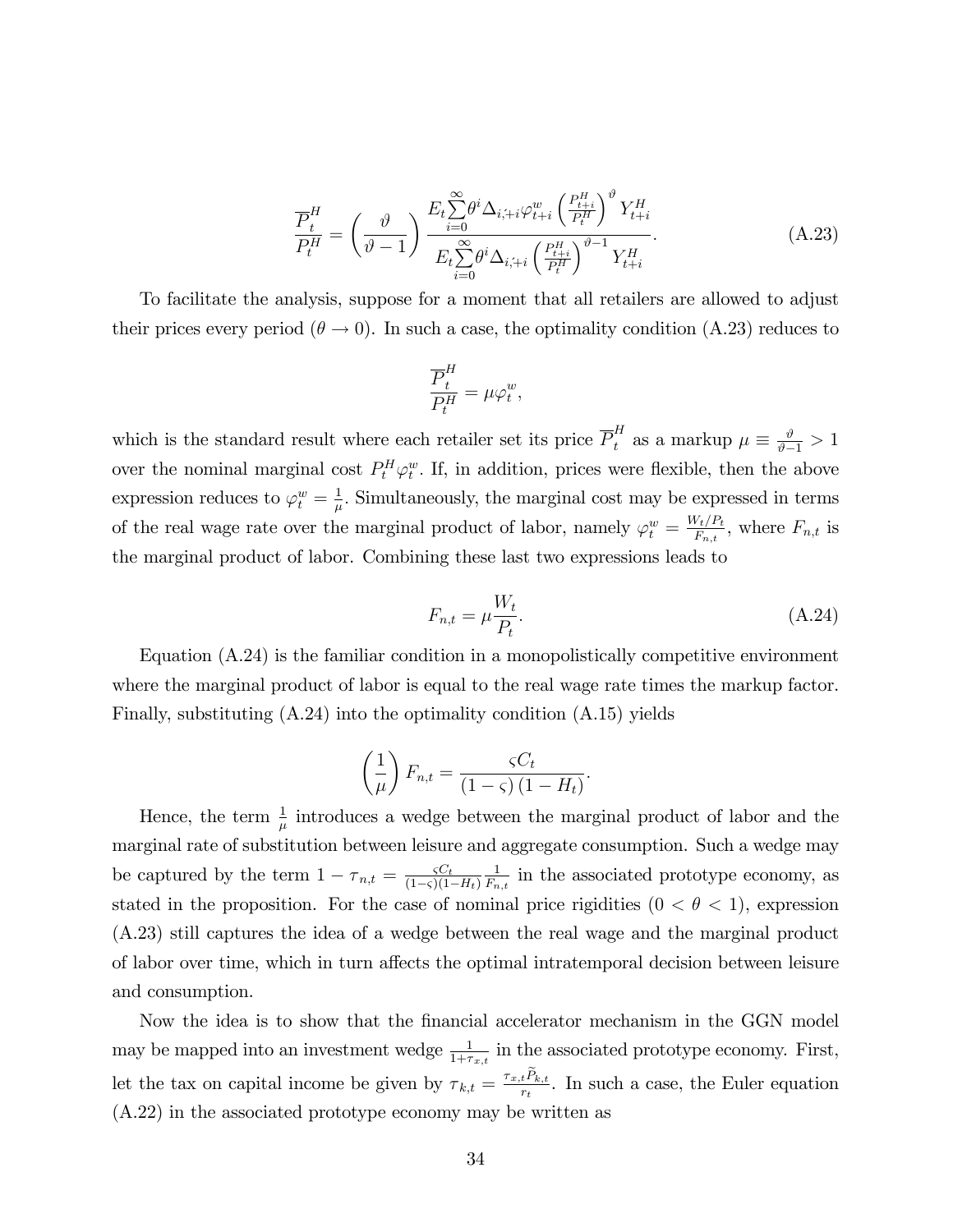$$
\lambda_t = \beta E_t \left\{ \frac{\lambda_{t+1}}{(1 + \tau_{x,t}) P_{k,t}} \left( r_{t+1} + \widetilde{P}_{k,t+1} \right) \right\}.
$$
\n(A.25)

This intertemporal condition needs to be compared to its counterpart in the GGN economy. To this end, substitute  $(15)$  into  $(A.12)$ . Next, using the definition of the gross real rate of return on capital (13) and expression (A.19) it may be obtained

$$
\lambda_{t} = \beta E_{t} \left\{ \left[ \frac{\lambda_{t+1}}{\left( 1 + \chi \left( \frac{B_{t+1}/P_{t}}{N_{t+1}} \right) \right) Q_{t}} \right] \left[ \frac{P_{W,t+1}}{P_{t+1}} F_{k,t+1} + \frac{P_{I,t+1}}{P_{t+1}} \left( \frac{1}{\Phi' \left( \frac{I_{t+1}^{n}}{K_{t+1}} \right)} - \delta(u_{t+1}) \right) \right] \right\}.
$$
\n(A.26)

It may be readily shown that the intertemporal condition (A.26) from the GGN model may be recovered from  $(A.25)$  after substituting the relevant equations for  $r_t$ ,  $P_{k,t}$  and the investment wedge  $1/(1 + \tau_{x,t})$  described in the proposition.

Finally, the government wedge is obtained by substituting the last two expressions of the proposition into the household's budget constraint (21) and using the fact that profits  $\Pi_t$ are zero in the associated prototype economy.

## Appendix B

The goal of this appendix is to illustrate that the properties of the investment wedge are also sensitive to the value of Tobin's q elasticity when the whole period  $1982:3$  -  $2005:2$  is considered. Properties of the wedges are estimated using the results from Table 1. First, Table 2 shows the standard deviations relative to output and cross correlations for each of the four measured wedges during the period 1982:3 - 2005:2 using HP Öltered data and assuming a Tobin's q elasticity value of 0.5. Part A illustrates that the government wedge is highly volatile (relative to output), whereas the efficiency wedge is the least volatile among the four wedges. In addition, the efficiency, labor and investment wedges are positively correlated with output, both contemporaneously and for several leads and lags. In contrast, the government wedge is negatively correlated with output, both contemporaneously and for several leads and lags. Part B shows that the combination of efficiency and investment wedges, and labor and investment wedges are positively correlated, both contemporaneously and for several leads and lags.<sup>17</sup>

 $17$  As a reference, for the US postwar period Chari et al. (2006a) also report that the efficiency wedge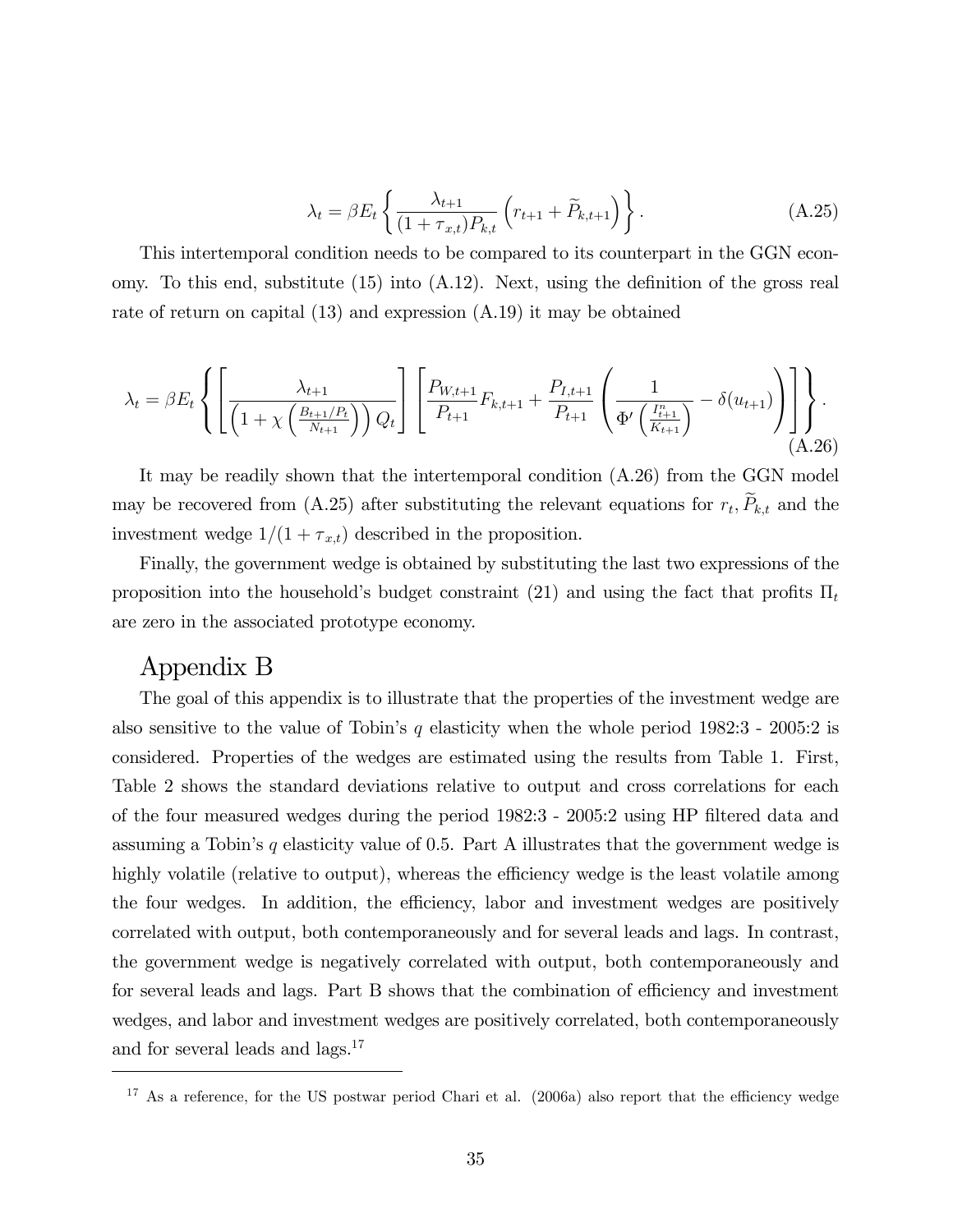Table 3 presents the same exercise as in Table 2 but assuming a Tobin's  $q$  elasticity value of inÖnity. Now the investment wedge is less volatile (relative to output) and negatively correlated with output, both contemporaneously and for several leads and lags. The cross correlations of the investment wedge with each of the remaining wedges are now opposite in sign to those reported in Table 2 with the exception of the efficiency wedge. However, all remaining results in Table 3 are essentially similar to those reported in Table 2. Thus what it may be concluded from Tables 2 and 3 is that the investment wedge is highly sensitive to the specification of Tobin's q elasticity value, a result consistent with Figure 2.

Table 4 compares simulated movements in output due to a particular wedge to those of actual output for the period 1982:3 - 2005:2 using HP filtered data and assuming  $\eta = 0.5$ . The first row in part A illustrates that movements in output due to the efficiency wedge alone have a standard deviation of 0.49 relative to output fluctuations in the data. Hence the efficiency wedge falls short from replicating output fluctuations. However, simulated output due to the efficiency wedge is positively correlated with output in the data, both contemporaneously and for several leads and lags. A positive correlation with output is also obtained for output fluctuations due to the labor wedge and the investment wedge, each acting in isolation. Their corresponding standard deviations relative to output are 1.23 and 0.45, respectively. Thus the labor wedge alone overestimates output fluctuations whereas the investment wedge alone underestimates them.<sup>18</sup> Finally, in part B it is noticed that output due to the investment wedge is positively (negatively) correlated with output due to the efficiency and labor wedges (government wedge).

Table 5 replicates the numeric exercise of Table 4 assuming an infinite value for Tobin's  $q$ elasticity. Now output fluctuations due to each of the four wedges are larger as the elasticity increases. However, cross correlations between simulated and actual output remain about the same for the labor wedge. For the investment wedge component, such a correlation is now negative. The sign for cross-correlations between investment and each of the other wedges is also reversed with the exception of the efficiency wedge.

is the least variable among all wedges, although the variability of the government wedge is substantially smaller to the one reported here. Similarly, US output is positively correlated with efficiency, labor and investment wedges, both contemporaneously and for several leads and lags. Finally, the positive correlation between the investment wedge and either efficiency or labor wedges is also found in the US postwar data

 $18$  Chari et al. (2006a) find that the efficiency wedge in the US postwar period exhibits the largest standard deviation relative to output although its magnitude is less than one (0.73). As in Table 3 here, US output is positively correlated with simulated output arising from efficiency, labor and investment wedges, and negatively correlated with the government wedge.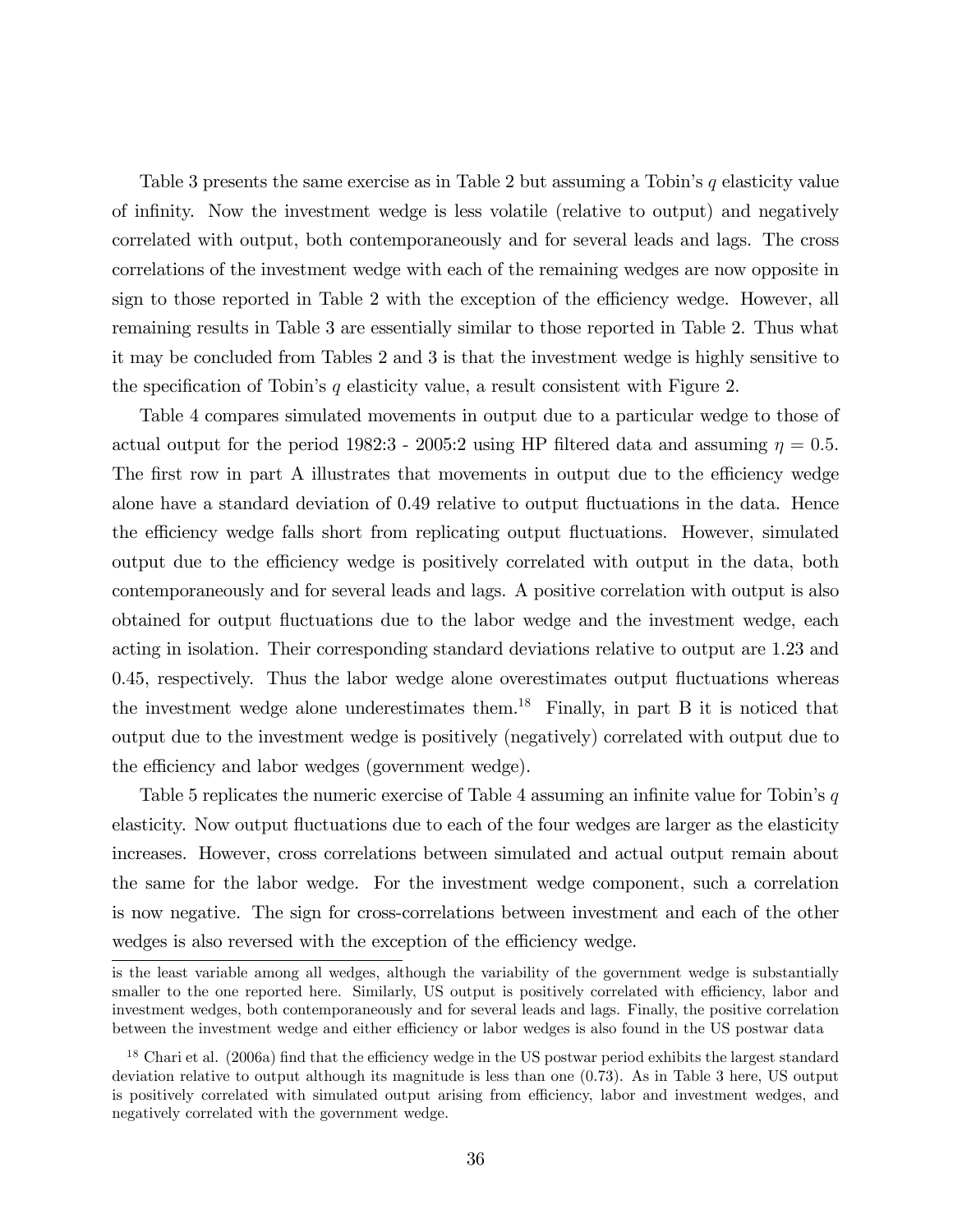The evidence shown in tables 4 and 5 suggests that the labor wedge alone is the most promising friction to explain output áuctuations in Korea for the period 1982:3 - 2005:2 when  $\eta = 0.5$ , followed by investment and efficiency wedges. As  $\eta$  increases to infinity, the volatility in output due to the labor wedge is now about 2.73 times the volatility found in the data whereas the efficiency wedge alone continues to be a relatively appropriate friction to explain output movements. In contrast, the investment wedge in isolation is no longer a promising avenue to account for movements in Korean output. This is consistent with the results reported in Figures 3, 6 and 8. Finally, the government consumption wedge is not an appropriate friction in either case.

## Appendix C

This appendix briefly discusses how variables are constructed as well as data sources.

Output is real GDP minus real taxes less subsidies on production. Investment includes real consumption of durable goods. As in Chari et al. (2006b), government consumption is defined as the sum of real government consumption plus real net exports of goods and services. All NIPA series are from the Korea National Statistical Office (KNSO). Output, investment and government consumption are divided by the population between 15 and 64 years as reported by the KNSO.

Employment is the number of persons aged 15 years and over (in both urban and rural areas) employed during the week of reference as reported by KNSO. Working hours are average effective working hours per week in the manufacturing sector from ILO LABORSTAT (until 2002), and average working hours in manufacturing from KNSO (2003:1 to 2005:2). Labor is defined in terms of working hours per capita (employment  $\times$  working hours divided by population between 15 and 64 years).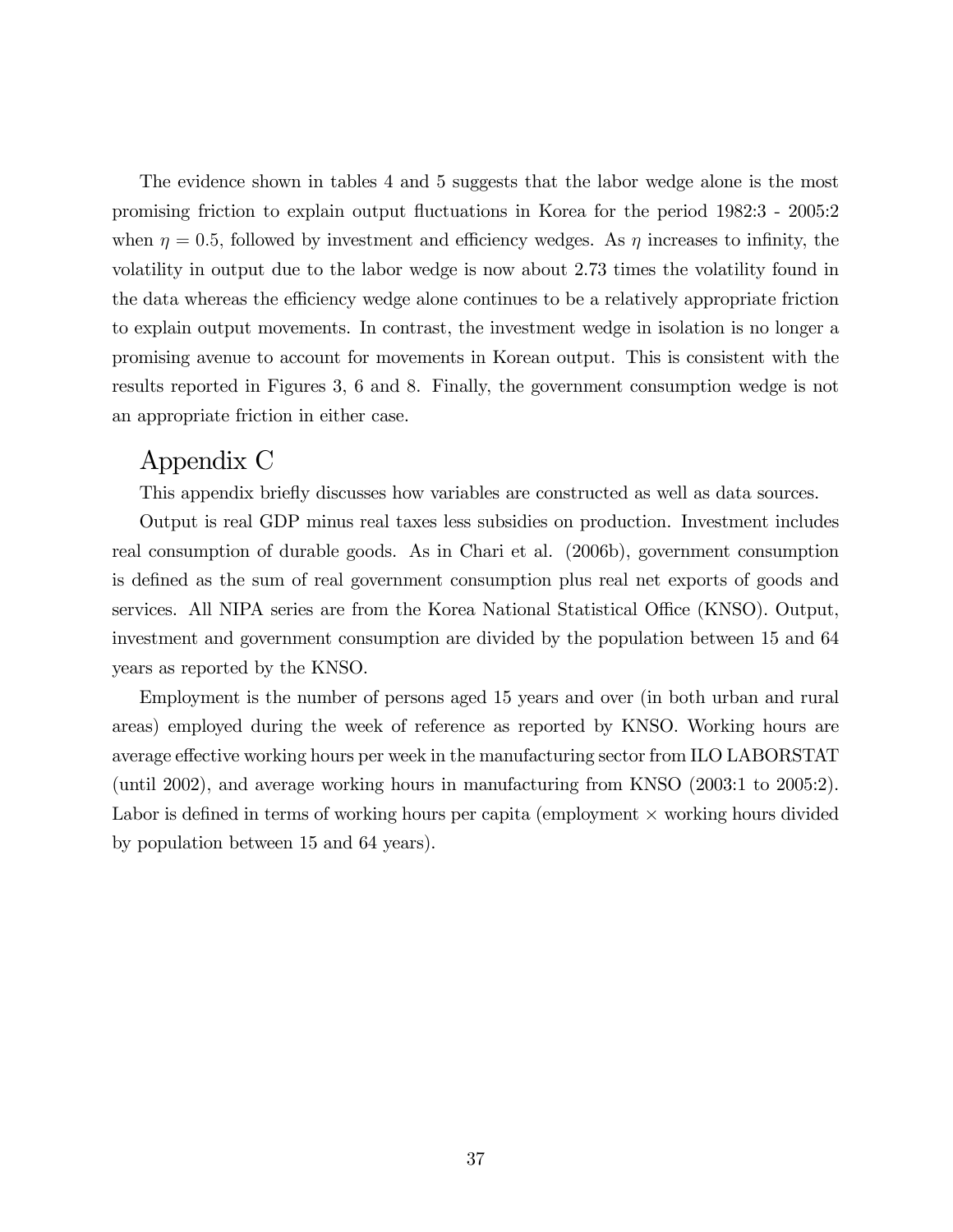# Table 1

Parameters of Vector AR(1) Stochastic Process<sup>a</sup> Benchmark Model with Tobin's q Elasticity =  $0.5$ 

| Coefficient matrix on lagged states $(P)$ |                   |                   |                   |  |  |  |  |  |  |
|-------------------------------------------|-------------------|-------------------|-------------------|--|--|--|--|--|--|
| 0.969                                     | $-0.128$          | $-0.017$          | 0.024             |  |  |  |  |  |  |
| (0.897, 1.040)                            | $(-0.180,-0.075)$ | $(-0.040, 0.006)$ | (0.006, 0.042)    |  |  |  |  |  |  |
| $-0.117$                                  | 0.628             | $-0.081$          | 0.072             |  |  |  |  |  |  |
| $(-0.253, 0.020)$                         | (0.502, 0.755)    | $(-0.137,-0.025)$ | (0.033, 0.110)    |  |  |  |  |  |  |
| $-0.028$                                  | $-0.221$          | 0.924             | 0.058             |  |  |  |  |  |  |
| $(-0.277, 0.221)$                         | $(-0.404,-0.038)$ | (0.835, 1.012)    | $(-0.011, 0.128)$ |  |  |  |  |  |  |
| $-0.373$                                  | $-0.017$          | 0.028             | 0.918             |  |  |  |  |  |  |
| $(-0.687,-0.059)$                         | $(-0.271, 0.238)$ | $(-0.075, 0.131)$ | (0.823, 1.014)    |  |  |  |  |  |  |

Coefficient matrix on shocks  $(Q)$ 

| $-0.022$<br>$(-0.024,-0.019)$                                                                                        | 0                       | $\theta$                                                                         | $\theta$ |  |  |  |  |  |
|----------------------------------------------------------------------------------------------------------------------|-------------------------|----------------------------------------------------------------------------------|----------|--|--|--|--|--|
| $-0.021$<br>$(-0.030,-0.011)$ $(0.039,0.055)$                                                                        | 0.047                   | $\Omega$                                                                         | $\theta$ |  |  |  |  |  |
| 0.026<br>(0.009, 0.044)                                                                                              | 0.049<br>(0.023, 0.075) | 0.056<br>(0.039, 0.073)                                                          | $\Omega$ |  |  |  |  |  |
| 0.014                                                                                                                | 0.084                   | 0.003<br>$(-0.006, 0.033)$ $(0.056, 0.112)$ $(-0.025, 0.031)$ $(-0.126, -0.091)$ | $-0.109$ |  |  |  |  |  |
| Means of states = $[0.068 (0.047, 0.090), -0.012 (-0.048, 0.024),$<br>$0.116(0.067, 0.164), -2.015(-2.147, -1.883)]$ |                         |                                                                                  |          |  |  |  |  |  |

<sup>&</sup>lt;sup>a</sup>The stochastic process is described by equation  $(25)$  in the main text. Parameters are estimated using maximum likelihood with data on output, labor, investment and government consumption. Numbers in parentheses are 90 percent confidence intervals from a bootstrapped distribution under 500 replications.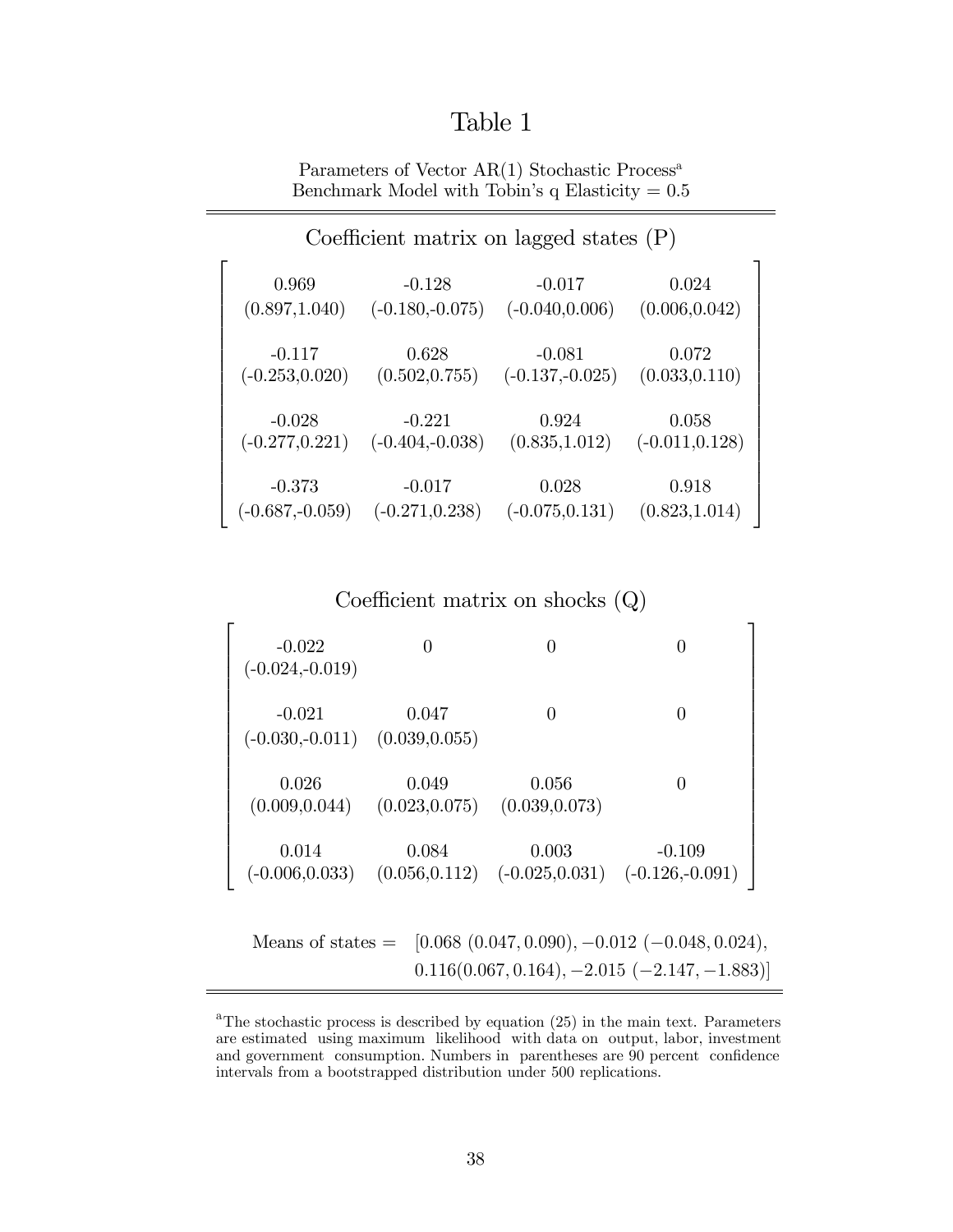| able |  |
|------|--|
|------|--|

#### PROPERTIES OF THE WEDGES WITH TOBIN'S Q ELASTICITY =  $0.5$ , 1982:3-2005:2  $*$

| A. Summary Statistics                     |                                       |                                           |                                                    |          |         |                               |
|-------------------------------------------|---------------------------------------|-------------------------------------------|----------------------------------------------------|----------|---------|-------------------------------|
|                                           | <b>Standard Deviation</b><br>Relative |                                           | Cross Correlation of Wedge with Output at Lag $k=$ |          |         |                               |
| Wedges                                    | to Output                             | $-2$                                      | $-1$                                               | $\Omega$ |         | 2                             |
| Efficiency                                | 0.61                                  | 0.18                                      | 0.29                                               | 0.43     | 0.40    | 0.34                          |
| Labor                                     | 2.07                                  | 0.24                                      | 0.53                                               | 0.76     | 0.39    | 0.05                          |
| Investment                                | 5.55                                  | 0.48                                      | 0.69                                               | 0.87     | 0.54    | 0.28                          |
| Government Consumption                    | 10.79                                 | $-0.60$                                   | $-0.65$                                            | $-0.56$  | $-0.44$ | $-0.34$                       |
| <b>B.</b> Cross Correlations              |                                       |                                           |                                                    |          |         |                               |
|                                           |                                       | Cross Correlation of X with Y at Lag $k=$ |                                                    |          |         |                               |
| Wedges $(X, Y)$                           |                                       | $-2$                                      | $-1$                                               | $\Omega$ |         | $\mathfrak{D}_{\mathfrak{p}}$ |
| Efficiency, Labor                         |                                       | 0.12                                      | 0.10                                               | $-0.17$  | 0.23    | 0.27                          |
| Efficiency, Investment                    |                                       | 0.11                                      | 0.25                                               | 0.45     | 0.44    | 0.40                          |
| Efficiency, Government Consumption        |                                       | $-0.19$                                   | $-0.28$                                            | $-0.36$  | $-0.42$ | $-0.39$                       |
| Labor, Investment                         |                                       | 0.30                                      | 0.48                                               | 0.65     | 0.48    | 0.27                          |
| Labor, Government Consumption             |                                       | $-0.34$                                   | $-0.41$                                            | $-0.51$  | $-0.52$ | $-0.47$                       |
| <b>Investment, Government Consumption</b> |                                       | $-0.46$                                   | $-0.59$                                            | $-0.74$  | $-0.73$ | $-0.59$                       |

\*Statistics based on logged and HP-filtered series.

## Table 3

### PROPERTIES OF THE WEDGES WITH TOBIN'S Q ELASTICITY = INFINITY, 1982:3-2005:2  $^\ast$

| A. Summary Statistics              |                                           |                                                    |         |          |         |                |
|------------------------------------|-------------------------------------------|----------------------------------------------------|---------|----------|---------|----------------|
|                                    | <b>Standard Deviation</b><br>Relative     | Cross Correlation of Wedge with Output at Lag $k=$ |         |          |         |                |
| Wedges                             | to Output                                 | $-2$                                               | $-1$    | $\Omega$ |         | $\mathfrak{D}$ |
| Efficiency                         | 0.61                                      | 0.20                                               | 0.30    | 0.43     | 0.39    | 0.33           |
| Labor                              | 2.07                                      | 0.24                                               | 0.53    | 0.76     | 0.39    | 0.05           |
| Investment                         | 1.66                                      | $-0.42$                                            | $-0.56$ | $-0.61$  | $-0.39$ | $-0.17$        |
| Government Consumption             | 10.79                                     | $-0.60$                                            | $-0.65$ | $-0.56$  | $-0.44$ | $-0.34$        |
| <b>B.</b> Cross Correlations       |                                           |                                                    |         |          |         |                |
|                                    |                                           | Cross Correlation of X with Y at Lag $k=$          |         |          |         |                |
| Wedges $(X, Y)$                    |                                           | $-2$                                               | $-1$    | $\Omega$ |         | $\mathfrak{D}$ |
| Efficiency, Labor                  |                                           | 0.13                                               | 0.11    | $-0.17$  | 0.23    | 0.27           |
| Efficiency, Investment             |                                           | $-0.20$                                            | $-0.20$ | 0.02     | $-0.29$ | $-0.29$        |
| Efficiency, Government Consumption |                                           | $-0.21$                                            | $-0.29$ | $-0.35$  | $-0.41$ | $-0.37$        |
| Labor, Investment                  |                                           | $-0.17$                                            | $-0.41$ | $-0.77$  | $-0.48$ | $-0.31$        |
| Labor, Government Consumption      |                                           | $-0.34$                                            | $-0.41$ | $-0.51$  | $-0.52$ | $-0.47$        |
|                                    | <b>Investment, Government Consumption</b> |                                                    | 0.75    | 0.82     | 0.72    | 0.57           |

\*Statistics based on logged and HP-filtered series.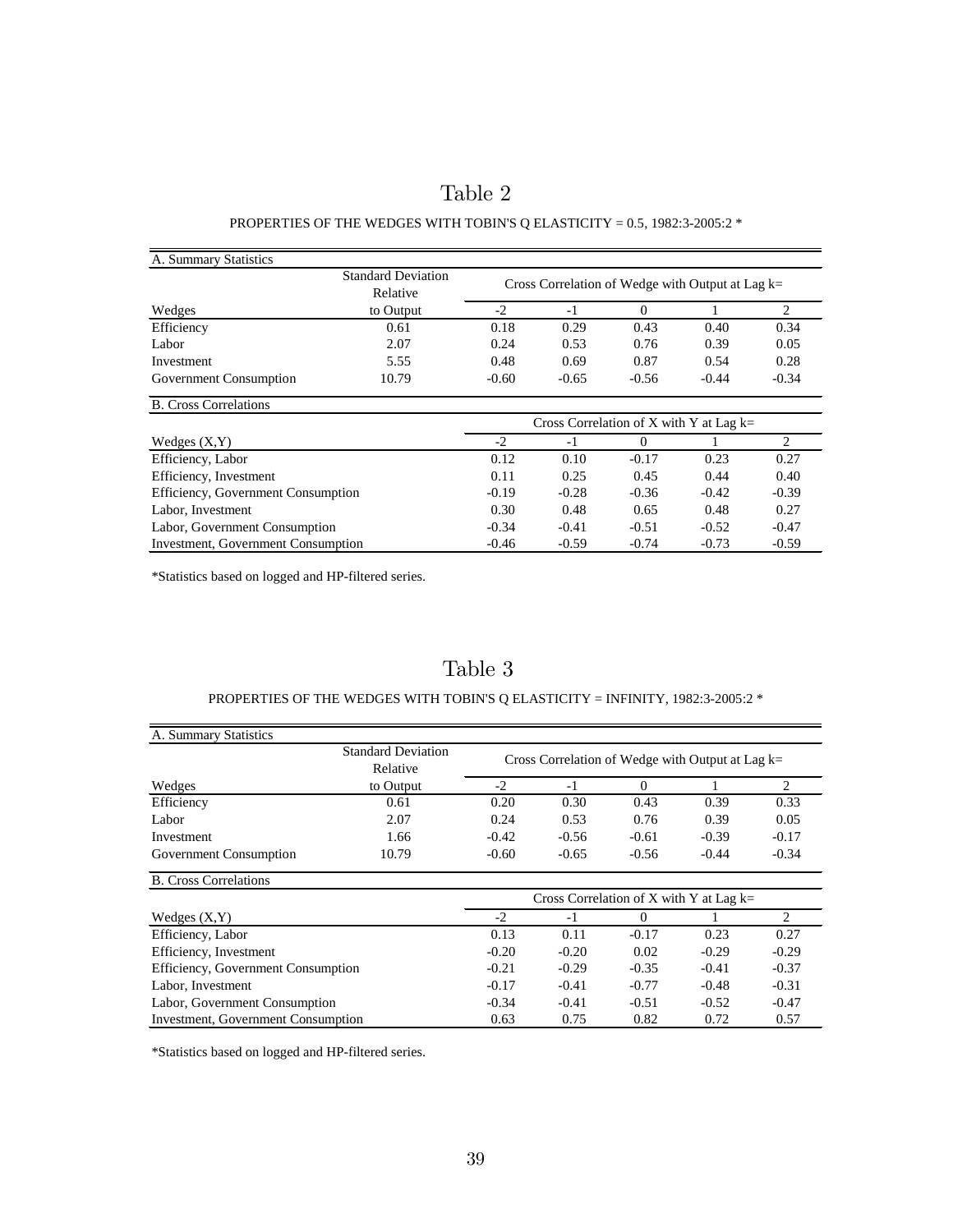# Table 4

#### PROPERTIES OF THE OUTPUT COMPONENTS WITH TOBIN'S Q ELASTICITY = 0.5, 1982:3-2005:2  $^{\ast}$

| A. Summary Statistics                                                                 |                                       |                                                    |         |          |         |         |
|---------------------------------------------------------------------------------------|---------------------------------------|----------------------------------------------------|---------|----------|---------|---------|
|                                                                                       | <b>Standard Deviation</b><br>Relative | Cross Correlation of Wedge with Output at Lag $k=$ |         |          |         |         |
| <b>Output Components</b>                                                              | to Output                             | $-2$                                               | $-1$    | $\Omega$ |         | 2       |
| Efficiency                                                                            | 0.49                                  | 0.19                                               | 0.29    | 0.41     | 0.38    | 0.33    |
| Labor                                                                                 | 1.23                                  | 0.45                                               | 0.64    | 0.77     | 0.47    | 0.21    |
| Investment                                                                            | 0.45                                  | 0.48                                               | 0.70    | 0.89     | 0.56    | 0.30    |
| Government Consumption                                                                | 1.06                                  | $-0.58$                                            | $-0.64$ | $-0.58$  | $-0.46$ | $-0.34$ |
| <b>B.</b> Cross Correlations                                                          |                                       |                                                    |         |          |         |         |
|                                                                                       |                                       | Cross Correlation of X with Y at Lag $k=$          |         |          |         |         |
| Output Components $(X, Y)$                                                            |                                       | $-2$                                               | $-1$    | $\Omega$ |         | 2       |
| Efficiency, Labor                                                                     |                                       | 0.16                                               | 0.19    | 0.01     | 0.30    | 0.32    |
| Efficiency, Investment                                                                |                                       | 0.13                                               | 0.27    | 0.50     | 0.43    | 0.39    |
| Efficiency, Government Consumption                                                    |                                       | $-0.20$                                            | $-0.29$ | $-0.36$  | $-0.40$ | $-0.34$ |
| Labor, Investment                                                                     |                                       | 0.53                                               | 0.68    | 0.75     | 0.58    | 0.38    |
| Labor, Government Consumption                                                         |                                       | $-0.59$                                            | $-0.73$ | $-0.84$  | $-0.76$ | $-0.61$ |
| <b>Investment, Government Consumption</b><br>$-0.45$<br>$-0.60$<br>$-0.73$<br>$-0.72$ |                                       |                                                    | $-0.59$ |          |         |         |

\*Statistics based on logged and HP-filtered series.

## Table 5

#### PROPERTIES OF THE OUTPUT COMPONENTS WITH TOBIN'S Q ELASTICITY = INFINITY, 1982:3-2005:2  $^{\ast}$

| A. Summary Statistics                     |                                       |                                                    |         |          |         |                |
|-------------------------------------------|---------------------------------------|----------------------------------------------------|---------|----------|---------|----------------|
|                                           | <b>Standard Deviation</b><br>Relative | Cross Correlation of Wedge with Output at Lag $k=$ |         |          |         |                |
| <b>Output Components</b>                  | to Output                             | $-2$                                               | $-1$    | $\Omega$ |         | $\overline{2}$ |
| Efficiency                                | 0.86                                  | 0.08                                               | 0.15    | 0.26     | 0.28    | 0.28           |
| Labor                                     | 2.73                                  | 0.45                                               | 0.64    | 0.76     | 0.47    | 0.20           |
| Investment                                | 1.13                                  | $-0.46$                                            | $-0.60$ | $-0.64$  | $-0.40$ | $-0.18$        |
| Government Consumption                    | 1.16                                  | $-0.58$                                            | $-0.66$ | $-0.65$  | $-0.51$ | $-0.38$        |
| <b>B.</b> Cross Correlations              |                                       |                                                    |         |          |         |                |
|                                           |                                       | Cross Correlation of X with Y at Lag $k=$          |         |          |         |                |
| Output Components $(X, Y)$                |                                       | $-2$                                               | $-1$    | $\Omega$ |         | 2              |
| Efficiency, Labor                         |                                       | 0.03                                               | 0.01    | $-0.22$  | 0.14    | 0.22           |
| Efficiency, Investment                    |                                       | $-0.03$                                            | 0.00    | 0.26     | $-0.11$ | $-0.18$        |
| Efficiency, Government Consumption        |                                       | $-0.06$                                            | $-0.15$ | $-0.35$  | $-0.27$ | $-0.24$        |
| Labor, Investment                         |                                       | $-0.44$                                            | $-0.67$ | $-0.98$  | $-0.73$ | $-0.53$        |
| Labor, Government Consumption             |                                       | $-0.61$                                            | $-0.73$ | $-0.77$  | $-0.72$ | $-0.57$        |
| <b>Investment, Government Consumption</b> |                                       | 0.65                                               | 0.76    | 0.77     | 0.70    | 0.54           |

\*Statistics based on logged and HP-filtered series.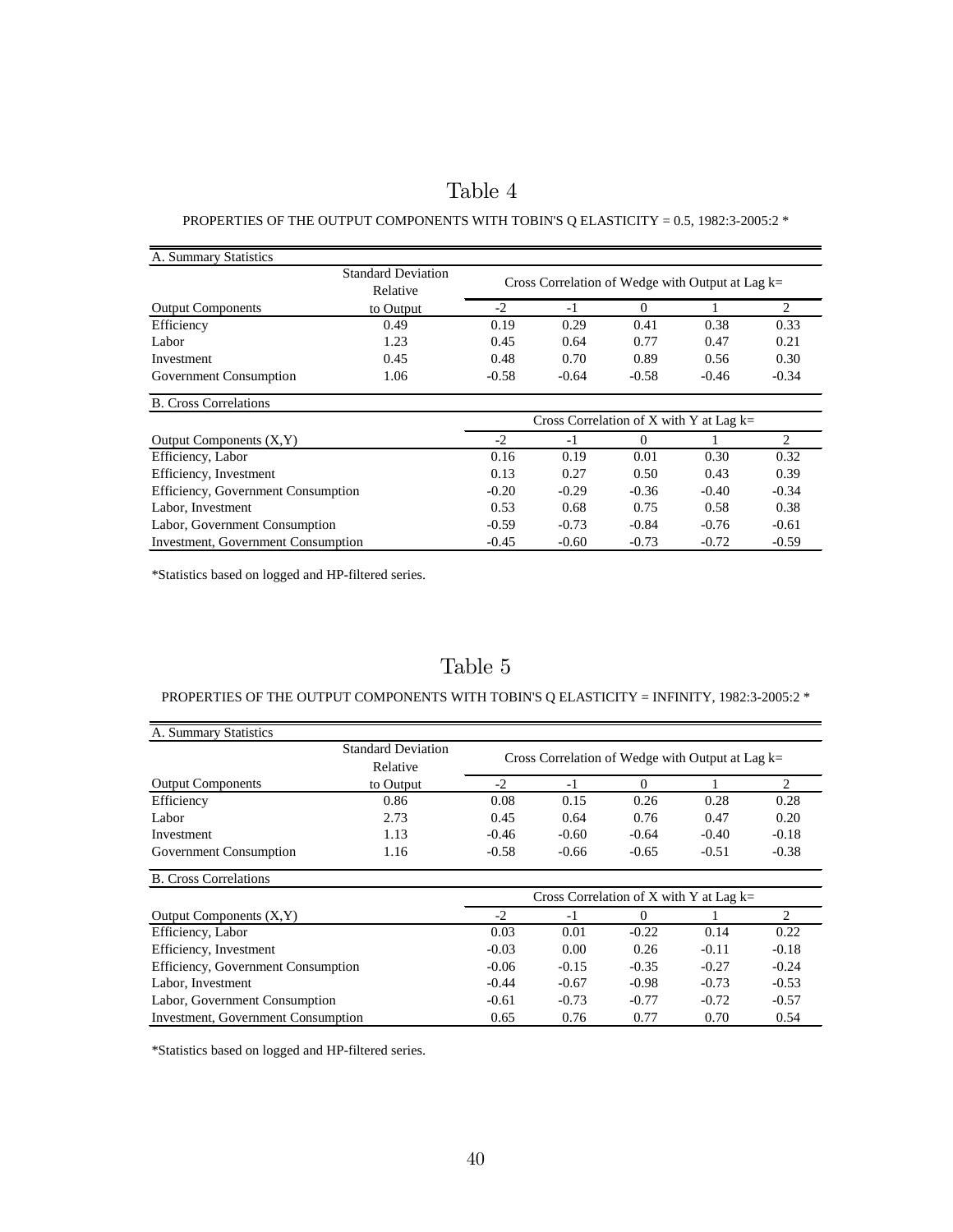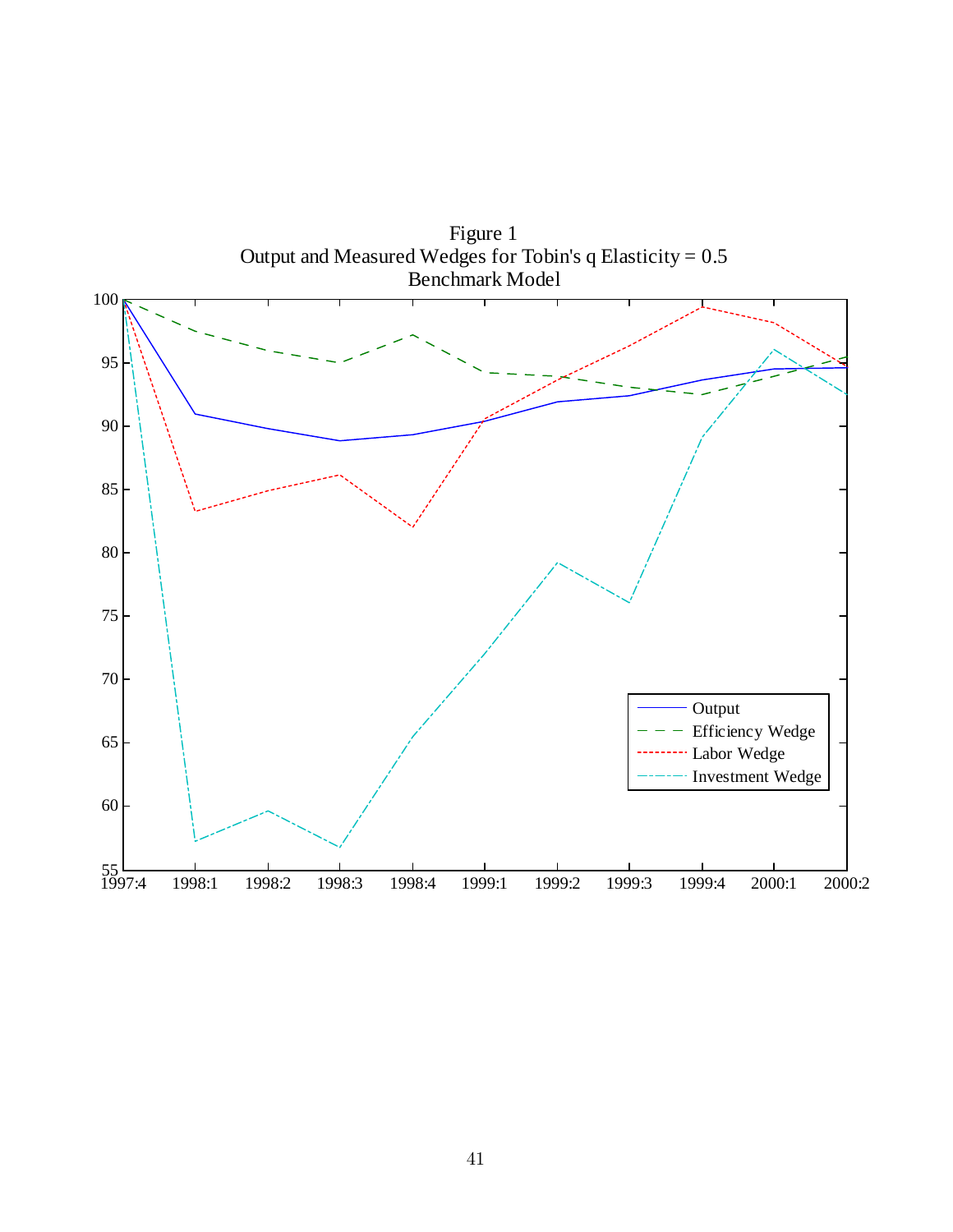

Figure 2 Output and Investment Wedges under Alternative Tobin q Elasticities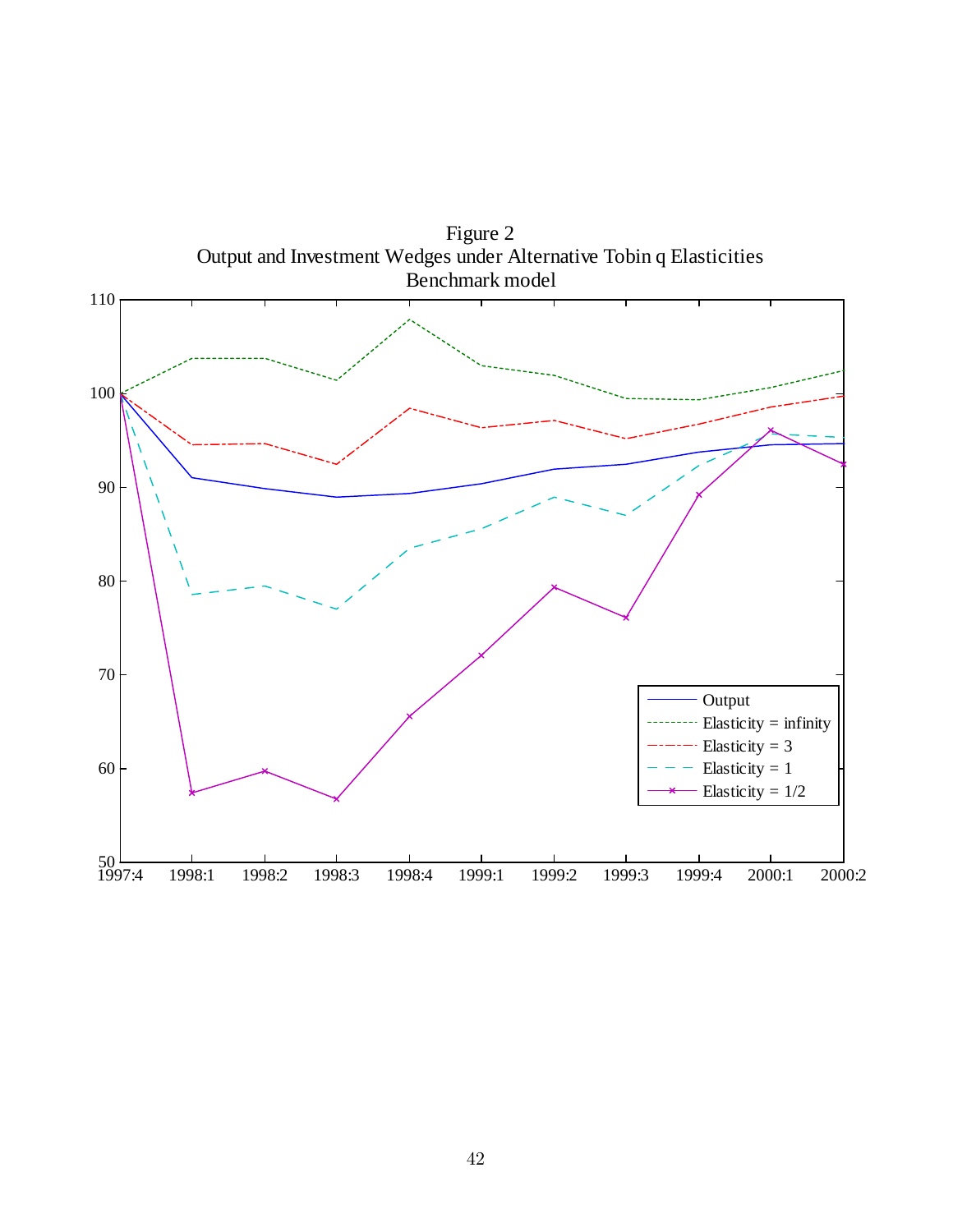

Figure 3 Data and Predictions of Model with Just the Investment Wedge under Alternative Tobin's q Elasticities

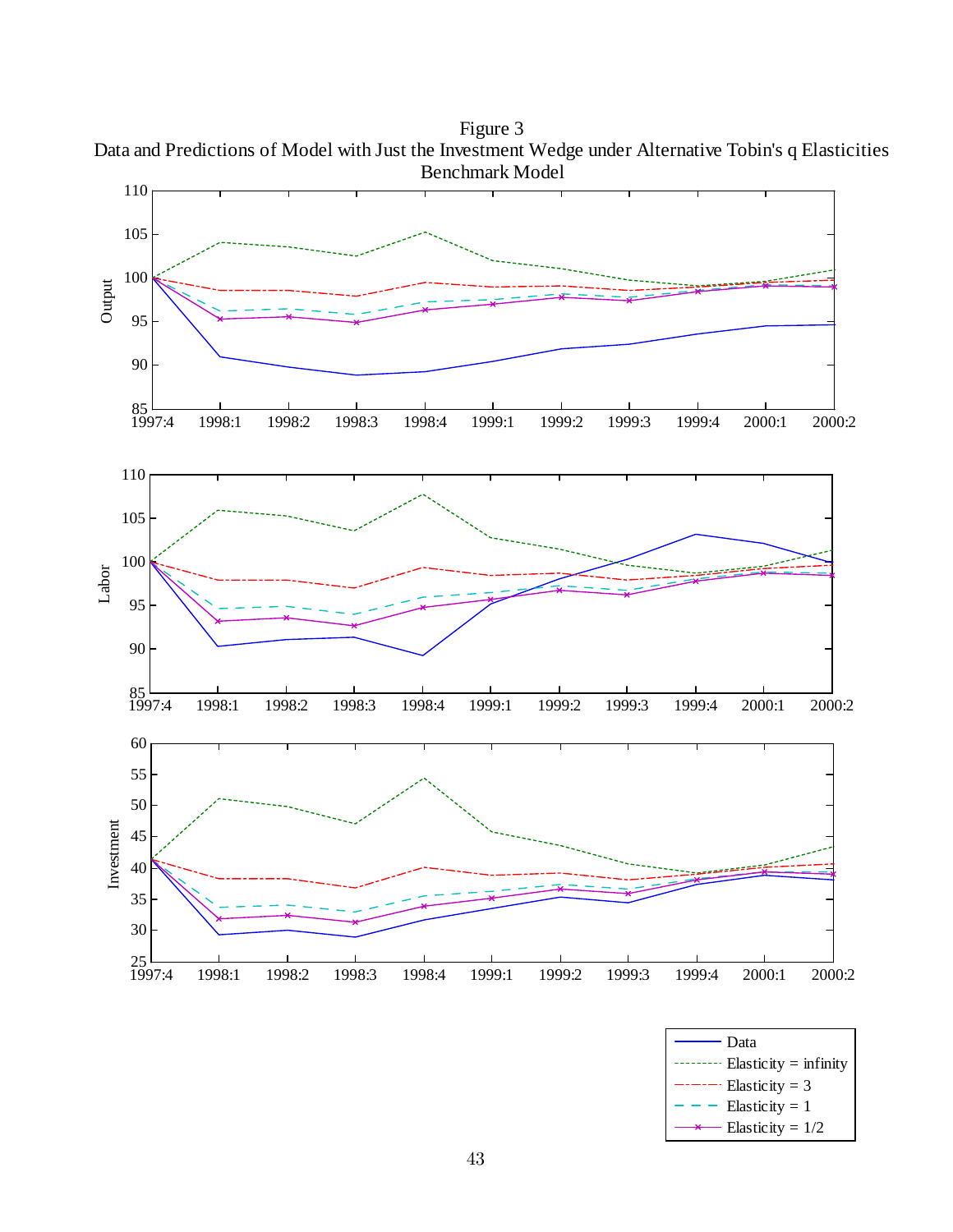Figure 4 Data and Predictions of Model with No Investment Wedge under Alternative Tobin's q Elasticities Benchmark Model



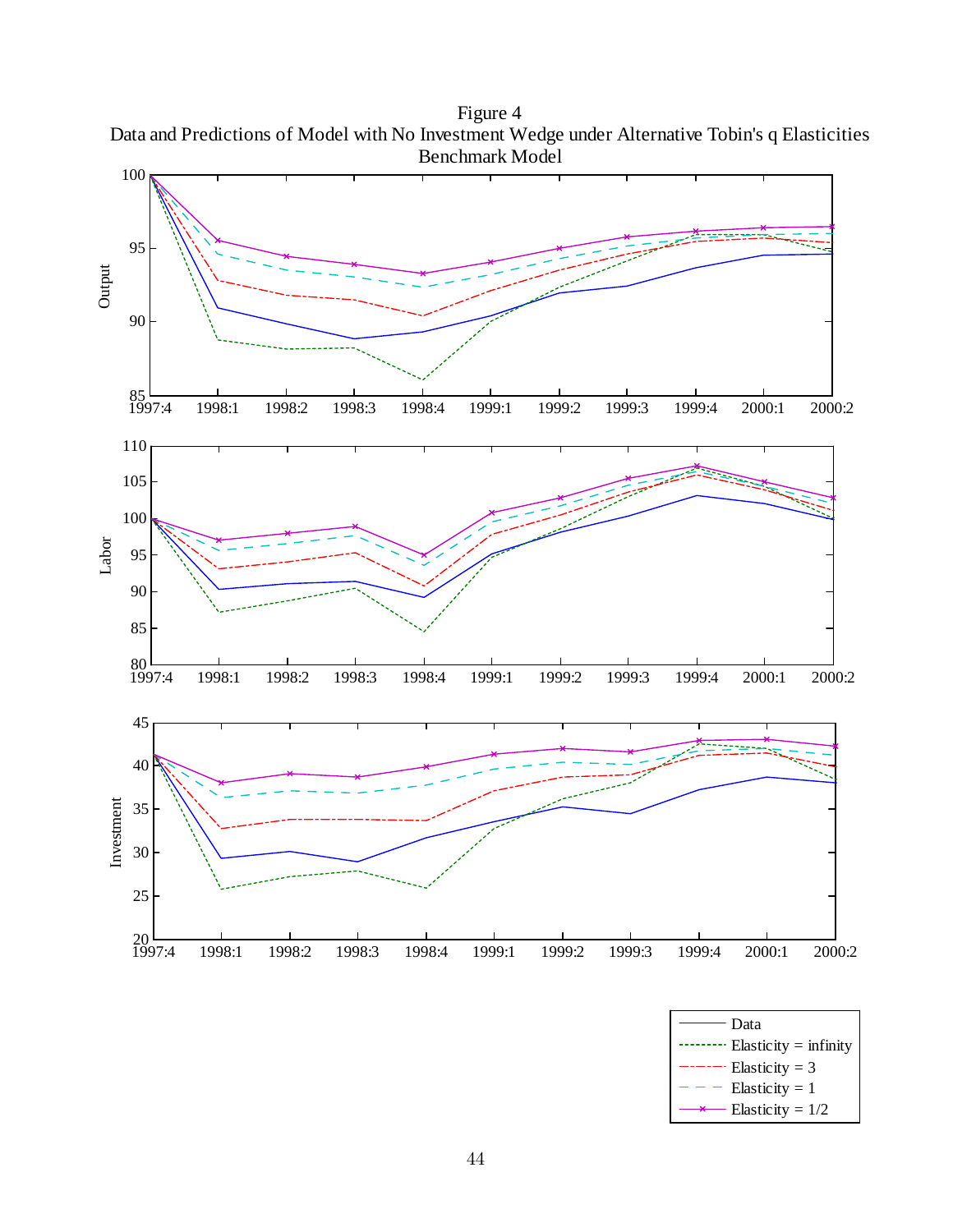

Elasticity = 3 Elasticity  $= 1$ Elasticity =  $1/2$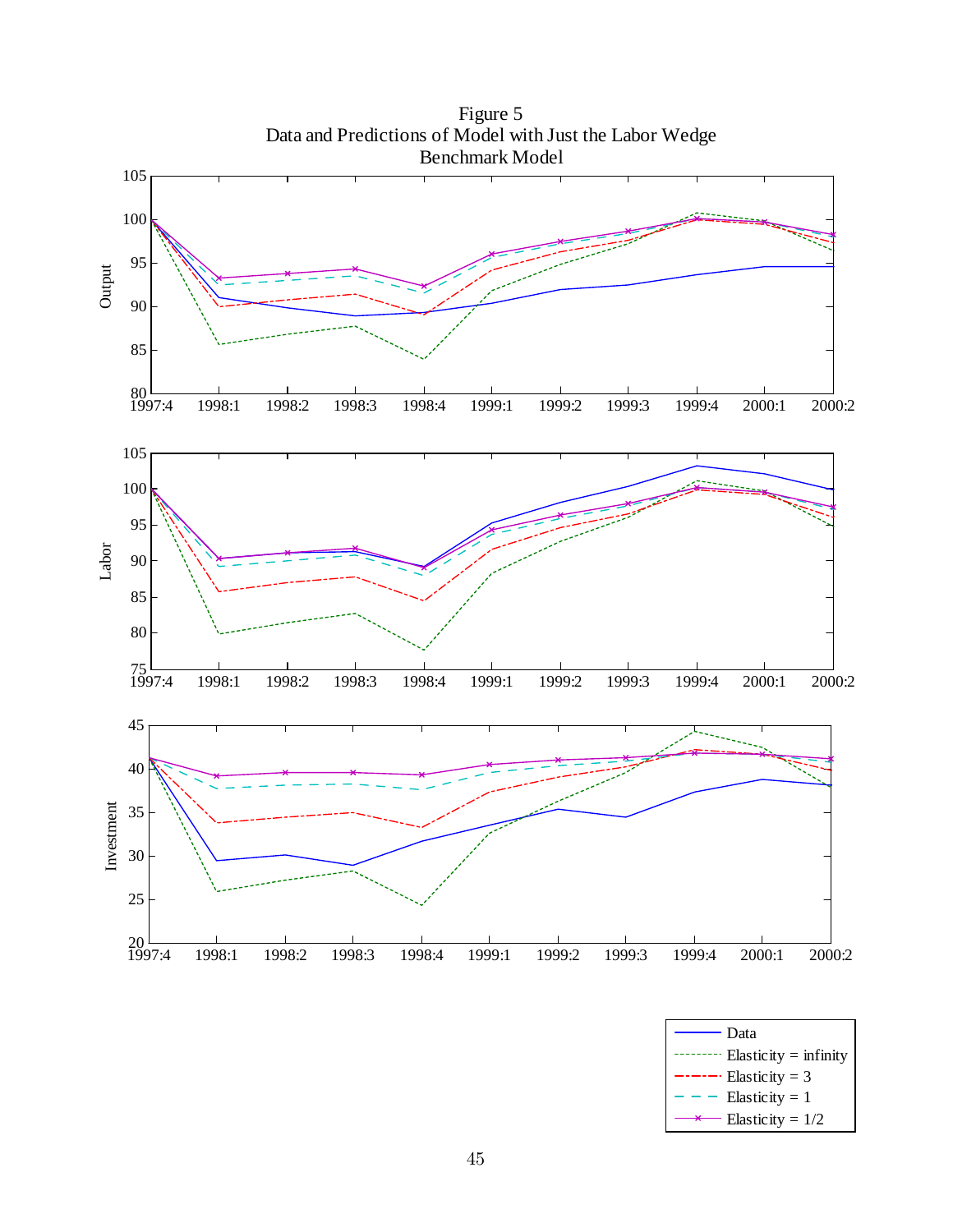

Figure 6 Data and Predictions of Model with Just the Investment Wedge under Alternative Tobin's q Elasticities

Elasticity =  $1/2$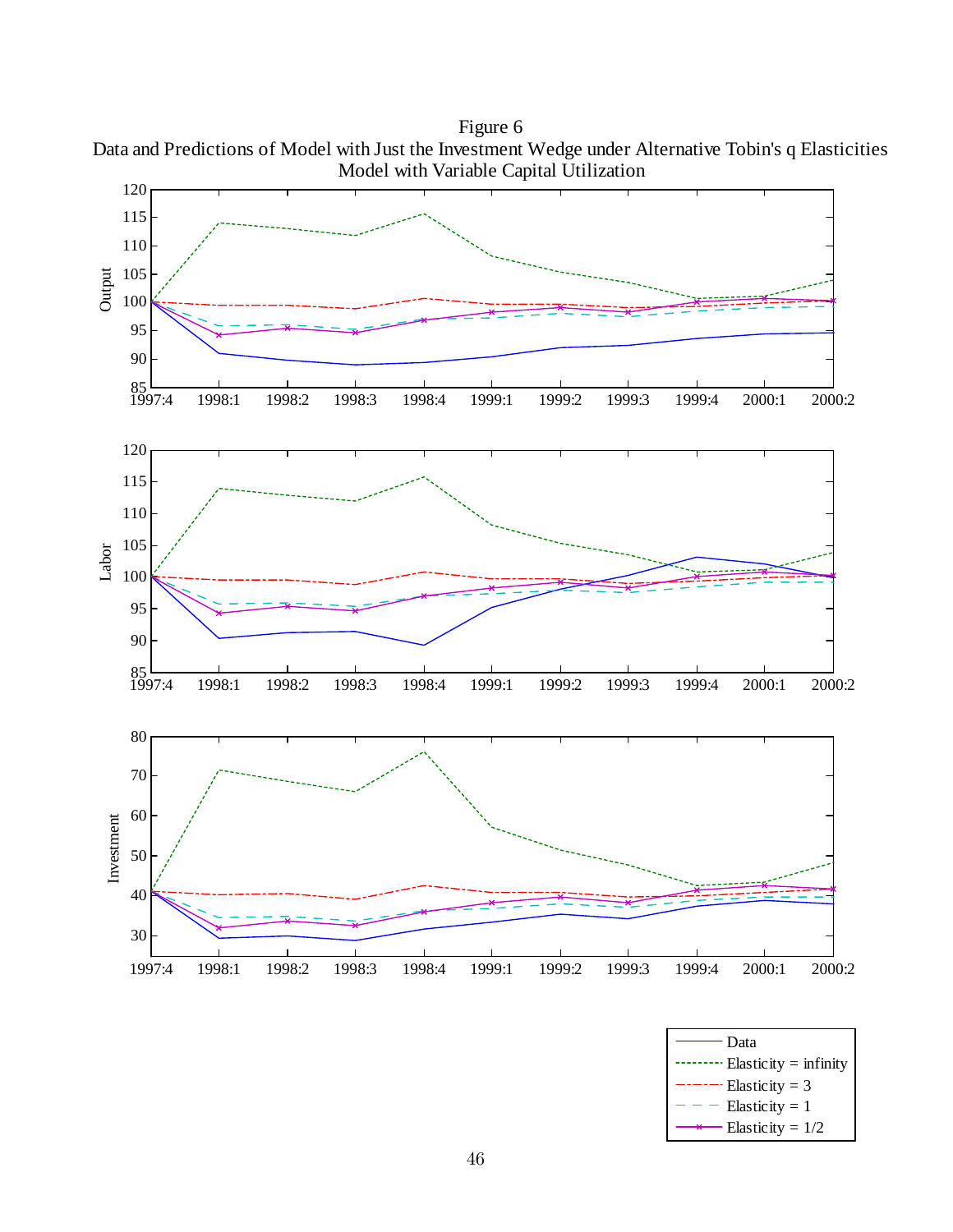Model with Variable Capital Utilization 100 95 90 Output 85 80  $75$ <br>1997:4 1997:4 1998:1 1998:2 1998:3 1998:4 1999:1 1999:2 1999:3 1999:4 2000:1 2000:2 110 105 100 95 Labor 90 85 80  $\frac{75}{1997:4}$ 1997:4 1998:1 1998:2 1998:3 1998:4 1999:1 1999:2 1999:3 1999:4 2000:1 2000:2 45 40 35 Investment Investment 30 25 20  $\frac{15}{1997:4}$ 1997:4 1998:1 1998:2 1998:3 1998:4 1999:1 1999:2 1999:3 1999:4 2000:1 2000:2



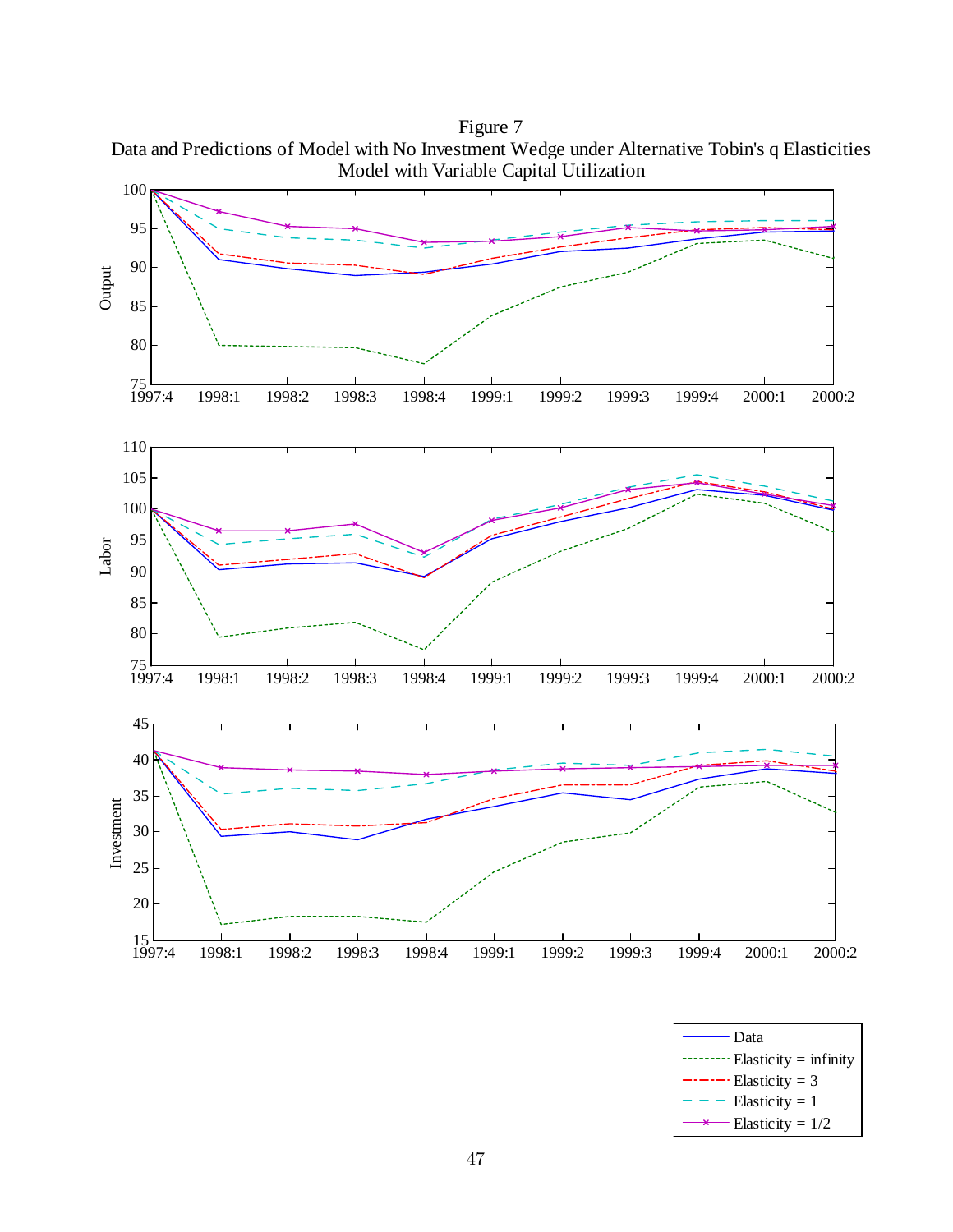

Figure 8 Data and Predictions of Model with Just the Investment Wedge under Alternative Tobin's q Elasticities